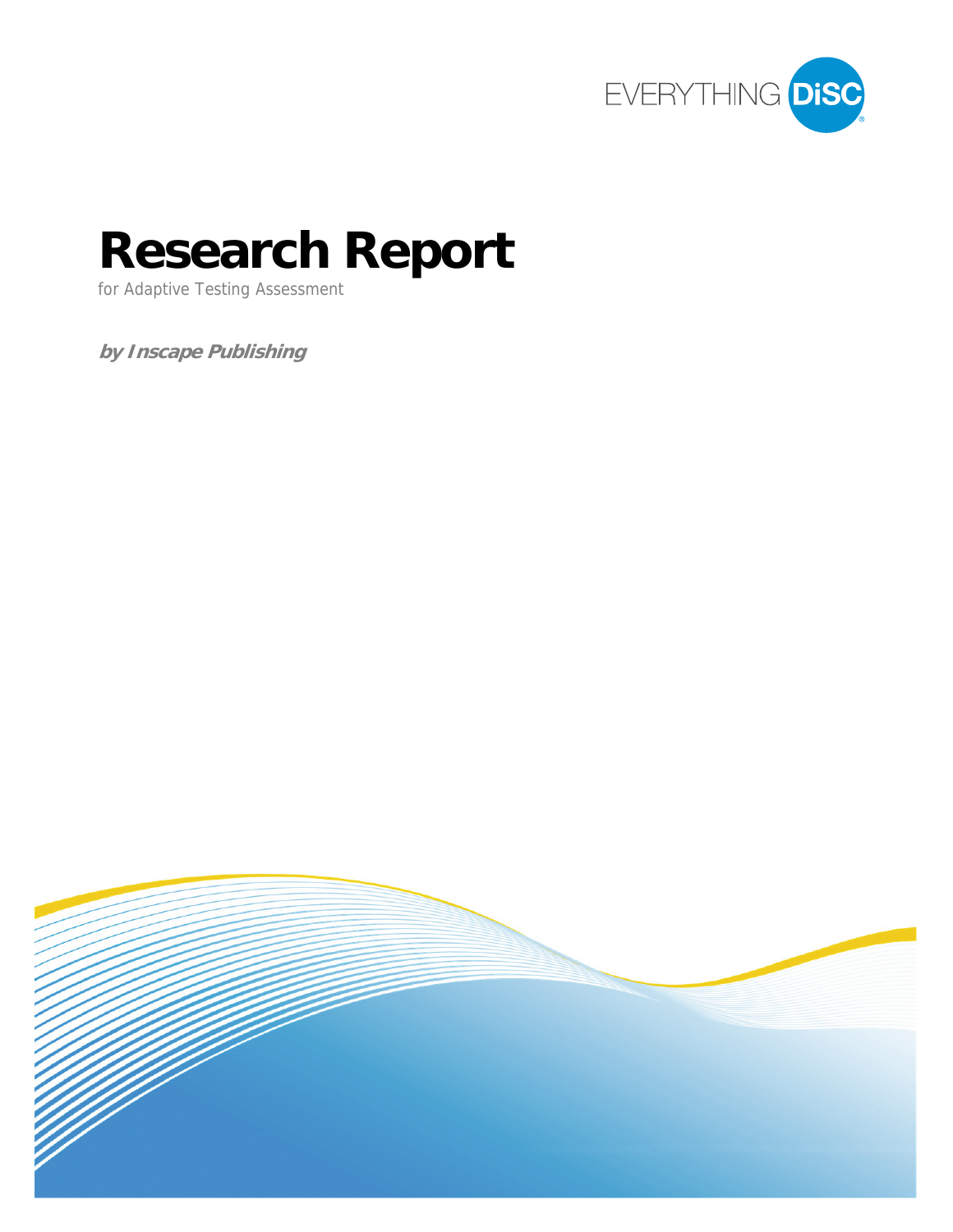

## Overview of this Research Report

The purpose of this report is to provide the validity research for the Everything DiSC<sup>®</sup> assessment and profiles. Section 1 includes background and research on the assessment, specifically on the Everything DiSC assessment, the DiSC<sup>®</sup> scales that are derived from this information, and the circumplex representation of the model. Sections 2-4 provide research on the application-specific models used in *Everything DiSC Management*, *Everything DiSC Sales*, and *Everything DiSC Workplace®*. Section 5 provides the research for the 18 additional scales in *Everything DiSC Work of Leaders®*. Section 6 provides the research for the *Everything DiSC Comparison Report*. The Appendices contain more detailed information on the Everything DiSC assessment research.

## Table of Contents

© 2007-2012 by Inscape Publishing, Inc. All rights reserved. 2

Permission to reproduce only when used in conjunction with Everything DiSC<sup>®</sup> assessments.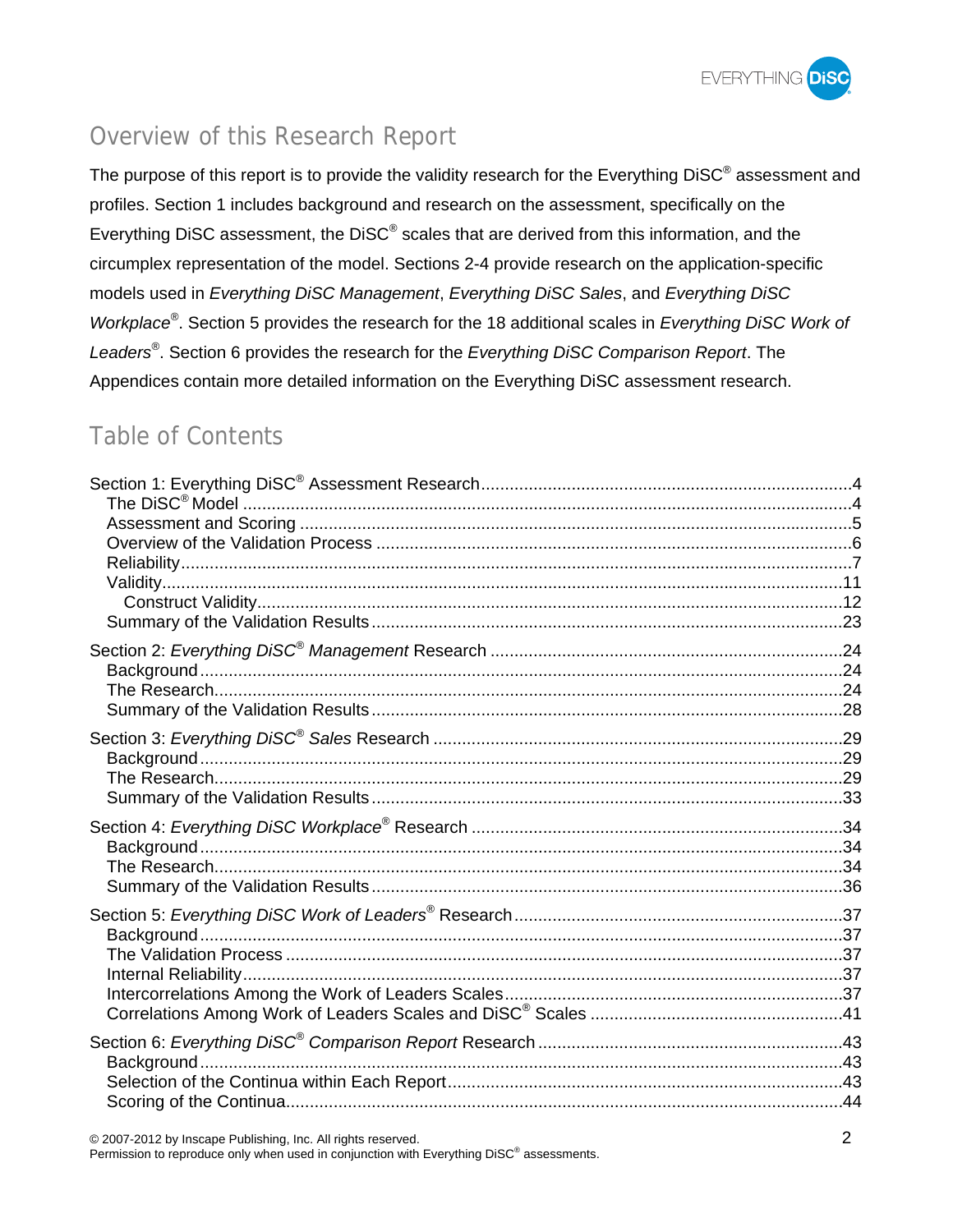

| Appendix 1. Everything DiSC <sup>®</sup> Assessment Development Sample Demographics47 |  |
|---------------------------------------------------------------------------------------|--|
|                                                                                       |  |
| Appendix 3. Correlation between the Everything DiSC Assessment and the 16PF 49        |  |
| Appendix 4. Correlation between the Everything DiSC Assessment and the NEO-PI-R50     |  |
|                                                                                       |  |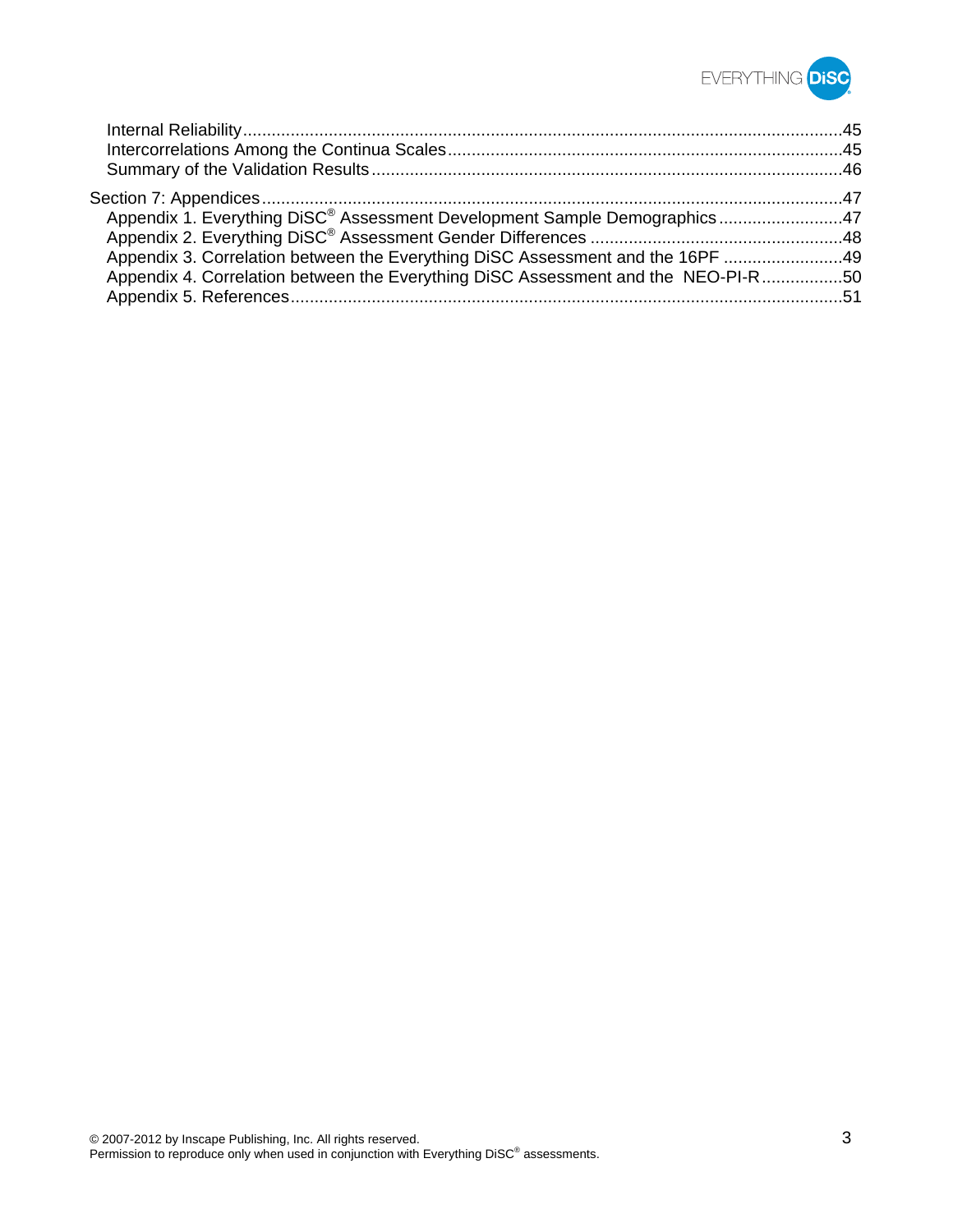

## Section 1: Everything DiSC<sup>®</sup> Assessment Research

## The DiSC® Model

The foundation of DiSC® was first described by William Moulton Marston in his 1928 book, *Emotions of Normal People*. Marston identified what he called four "primary emotions" and associated behavioral responses, which today we know as Dominance (D), Influence (i), Steadiness (S), and Conscientiousness (C). Since Marston's time, many instruments have been developed to measure these attributes. The Everything DiSC® assessment uses the circle, or circumplex, as illustrated below, as an intuitive way to represent this model. Although all points around the circle are equally meaningful and interpretable, the DiSC model discusses four specific reference points.

> **Dominance:** direct, strong-willed, and forceful **Influence:** sociable, talkative, and lively **Steadiness:** gentle, accommodating, and soft-hearted **Conscientiousness:** private, analytical, and logical





Although some people tend equally toward all of these regions, research indicates that most of us lean toward one or two. Each person who takes the Everything DiSC assessment is plotted on the circle, also known as the Everything DiSC Map. The example in Figure 1 shows a person (represented by the dot) who tends toward the D region, but also somewhat toward the i region. This represents a Di style.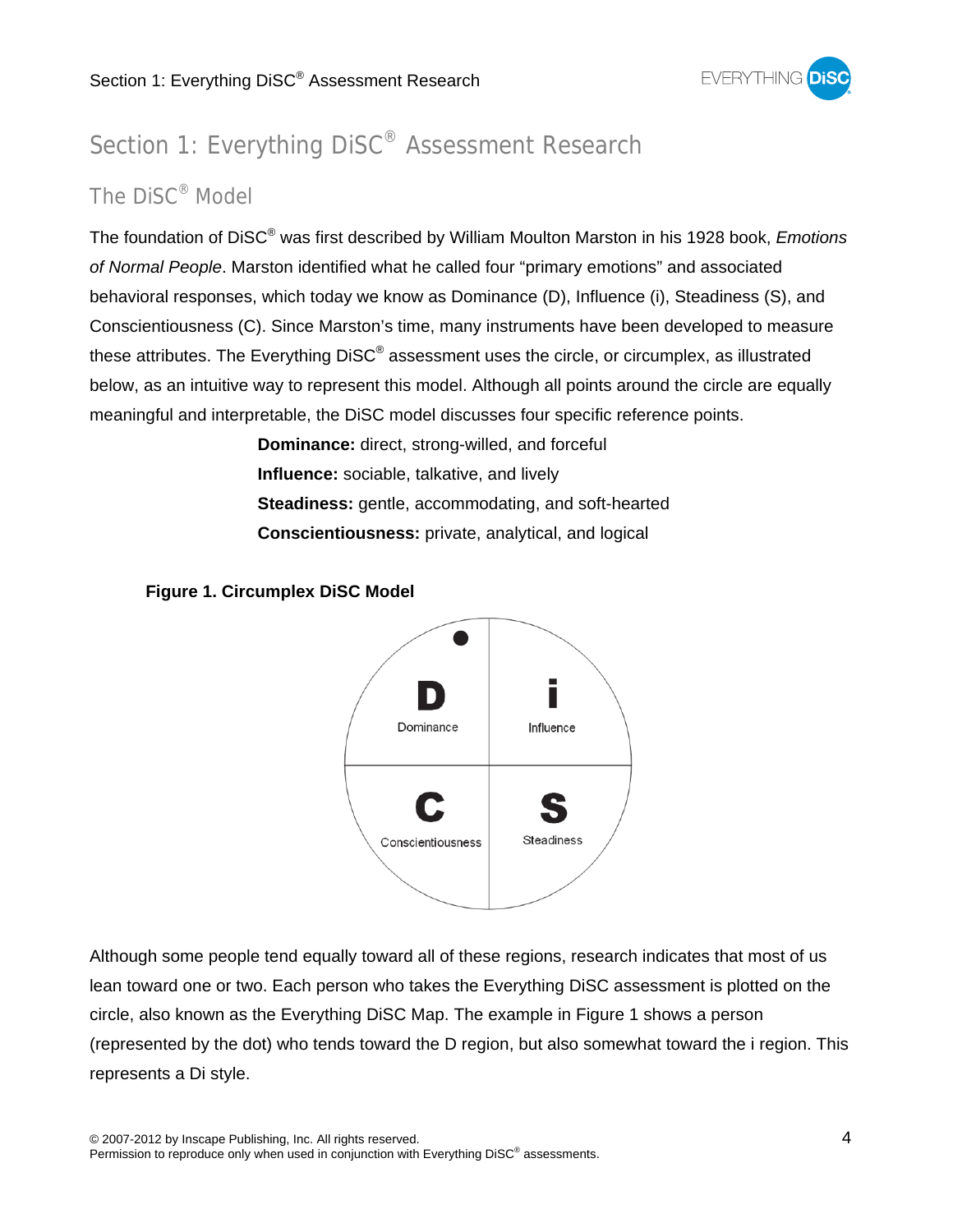#### Section 1: Everything DiSC® Assessment Research



This person, therefore, is probably particularly active, bold, outspoken, and persuasive, as these qualities generally describe people who share both the D and i styles. The distance of the dot from the center of the circle is also meaningful. People whose dots fall toward the edge of the circle, as shown in Figure 1, are much more inclined toward their DiSC styles and are likely to choose the priorities of that style over those of other styles. People whose dots fall close to the center of the circle are less inclined toward a particular style and find it fairly easy to relate to the priorities of other styles.

## Assessment and Scoring

The Everything DiSC® assessment asks participants to respond to statements on a five-point ordered response scale, indicating how much they agree with each statement. These responses are used to form scores on eight scales (standardized to have a mean of zero and standard deviation of one) that are located around the  $Disc^{\circ}$  circle, as shown in Figure 2. The eight scales are as follows:

**D** measures a direct, dominant disposition using adjectives such as aggressive, strong-willed, and forceful.

**Di** measures an active, fast-paced disposition using adjectives such as dynamic, adventurous, and bold.

**i** measures an interactive, influencing disposition using adjectives such as sociable, lively, and talkative.

**iS** measures an agreeable, warm disposition using adjectives such as trusting, cheerful, and caring.

**S** measures an accommodating, steady disposition using adjectives such as considerate, gentle, and soft-hearted.

**SC** measures a moderate-paced, cautious disposition using adjectives such as careful, softspoken, and self-controlled.

**C** measures a private, conscientious disposition using adjectives such as analytical, reserved, and unemotional.

**CD** measures a questioning, skeptical disposition using adjectives such as cynical, stubborn, and critical.

During the assessment process, the respondent's variance on each of the eight scales is calculated. If the variance on a particular scale is above a predetermined cut-off, the participant is presented with additional items for that scale. In this way, the assessment can gain more certainty with regard to the respondent's true score. This process mirrors those used in other adaptive testing assessments.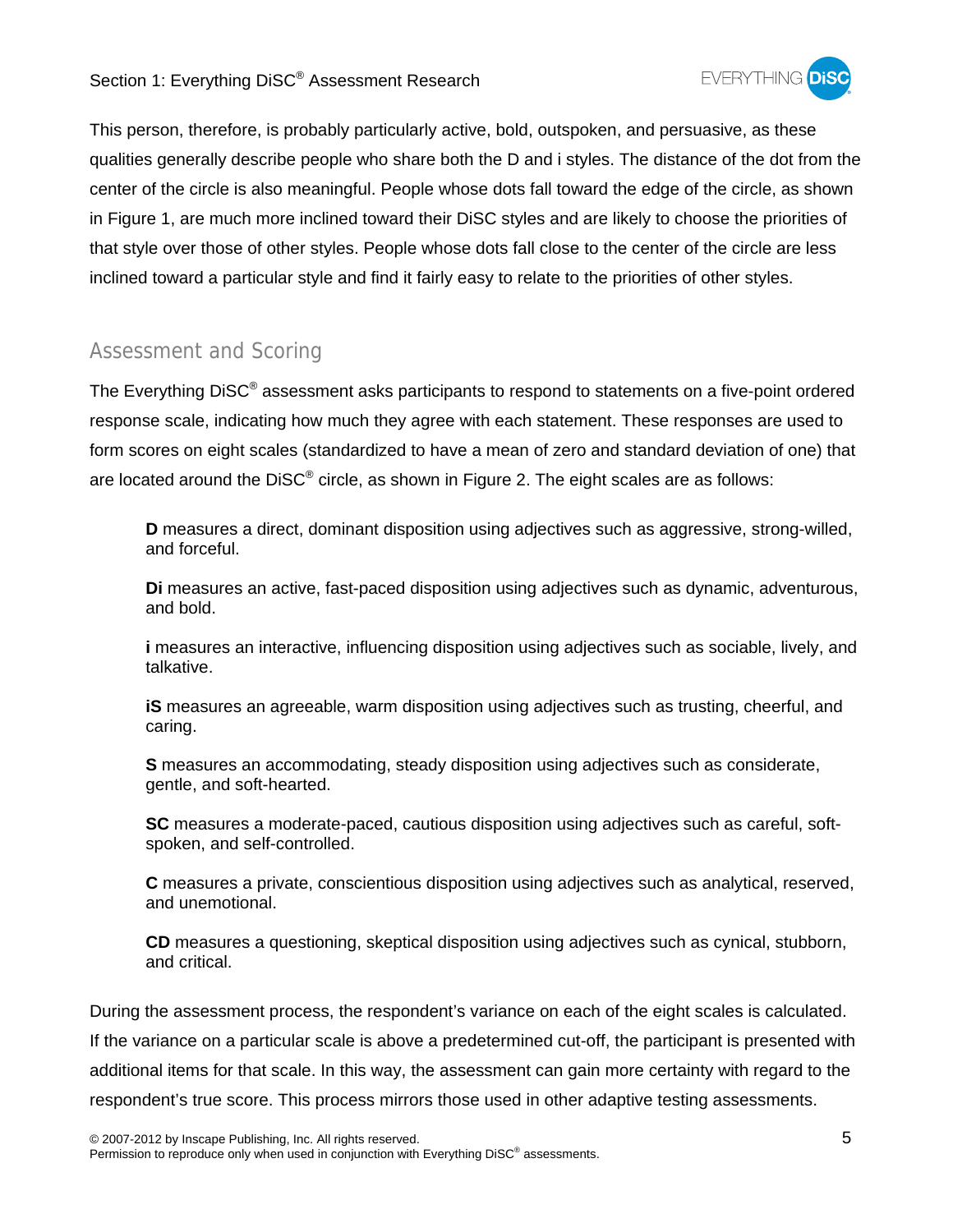## Section 1: Everything DiSC® Assessment Research



An individual's scores on the eight scales are then used to plot the individual on the Everything DiSC<sup>®</sup> Map, as represented by a dot. (Note that these eight scale scores are not directly reported in the profiles.) The Everything DiSC Map is divided into 12 sections, or styles, each representing 30 degrees within the circle. Feedback is largely based on the section in which the dot falls. Other factors, such as the dot's distance from the center of the circle and the individual's priorities, are also reflected in the feedback.





## Overview of the Validation Process

Psychological instruments are used to measure abstract qualities that we can't touch or see. These are characteristics like intelligence, extroversion, or honesty. So how do researchers evaluate these instruments? How do we know whether such tools are actually providing accurate information about these characteristics or just generating haphazard feedback that sounds believable? Simply put, if an instrument is indeed useful and accurate, it should meet a variety of different standards that have been established by the scientific community. Validation is the process through which researchers assess the quality of a psychological instrument by testing the tool against these different standards. This paper is designed to help you understand these different standards and see how the Everything DiSC assessment performs under examination.

Validation asks two fundamental questions:

- **1. How reliable is the tool?** That is, researchers ask if an instrument measures in a consistent and dependable way. If the results contain a lot of random variation, it is deemed less reliable.
- **2. How valid is the tool?** That is, researchers ask if an instrument measures accurately. The more that a tool measures what it proposes to measure, the more valid the tool is.

Note that no psychometric tool is perfectly reliable or perfectly valid. All psychological instruments are subject to various sources of error. Reliability and validity are seen as matters of degree on continuous scales, rather than reliable/unreliable and valid/invalid on dichotomous scales. Consequently, it is more appropriate to ask, "How much evidence is there for the reliability of this tool?" than, "Is this tool reliable?"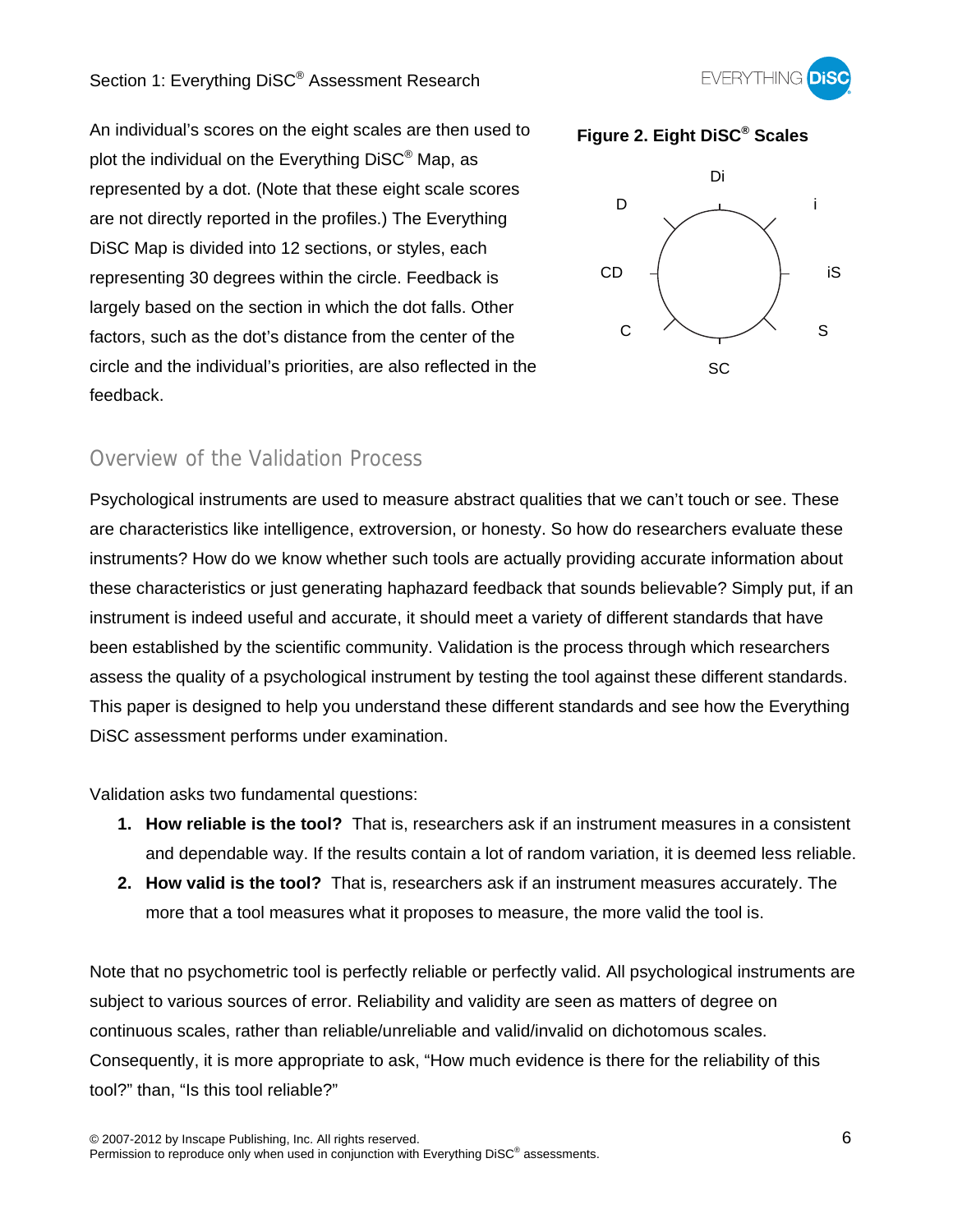

## Reliability

When we talk of reliability in relation to profiles such as Inscape Publishing's  $Disc^{\circ}$  assessments, then we are referring partly to the tool's **stability** and partly to its **internal consistency**.

**Stability** refers to the tool's ability to yield the same measurements over a period of time. This is generally tested by having the same people complete the tool's questionnaire twice, with a suitable time interval between the two measurements (the so-called *test-retest*.) The results are then compared to determine how strongly they relate to each other (or correlate.) If a person's DiSC style remains unchanged, a stable tool should produce results that are quite similar between two different administrations. In reality, however, it is almost impossible to obtain perfect test-retest reliability on any sophisticated psychological test, even if the individual in question does not change on the measured attribute. This is because test results are influenced by a variety of extraneous factors that are unrelated to the characteristics that the test intends to measure. For instance, someone who is tired during one testing may answer differently than she will on a second testing when she is wellrested. Similarly, another person may respond to a test differently depending on the mood he is in. Generally speaking, the longer the interval between two test administrations, the greater the chance that these random variables can artificially lower the test-retest reliability of an instrument. In other words, the longer the time period between two testings, the lower we would expect the test-retest reliability to be.

In practical terms, the stability of DiSC (i.e., test-retest reliability) is measured by asking a group of respondents to take a DiSC instrument and then asking those same respondents to take the same test again at a later time. This stability can be quantified in the form of a *reliability coefficient,* which is a statistic that is generated by looking at the mathematical relationship between a group's initial scores on an instrument and their subsequent scores. Reliability coefficients range between -1 and +1. The closer that a correlation coefficient is to +1, the more stable the instrument is considered to be. Researchers generally use the following guidelines to help them interpret these test-retest reliability coefficients: coefficients above .70 are considered acceptable, and coefficients above .80 are considered very good.

The eight scales of the Everything DiSC® assessment have been measured for their test-retest reliability over a two week period and the following coefficients were found: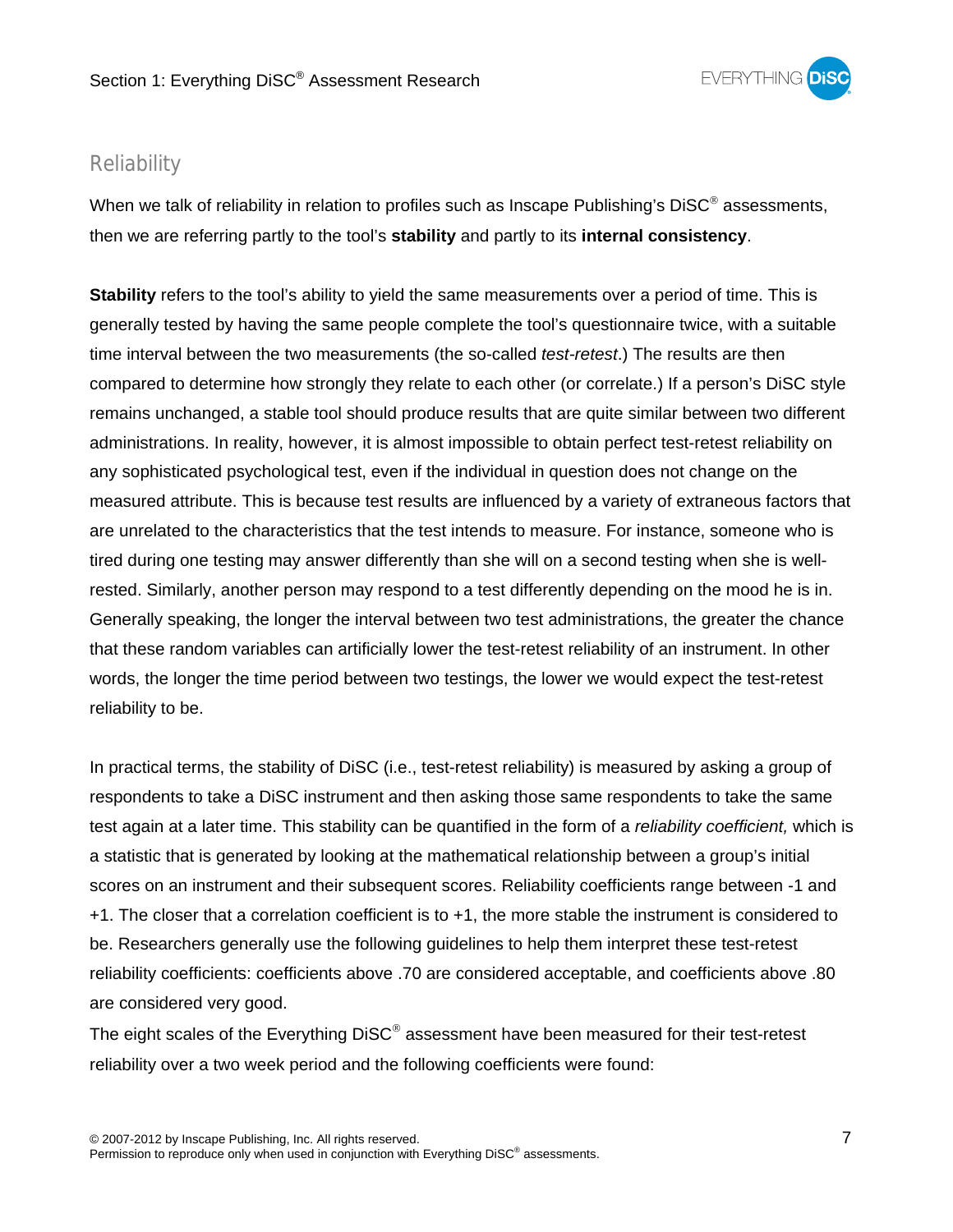

| Scale     | Reliability |
|-----------|-------------|
| DI        | .86         |
| I         | .87         |
| IS        | .85         |
| S         | .86         |
| SC        | .88         |
| C         | .85         |
| CD        | .85         |
| D         | .86         |
| $N = 599$ |             |

#### **Table 1. Scale Test-Retest Reliabilities**

These results suggest that results produced by the Everything DiSC assessment are quite stable over time. Consequently, test takers and test administrators should expect no more than small changes when instrument is taken at different times. As the period between administrations increases, however, the divergent results of these administrations will become more and more noticeable.

Note that even over very short intervals an instrument's results can show small changes. In fact, it is unlikely that two administrations of a test will yield the *exact* same results on any sophisticated psychological instrument. When such changes are observed in DiSC<sup>®</sup>, however, the fundamental interpretation of the results will usually be the same.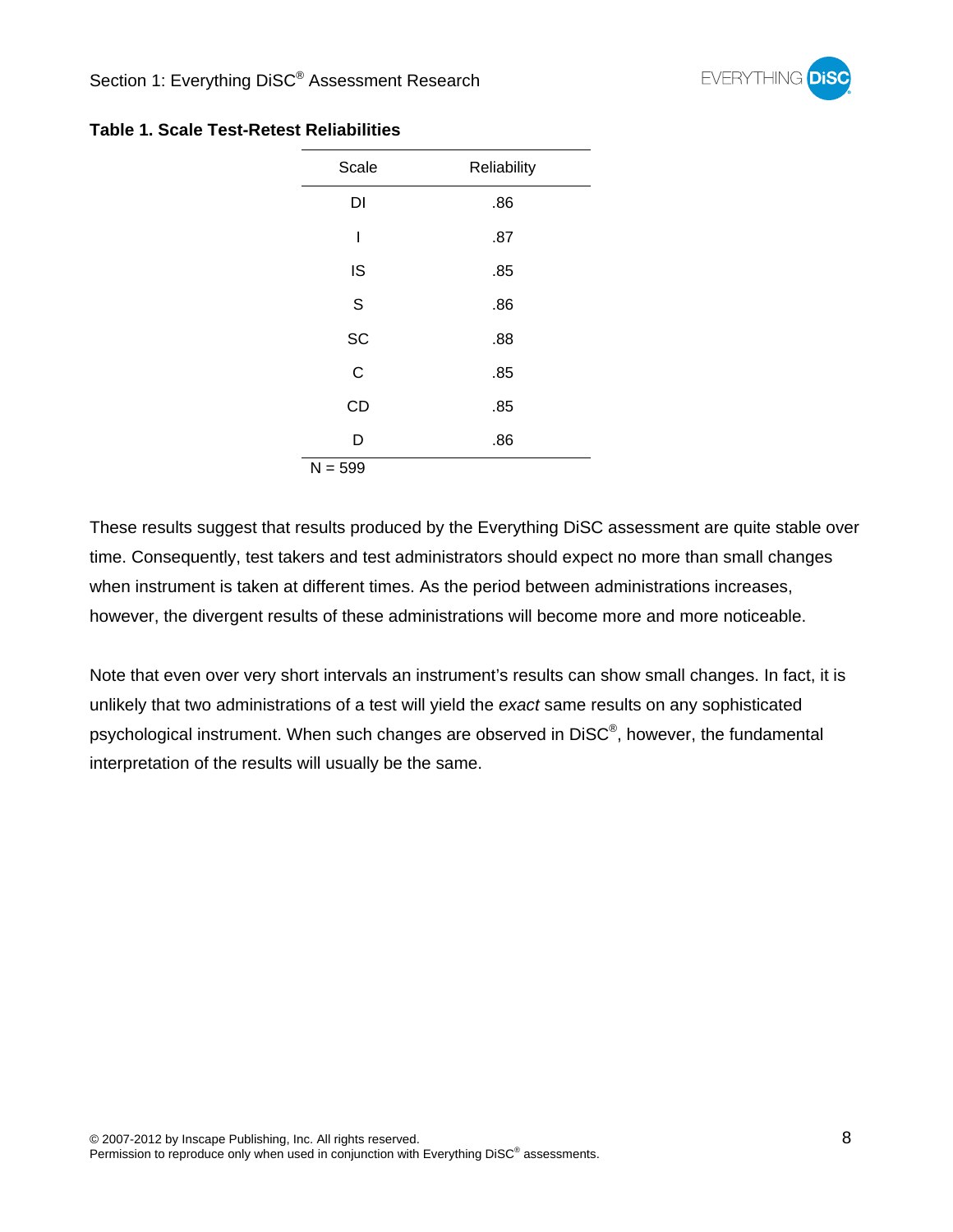### Section 1: Everything DiSC® Assessment Research



**Internal consistency** evaluates the degree of correlation among questions that profess to measure the same thing. That is, each of the eight scales in the  $\text{Disc}^{\otimes}$  model is measured using a series of different items (i.e., questions in the form of statements, such as *I am direct, I tend to take the lead, I want things to be exact, I am always cheerful)*. Researchers recognize that if all of the items on a given scale (e.g., the D scale) are in fact measuring the same thing (e.g., Dominance), they should all correlate with each other to some degree. In other words, all of the items on a scale should be consistent with each other. A statistic called Cronbach's Alpha is usually regarded as the best method of evaluating internal consistency.

#### **Figure 3. D Scale Items**

## **The D Scale**

**I am direct**  I tend to challenge people **I can be blunt**  *I am forceful*  I am very outspoken with my opinions

I AM TOUGH-MINDED

Cronbach's Alpha expresses the degree of correlation as a specific number, which typically varies between 0.0 and 1.0. If the value of Alpha is 0.0, then there is no relationship among the items/statements on a given scale. On the other hand, if all the statements in a questionnaire measure in an identical fashion, then the value of Alpha will be 1.0, which indicates absolute internal consistency. Cronbach's Alpha is calculated separately for each of the assessment's eight scales.

The following guidelines are frequently used to evaluate the quality of a scale's internal reliability: Alpha values above .70 are generally considered acceptable and satisfactory, Alpha values above .80 are usually considered quite good, and values above .90 are considered to reflect exceptional internal consistency. In fact, Alpha values that are too high may indicate that the items on a scale are redundant or too similar. In such cases, many of the instrument's items may provide very little new information about a respondent.

Alpha coefficients were calculated for a sample of 752 respondents. The demographics of this sample are included in Appendix 1. The scales on the Everything DiSC*®* instruments demonstrate good-toexcellent internal consistency, as shown by the Alpha values listed in Table 2. All reliabilities are well above .70, with a median of .87.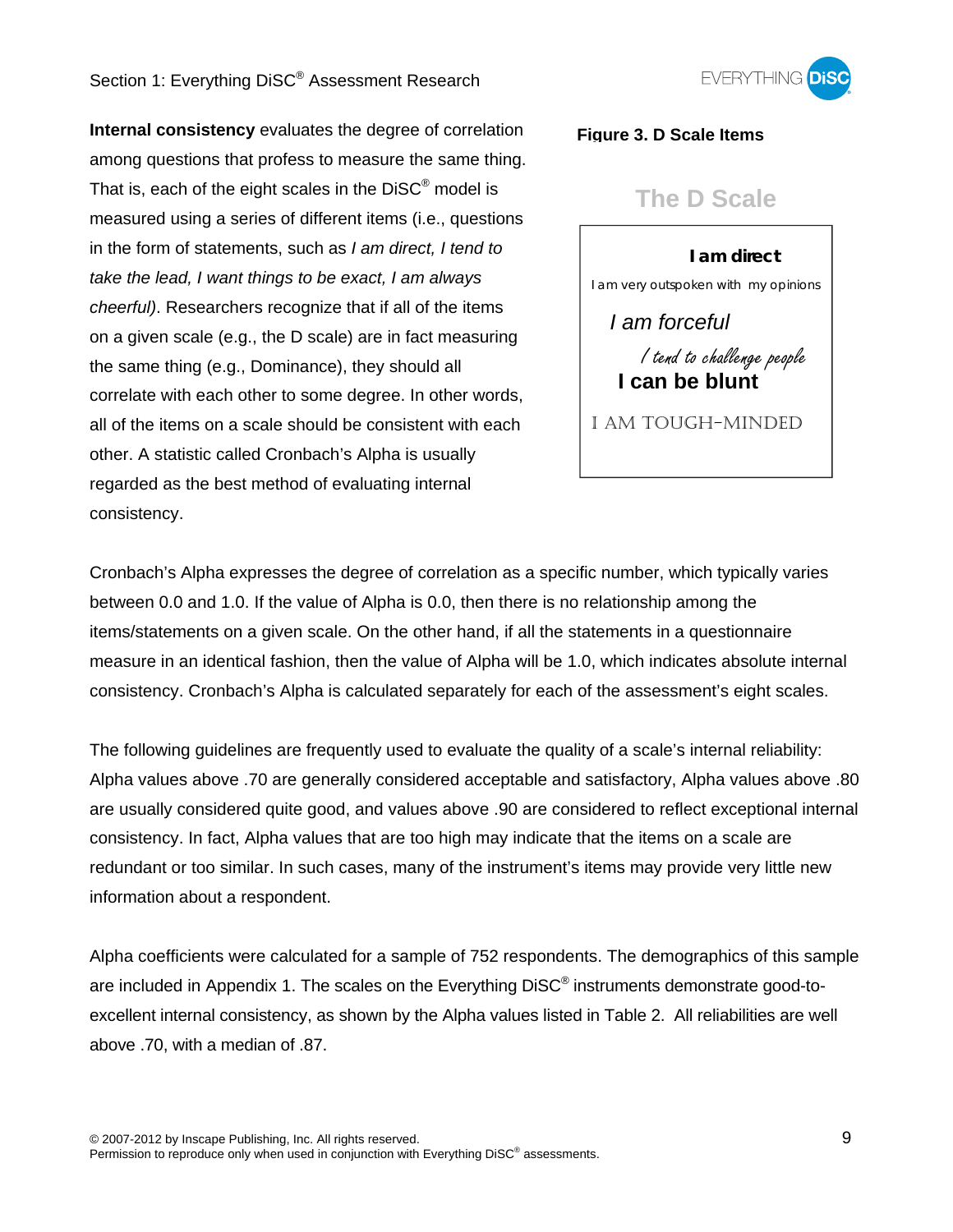

| Scale                  | Number<br>of items | Cronbach's<br>Alpha |
|------------------------|--------------------|---------------------|
| $\mathsf{D}\mathsf{I}$ | 9                  | .90                 |
| $\mathbf{I}$           | $\overline{7}$     | .90                 |
| IS                     | 9                  | .86                 |
| $\mathbf S$            | 10                 | .87                 |
| SC                     | 12                 | .84                 |
| $\mathsf C$            | 11                 | .79                 |
| CD                     | 12                 | .87                 |
| D                      | 8                  | .88                 |

#### **Table 2. Internal consistency of the** *Everything DiSC®* **scales**

N=752

Analyses were also performed to understand the impact of the extra, adaptive questions that some respondents receive if there is a large amount of variation within their responses to a single scale's items. That is, if the variance in a respondent's ratings to a scale's items is above a certain level, the respondent is given five to ten extra items that continue to measure the trait assessed by the scale. For convenience, the items that all respondents receive will be called "base items" and the items that only inconsistent responders receive will be called "extra items."

Table 3 shows the internal reliabilities for only those respondents who gave the most inconsistent responses to a given scale's items, measured by a high degree of response variance. In other words, these are respondents whose scale preferences seemed most unclear. In the first bold column are the alphas for those respondents using both the base items and extra items (which reflects how these respondents are measured in the actual assessment). In the second bold column are the Alphas for those respondents using only the base items. With only the base items, the median Alpha in this subsample is .62. The median Alpha when the extra items are included is .77. By comparing these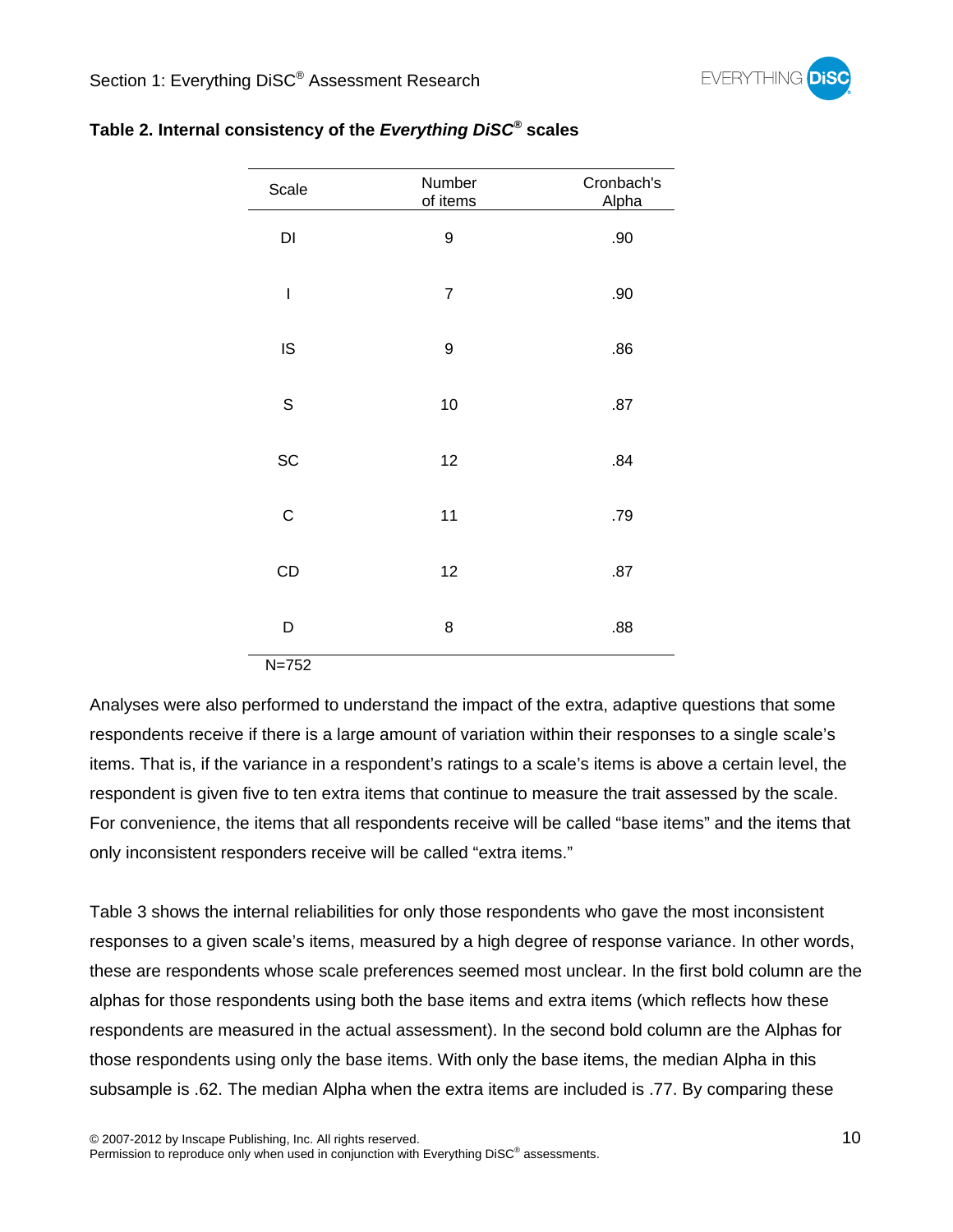

two columns, we can see the internal consistency is much higher for these unclear respondents when they receive the extra items. In essence, these extra items are used to further gauge the target trait when the normal assessment has produced unclear or variable results.

| With extra items |       |           | Without extra items |       |     |                  |                            |
|------------------|-------|-----------|---------------------|-------|-----|------------------|----------------------------|
| Scale            | Alpha | ${\sf N}$ | $#$ items           | Alpha | N   | # items          | % receiving<br>extra items |
| DI               | .80   | 170       | 14                  | .63   | 170 | $\boldsymbol{9}$ | .23                        |
| I                | .82   | 105       | 12                  | .60   | 105 | $\overline{7}$   | .14                        |
| IS               | .76   | 214       | 14                  | .58   | 214 | $\boldsymbol{9}$ | .28                        |
| ${\bf S}$        | .78   | 174       | 15                  | .64   | 174 | 10               | .23                        |
| <b>SC</b>        | .76   | 223       | 17                  | .64   | 223 | 12               | .30                        |
| $\mathbf C$      | .78   | 261       | 19                  | .61   | 261 | 11               | .35                        |
| CD               | .74   | 188       | 22                  | .63   | 188 | 12               | .25                        |
| D                | .68   | 116       | 13                  | .34   | 116 | 8                | .15                        |

#### **Table 3. Alpha coefficients for high variance respondents**

The final column shows the percentage of respondents in the sample who received extra items on a given scale. On average, 24% of respondents received extra items on an individual scale.

## Validity

As mentioned, validity indicates the degree to which a tool measures that which it has been designed to measure. Assessing the validity of a psychological tool that measures abstract qualities (like intelligence, extroversion, or honesty) can be tricky. There are, however, a number of basic strategies that researchers use to answer the question, "How well is this instrument measuring what it says it's measuring?" The validation strategies discussed here fall under the heading of **construct validity.**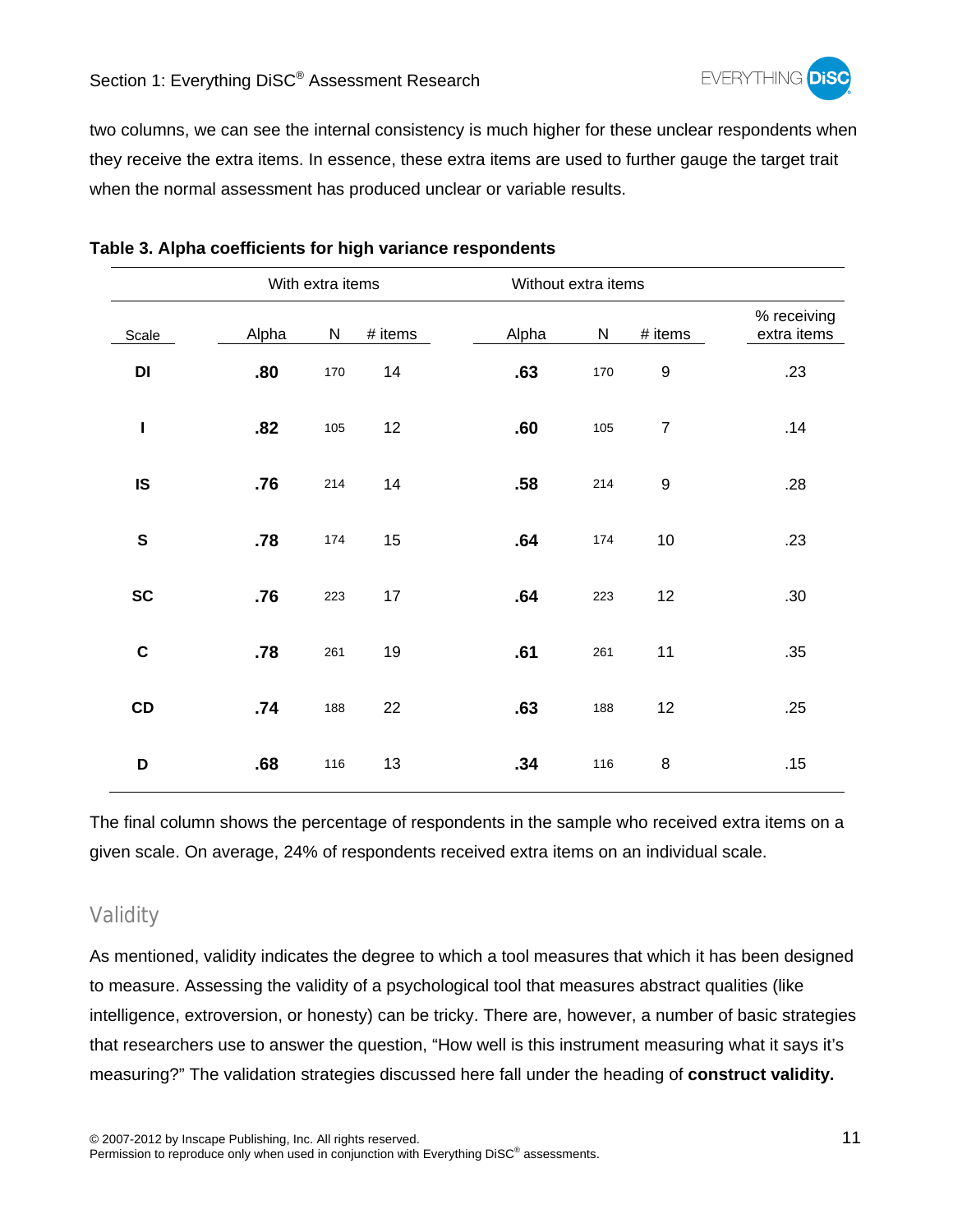

## **Construct Validity**

Construct validity examines the validity of a tool on a highly theoretical level. A *construct* is an abstract idea or concept (such as intelligence, dominance, or honesty) that is used to make sense of our experience. The Di scale of the Everything DiSC instruments, for example, measures a particular construct (i.e., the tendency to be bold, adventurous, and fast paced). This "bold" construct, in turn, is theoretically related to a variety of other constructs. For instance, it is reasonable to assume that someone who is very bold will not be particularly cautious in nature. Thus, bold tendencies and cautious tendencies are theoretically linked in a negative manner. Consequently, if our measure of a bold tendency has high validity, people scoring high on the Di scale should score relatively low on a scale measuring cautiousness, such as the SC scale. This is essentially what researchers do when they examine construct validity. First, they specify a series of theoretical relationships (e.g., the construct of boldness is theoretically related to the constructs of X, Y, and Z). Then, they test these theoretical relationships empirically to see if the relationships actually exist. If the proposed relationships do exist, the instrument is thought to have higher validity.

#### **Scale Intercorrelations**

As you might imagine, there are a variety of different ways to test construct validity. First, we can examine the validity of an instrument as a whole. Instruments like the Everything DiSC<sup>®</sup> assessment propose an underlying model in which the scales have a specific relationship to each other. Researchers examine the actual relationship among the scales to see if they reflect the theoretical relationship proposed by the model.

The DiSC® model proposes that adjacent scales (e.g., Di and i) will have moderate correlations. That is, these correlations should be considerably smaller than the alpha reliabilities of the individual scales. For example, the correlation between the Di and i scales (.50) should be substantially lower than the Alpha reliability of the Di or i scales (both .90). On the other hand, scales that are theoretically opposite (e.g., i and C) should have strong negative correlations. Table 4 shows data obtained from a sample of 752 respondents who completed the Everything DiSC assessment. The correlations among all eight scales show strong support for the model. That is, moderate positive correlations among adjacent scales and strong negative correlations are observed between opposite scales.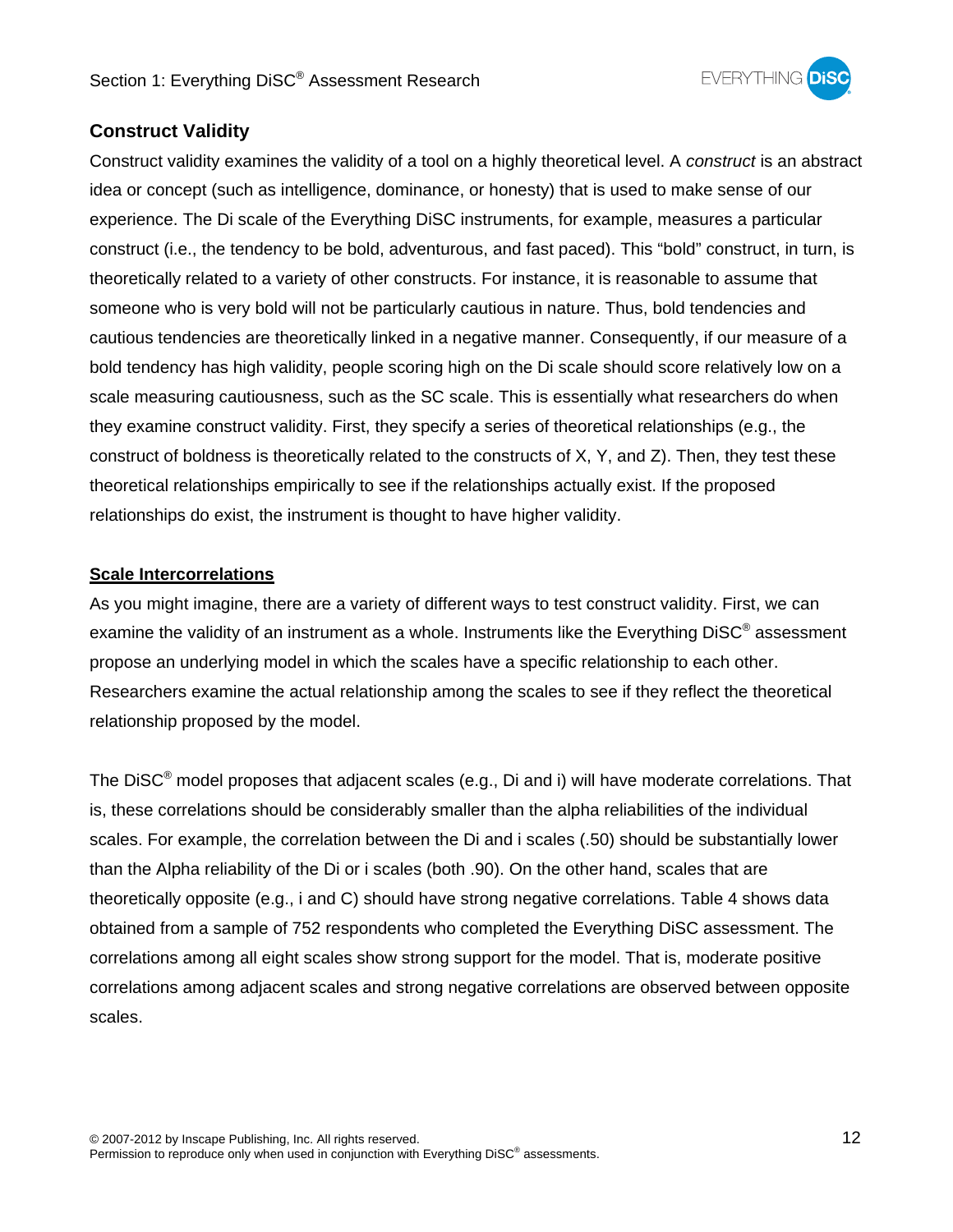

|             | DI     | ı       | IS      | S     | <b>SC</b> | C     | CD  | D   |
|-------------|--------|---------|---------|-------|-----------|-------|-----|-----|
| DI          | .90    |         |         |       |           |       |     |     |
| I           | .50    | .90     |         |       |           |       |     |     |
| IS          | .04    | .47     | .86     |       |           |       |     |     |
| ${\bf S}$   | $-.31$ | .03     | .57     | .87   |           |       |     |     |
| <b>SC</b>   | $-73$  | $-56$   | $-13$   | .34   | .84       |       |     |     |
| $\mathbf C$ | $-43$  | $-.70$  | $-.49$  | $-18$ | .45       | .79   |     |     |
| CD          | $-.14$ | $-0.37$ | $-68$   | $-66$ | $-0.08$   | .26   | .87 |     |
| D           | .46    | .14     | $-0.37$ | $-69$ | $-62$     | $-19$ | .42 | .88 |

#### **Table 4. Scale Intercorrelations**

Cronbach's Alpha reliabilities are shown in bold along the diagonal, and the correlation coefficients among scales are shown within the body of the table. Correlation coefficients range from -1 to +1. A correlation of +1 indicates that two variables are perfectly positively correlated such that as one variable increases, the other variable increases by a proportional amount. A correlation of -1 indicates that two variables are perfectly negatively correlated, such that as one variable increases, the other variable decreases by a proportional amount. A correlation of 0 indicates that two variables are completely unrelated; N=752, as shown in Appendix 1.

Because the Everything DiSC® assessment model proposes that the eight scales are arranged as a circumplex, an even more strict set of statistical assumptions are required of the data. The pattern of correlations for a given scale are expected to be arranged in a particular order. As can be seen in Table 5, the strongest theorized correlation for a given scale is labeled  $r_1$ . The second strongest is labeled  $r_2$ , and so on. In this case,  $r_4$  represents the correlation with a theoretically opposite scale. Consequently, r4 should be a reasonably strong negative correlation. For each scale, we should observe the following relationship if the scales support a circumplex structure:  $r_1 > r_2 > r_3 > r_4$ .

#### **Table 5. Expected Scale Intercorrelations**

|              | D              | DI             | I              | IS             | S              | <b>SC</b>      | C              | CD   |
|--------------|----------------|----------------|----------------|----------------|----------------|----------------|----------------|------|
| D            | 1.00           |                |                |                |                |                |                |      |
| DI           | $r_1$          | 1.00           |                |                |                |                |                |      |
| $\mathbf{I}$ | r <sub>2</sub> | r <sub>1</sub> | 1.00           |                |                |                |                |      |
| IS           | $r_3$          | r <sub>2</sub> | r <sub>1</sub> | 1.00           |                |                |                |      |
| $\mathbf{s}$ | $r_4$          | $r_3$          | r <sub>2</sub> | $r_1$          | 1.00           |                |                |      |
| <b>SC</b>    | $r_3$          | $r_4$          | $r_3$          | r <sub>2</sub> | r <sub>1</sub> | 1.00           |                |      |
| $\mathbf c$  | r <sub>2</sub> | $r_3$          | $r_4$          | $r_3$          | r <sub>2</sub> | $r_1$          | 1.00           |      |
| CD           | $r_1$          | r <sub>2</sub> | $r_3$          | $r_4$          | $r_3$          | r <sub>2</sub> | r <sub>1</sub> | 1.00 |

© 2007-2012 by Inscape Publishing, Inc. All rights reserved. 13

Permission to reproduce only when used in conjunction with Everything DiSC<sup>®</sup> assessments.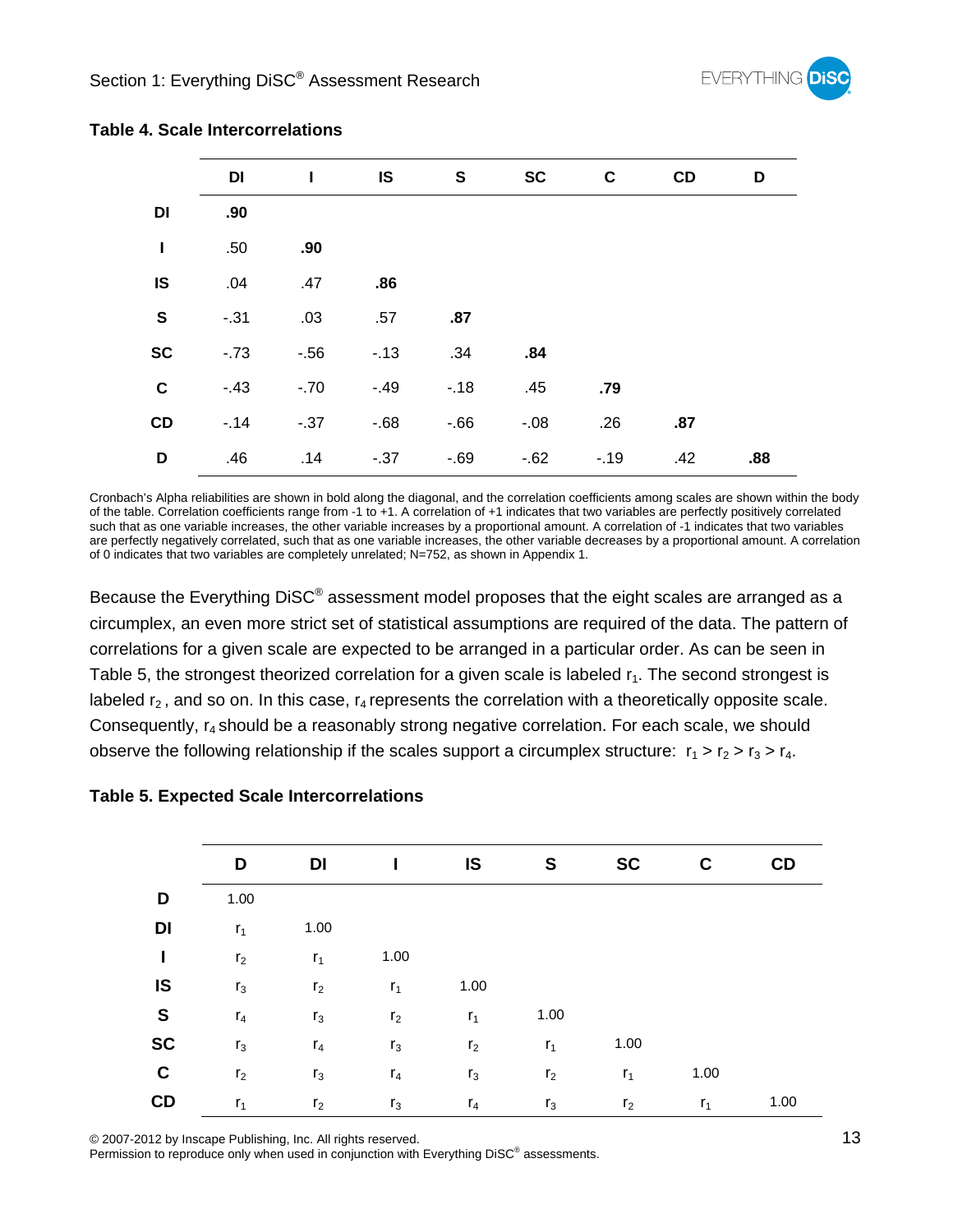

Looking at Table 6, we do, in fact, observe a  $r_1 > r_2 > r_3 > r_4$  pattern for each scale. In addition, we can examine the magnitude of these correlations in comparison to the theoretically expected magnitudes. The predicted magnitudes of  $r_1$ ,  $r_2$ ,  $r_3$ ,  $r_4$  under a circumplex structure are listed in Table 4, as described by Wiggins (1995). The "actual"  $r_x$  values are the median correlations for a given  $r_x$ . Although the actual and predicted values are not exactly the same (a near impossible standard for practical purposes), the magnitude of the actual and predicted correlation values is quite similar, thus providing additional support for the DiSC<sup>®</sup> circumplex model and the ability of the Everything DiSC assessment to measure this model.

#### **Table 6. Actual and Predicted Scale Relationships**

|  |  | $r_1$ > $r_2$ > $r_3$ > $r_4$ |  |                                                  |
|--|--|-------------------------------|--|--------------------------------------------------|
|  |  |                               |  | $.45$ > $-.11$ > $-.46$ > $-.69$ Actual (median) |
|  |  |                               |  | $.42$ > $.03$ > $-.36$ > $-.73$ Predicted        |

## **The Dimensionality of the DiSC® Model: Multidimensional Scaling (MDS)**

A statistical technique called multidimensional scaling also adds support to the  $\text{Disc}^{\circledast}$  model as a circumplex. This technique has two advantages. First, it allows for a visual inspection of relationship among the eight scales. Second, this technique allows researchers to look at all of the scales simultaneously. In Figure 4, scales that are closer together have a stronger positive relationship. Scales that are farther apart are more dissimilar. The circumplex DiSC model predicts that the eight scales will be arranged in a circular format at equal intervals.

As can be seen in Figure 4, the scales are arranged in a way that is expected by the DiSC model. (Keep in mind that the original MDS rotation is presented below and this rotation is arbitrary.) Although the eight scales do not form a perfectly equidistant circle (as predicted by the model), this theoretical ideal is nearly impossible to obtain with actual data. The actual distance between the scales, however, is roughly equal, providing strong support for the model and its assessment.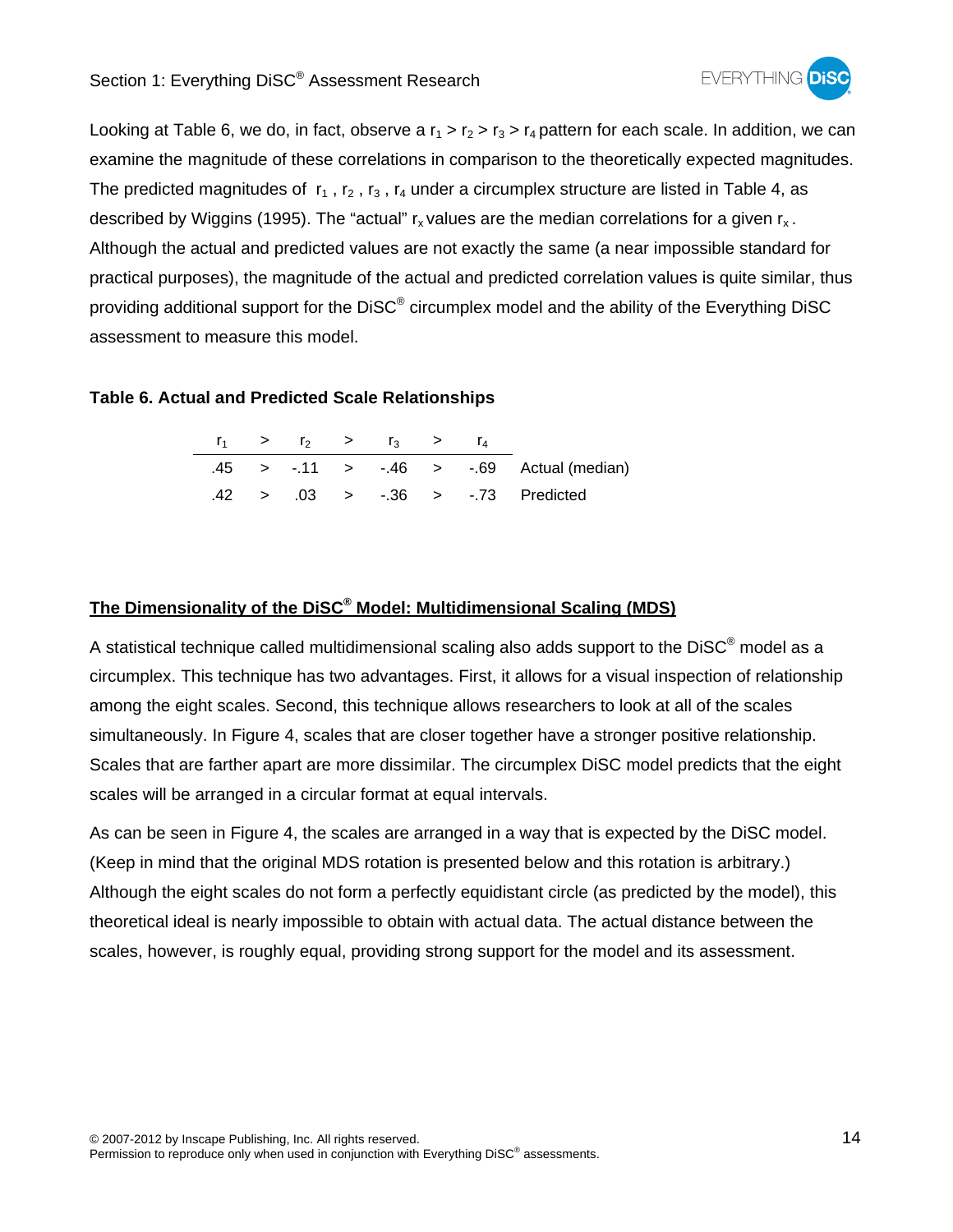





Stress = .01326  $RSQ = .99825$  $N = 752$ 

As can be seen above, all scales are closest to the scales that are theoretically adjacent to them in the model. For instance, the Di is closest to the D scale and i scale, as predicted by the model. In addition, scales that are theoretically opposite (e.g., i and C) are generally furthest away from each other on the plot. Consequently, this analysis adds strong support for the two-dimensional DiSC<sup>®</sup> model and the ability of the Everything DiSC® assessment to measure that model.

Additionally, the S-stress of the model is .01326 and the RSQ value is .99825. These values reflect the ability of a two-dimensional model to fit the data. Lower S-stress values are preferred (with a minimum of 0) and higher RSQ values are preferred (with a maximum of 1). Both of these values are almost ideal in the data, suggesting that the two-dimensional DiSC model fits the participant data exceptionally well.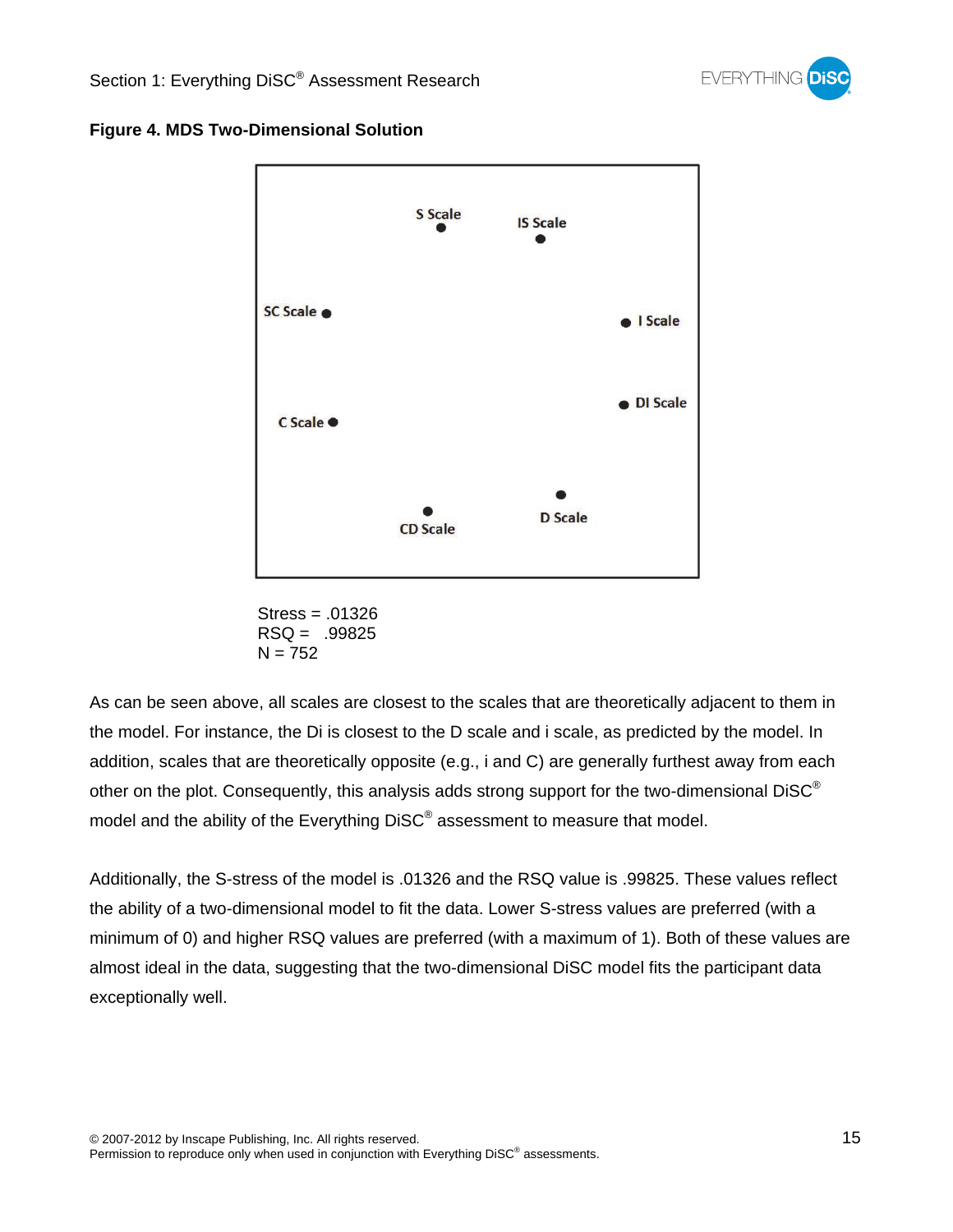

## **The Dimensionality of the Circumplex DiSC® Model: Factor Analysis**

(Note that this section may require some statistical background to understand fully)

To further explore the dimensionality of the model, a principle components factor analysis was performed on all eight scales using a varimax rotation. The eigenvalues clearly reinforce the twodimensional structure underlying the eight scales, as shown in Table 7. Only two components demonstrate eigenvalues above one, and both of these are well above one. Further, components 3 through 8 all have eigenvalues that decrease smoothly and are meaningfully below zero. Consequently, regardless of whether we use Kaiser's Criterion or a scree plot method of determining the number of factors to extract, the number of retained factors is two, as predicted by the model.

#### **Table 7. Factor Analysis Eigenvalues**

| Component | Eigenvalues |
|-----------|-------------|
| 1         | 3.10        |
| 2         | 2.95        |
| 3         | 0.60        |
| 4         | 0.38        |
| 5         | 0.37        |
| 6         | 0.31        |
| 7         | 0.23        |
| 8         | 0.04        |
| $N = 752$ |             |

The rotated factor loadings are listed in Table 8. (Note that the loadings were rotated such that the loadings reflect the original DiSC rotation). The pattern of loadings is as expected for a circumplex model, as listed under the "Ideal Loadings" column. That is, with a circumplex model, we would expect that some scales would have high loadings on one component and near zero loadings on the other component (i.e., Di, iS, SC, and CD) and some scales would have moderately high loadings on both components (e.g., D, i, S, and C).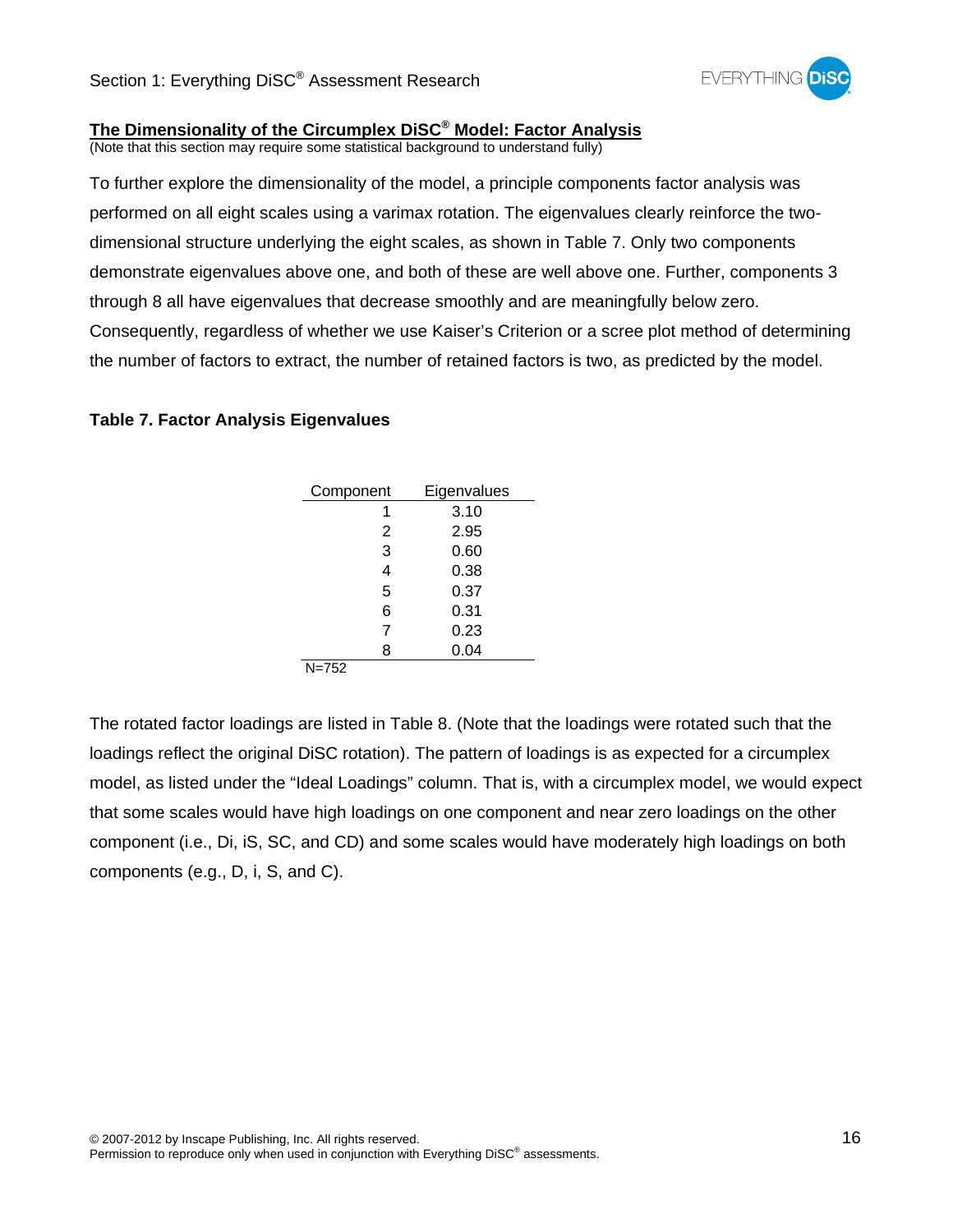|              |                       | <b>Actual Loadings</b>  |                       | <b>Ideal Loadings</b>   |
|--------------|-----------------------|-------------------------|-----------------------|-------------------------|
| <b>Scale</b> | Vertical<br>Dimension | Horizontal<br>Dimension | Vertical<br>Dimension | Horizontal<br>Dimension |
| D            | .51                   | $-73$                   | .707                  | $-707$                  |
| Di           | .83                   | .09                     | 1.000                 | .000                    |
| i            | .56                   | .67                     | .707                  | .707                    |
| iS           | .06                   | .88                     | .000                  | 1.000                   |
| S            | $-76$                 | .48                     | $-707$                | .707                    |
| <b>SC</b>    | $-.90$                | $-.03$                  | $-1.000$              | .000                    |
| C            | $-61$                 | $-56$                   | $-707$                | $-707$                  |
| CD           | $-.09$                | $-85$                   | .000                  | $-1.000$                |
|              |                       |                         |                       |                         |

### **Table 8. Factor Loadings for the Eight DiSC® Scales**

Further, the pattern of negative and positive loadings are as expected. For example, the i and C scales share no common dimensions, and consequently show an opposing pattern of negative loadings (the C scale) and positive loadings (the i scale). However, the D and i scales would be expected to share one component but be opposite on the other component. This is what we observe, since both scales are negatively loaded on component 1, but have opposite loadings on component 2.

Table 9 shows the ideal and actual angular locations for the eight DiSC<sup>®</sup> scales. The deviation column indicates that the actual angles are very similar to the ideal angles. The absolute average deviation is 3.8, which is lower than many of the interpersonal-based instruments currently available. Vector length, as shown in the last column of Table 7, reflects the extent to which the scale is represented by the two underlying dimensions (Kiesler et al., 1997). These values can range from 0.0 to 1.0. A length of .80 is considered very good and a length above .90 is considered exceptional. The mean vector length of .87 suggests that the scales have a strong relationship with the dimensions they are intended to measure.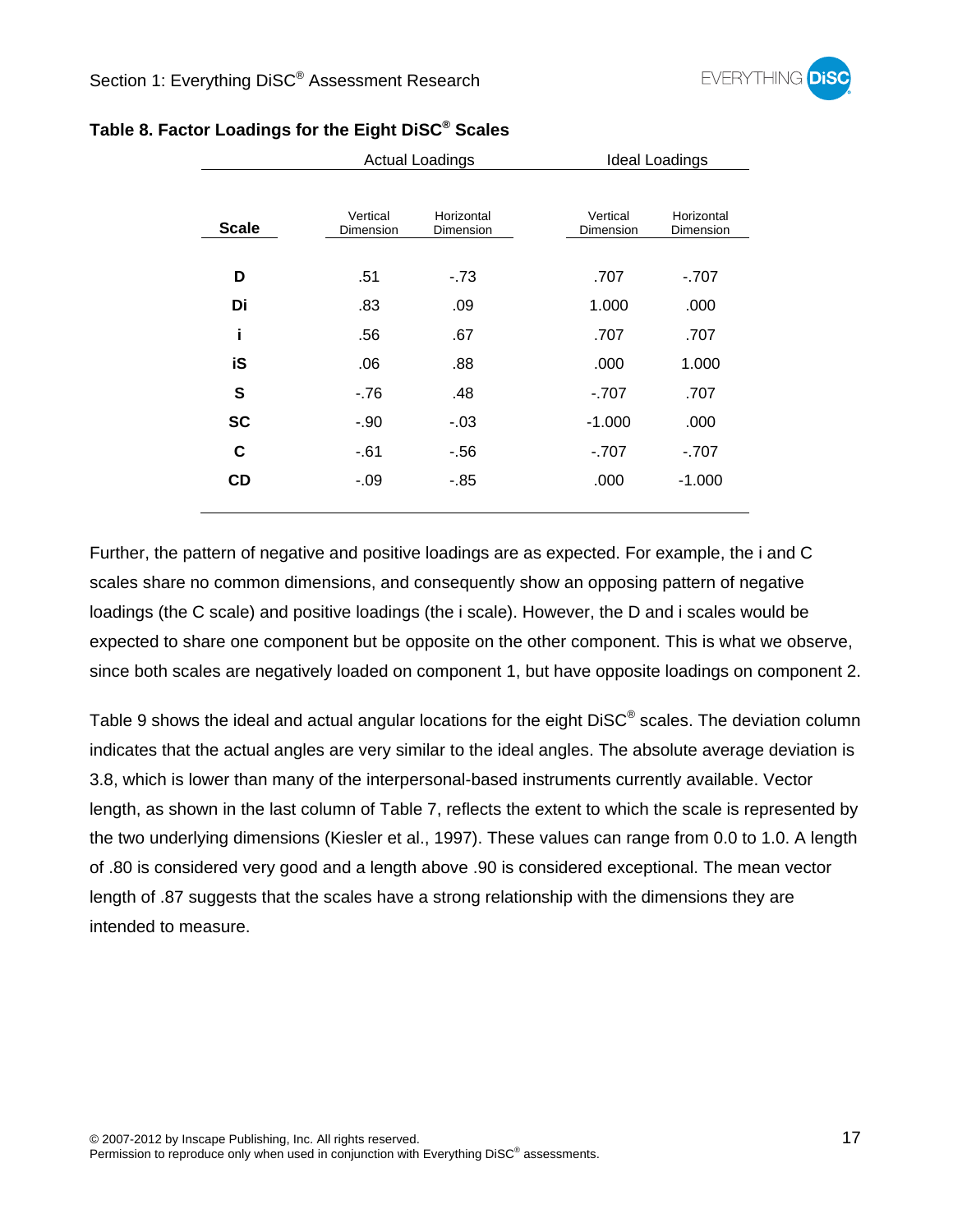

| <b>Scale</b> | Actual<br>Angle | Ideal<br>Angle | Deviation | Vector<br>Length |
|--------------|-----------------|----------------|-----------|------------------|
| D            | 325             | 315            | 10        | .89              |
| Di           | 6               | 0              | 6         | .83              |
| i            | 40              | 45             | -5        | .87              |
| iS           | 86              | 90             | $-4$      | .88              |
| S            | 122             | 135            | $-13$     | .90              |
| <b>SC</b>    | 182             | 180            | 2         | .90              |
| C            | 223             | 225            | $-2$      | .82              |
| CD           | 276             | 270            | 6         | .85              |
|              |                 |                |           |                  |

## **Table 9. Angular Locations for the Eight DiSC® Scales**

### **Correlations with Other Assessments of Personality**

Another method used to provide evidence of construct validity involves correlating an assessment with other well-respected assessments of similar traits. For this purpose, a group of respondents took the Everything DiSC<sup>®</sup> assessment and two established measures of personality: the NEO<sup>®</sup> Personality Inventory – Revised (NEO PI-R<sup>™</sup>) and the Sixteen Personality Factor Questionnaire  $(16PF^{\circledR})$ .

The NEO PI-R is a 240-item assessment designed to measure the five-factor model of personality: Extraversion, Agreeableness, Conscientiousness, Neuroticism, and Openness to Experience (McCrae & Costa, 2010). The 16PF is a 185-item assessment designed to measure sixteen primary personality traits, as well as the five factor model of personality (IPAT, 2009). The assessment also provides scores on nineteen additional scales in the following areas: self-esteem and adjustment, vocational interests, social skills, leadership, and creativity.

The correlations among the Everything DiSC scales and the NEO PI-R and the 16PF are shown in Appendices 3 and 4. For the purposes of interpretation, a summary is provided here. For each Everything DiSC scale, the ten strongest correlations with either the NEO PI-R or 16PF are listed.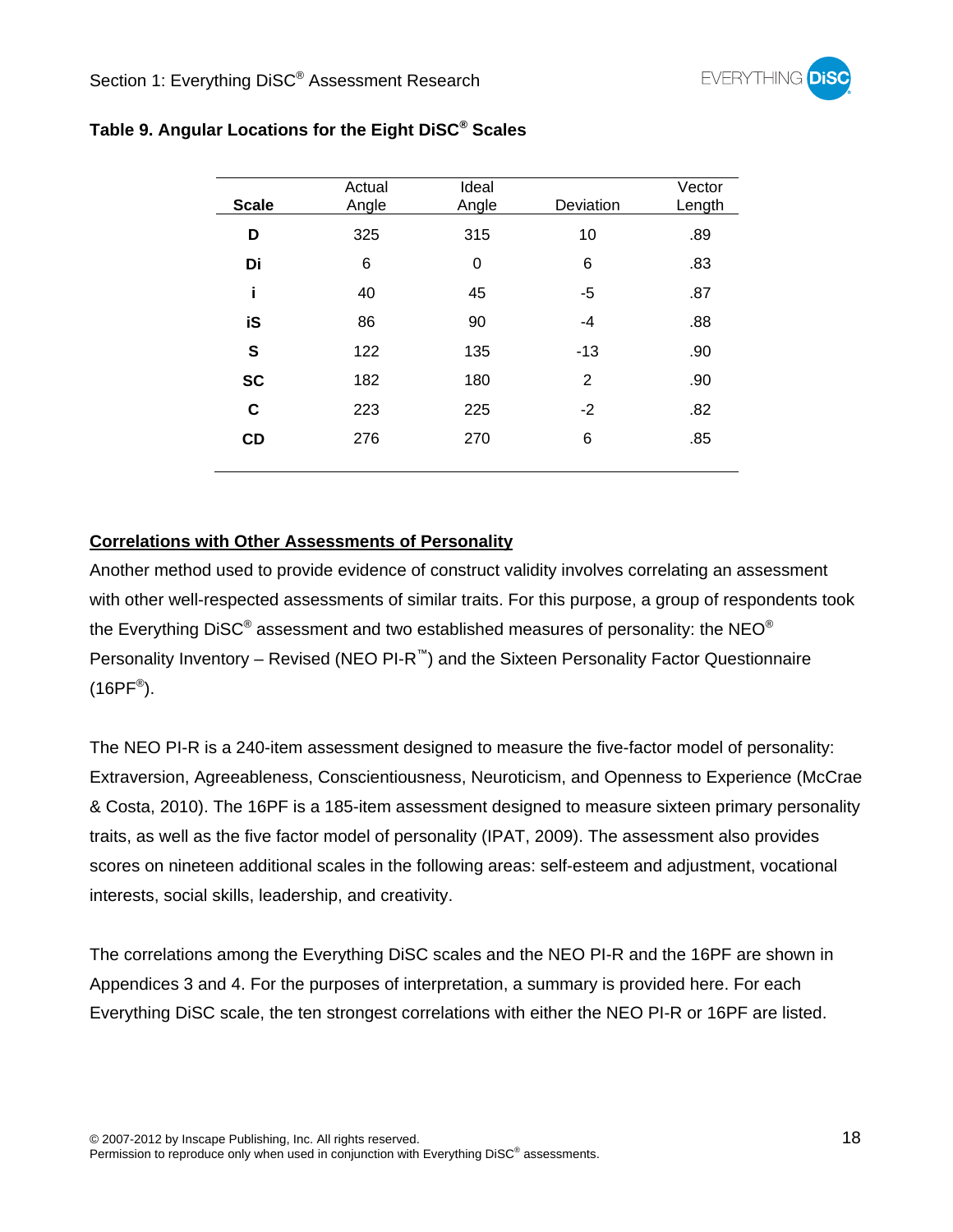

### **The DI scale**

The ten strongest correlations with the DI scale are listed below.

## **Table 10. Strongest correlations between the DI scale and the NEO PI-R™ and 16PF**®

| <b>Scale</b>                  | <b>Instrument</b> |     |
|-------------------------------|-------------------|-----|
| Assertiveness                 | <b>NEO PI-R</b>   | .68 |
| Creative Potential            | 16PF              | .62 |
| Independence                  | 16PF              | .60 |
| Activity                      | <b>NEO PI-R</b>   | .57 |
| <b>Emotional Expressivity</b> | 16PF              | .56 |
| Social Expressivity           | 16PF              | .55 |
| Dominance                     | 16PF              | .54 |
| Social Control                | 16PF              | .53 |
| Enterprising                  | 16PF              | .53 |
| Social Boldness               | 16PF              | .52 |

The scales listed in Table 10 reflect the active, socially influential disposition that is measured by the DI scale. Although not listed above, this scale also demonstrated high correlations with the Excitement Seeking (r=.51) and Achievement Striving (r=.48) scales of the NEO PI-R. This reflects the adventurous, pioneering aspects of the DI scale.

### **The I scale**

The ten strongest correlations with the I scale are listed below.

### **Table 11. Strongest correlations between the I scale and the NEO PI-R and 16PF**

| <b>Scale</b>         | <b>Instrument</b> |     |
|----------------------|-------------------|-----|
| Social Expressivity  | 16PF              | .74 |
| Extraversion         | 16PF              | .70 |
| Social Boldness      | 16PF              | .70 |
| Extraversion         | <b>NEO PI-R</b>   | .69 |
| Social Adjustment    | 16PF              | .68 |
| Gregariousness       | <b>NEO PI-R</b>   | .65 |
| Social Control       | 16PF              | .62 |
| Liveliness           | 16PF              | .62 |
| Warmth               | <b>NEO PI-R</b>   | .60 |
| Leadership Potential | 16PF              | .60 |

The scales listed in Table 11 reflect the extraverted, lively disposition that is measured by the I scale, as well as some elements of social poise or competence. Although not listed above, this scale also demonstrated high correlations with Positive Emotions (r=.50) and Self-consciousness (r= -.48) scale of the NEO PI-R. The I scale also had high correlations with Social (r=.56) and Enterprising (r=.53) vocational interest scales.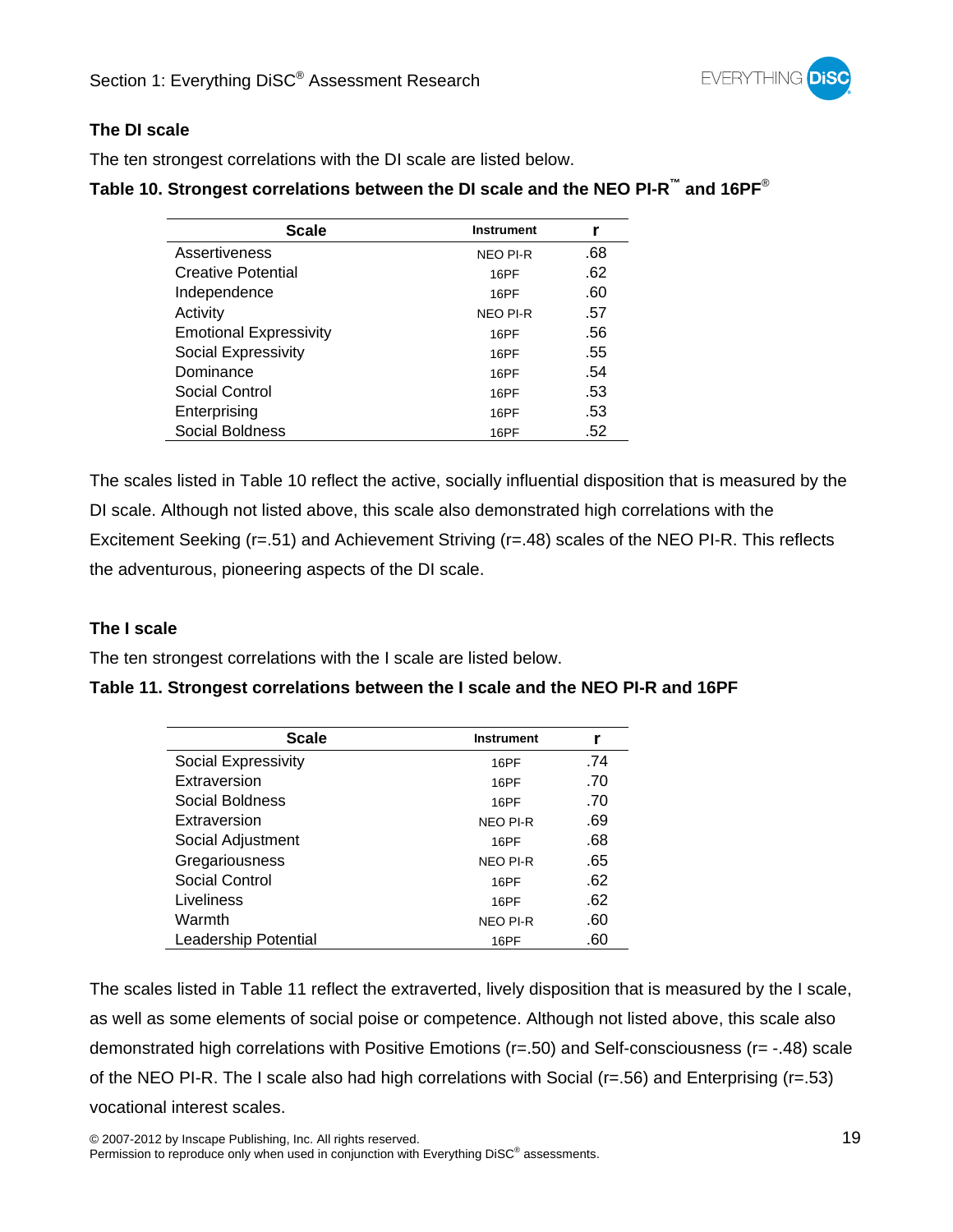

#### **The IS scale**

The ten strongest correlations with the IS scale are listed below.

|  | Table 12 Strongest correlations between the IS scale and the NEO PI-R™ and 16PF® |  |  |  |  |  |  |  |
|--|----------------------------------------------------------------------------------|--|--|--|--|--|--|--|
|--|----------------------------------------------------------------------------------|--|--|--|--|--|--|--|

| <b>Scale</b>             | <b>Instrument</b> |     |
|--------------------------|-------------------|-----|
| Warmth                   | <b>NEO PI-R</b>   | .61 |
| <b>Positive Emotions</b> | <b>NEO PI-R</b>   | .57 |
| Empathy                  | 16PF              | .56 |
| Trust                    | <b>NEO PI-R</b>   | .55 |
| Altruism                 | <b>NEO PI-R</b>   | .53 |
| Agreeableness            | <b>NEO PI-R</b>   | .52 |
| Extraversion             | <b>NEO PI-R</b>   | .52 |
| Extraversion             | 16PF              | .51 |
| Warmth                   | 16PF              | .49 |
| Compliance               | <b>NEO PI-R</b>   | .47 |

The scales listed in Table 12 reflect the warm, accepting, and empathic disposition measured by the IS scale. Although not listed above, the IS scale also had significant correlations with the Emotional Sensitivity (r= .42) scale of the 16PF. Significant negative correlations with the Angry Hostility (r= -.46; NEO PI-R)), Tension (r= -.43; 16PF), and Anxiety (r= -.41; 16PF) scales reflect the more cheerful, easy-going disposition measured by the IS scale.

### **The S scale**

The ten strongest correlations with the S scale are listed below.

| Scale                     | <b>Instrument</b> |        |
|---------------------------|-------------------|--------|
| Agreeableness             | <b>NEO PI-R</b>   | .67    |
| Compliance                | <b>NEO PI-R</b>   | .65    |
| Altruism                  | <b>NEO PI-R</b>   | .47    |
| Trust                     | <b>NEO PI-R</b>   | .39    |
| Straightforwardness       | <b>NEO PI-R</b>   | .39    |
| <b>Creative Potential</b> | 16PF              | $-32$  |
| Independence              | 16PF              | $-.40$ |
| Dominance                 | 16PF              | -.45   |
| Tension                   | 16PF              | - 45   |
| <b>Angry Hostility</b>    | <b>NEO PI-R</b>   | - 53   |

| Table 13. Strongest correlations between the S scale and the NEO PI-R and 16PF |
|--------------------------------------------------------------------------------|
|--------------------------------------------------------------------------------|

The scales listed in Table 13 reflect the agreeable, peaceful, and accommodating disposition measured by the S scale. The original conceptualization of the S scale also included a number of submissive tendencies, which is reflected by correlations with Compliance, Independence, and Dominance. It is worth noting the Straightforwardness scale is designed to measure sincerity or genuineness (rather than directness or bluntness), which is consistent with the S construct.

Permission to reproduce only when used in conjunction with Everything DiSC<sup>®</sup> assessments.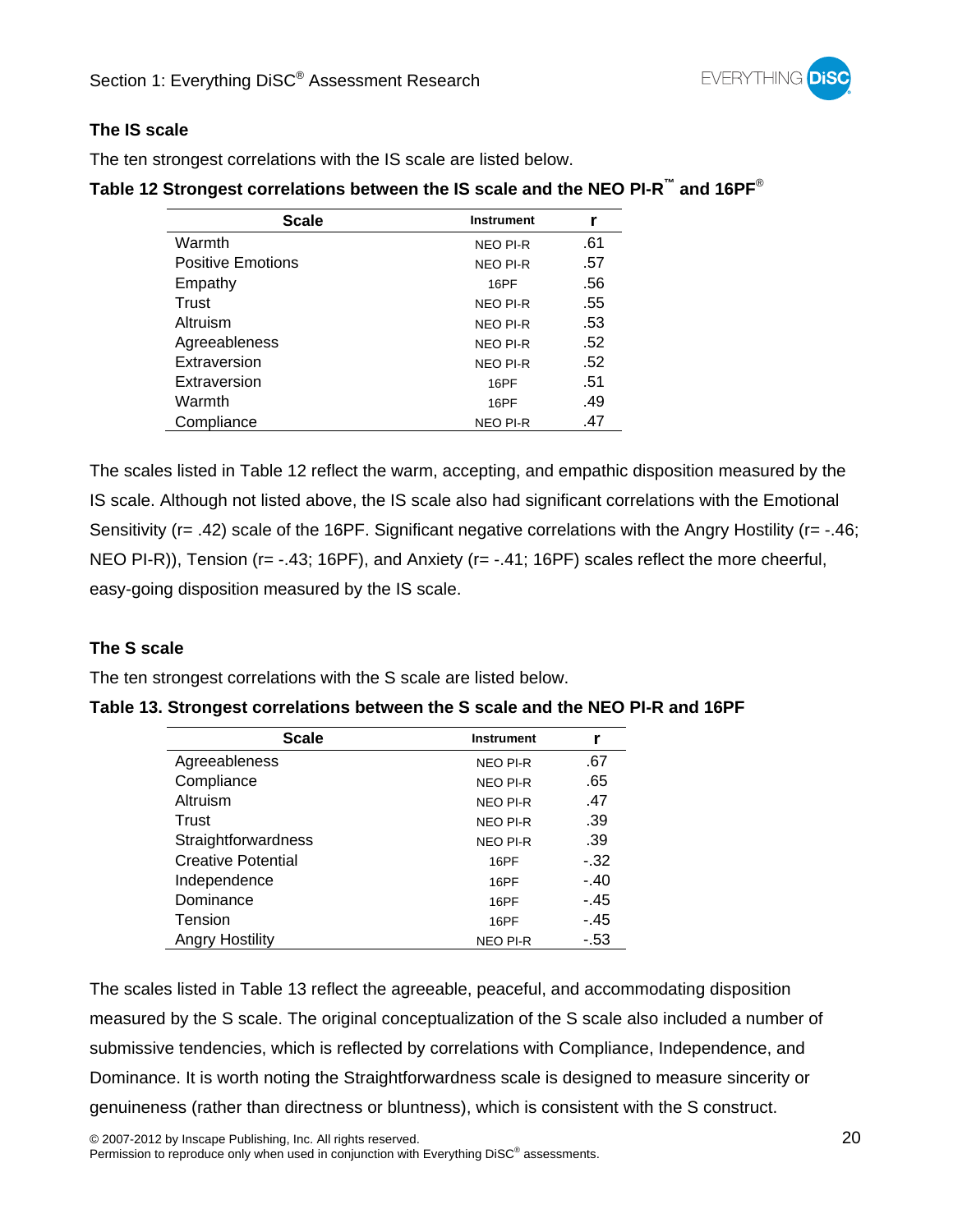

#### **The SC scale**

The ten strongest correlations with the SC scale are listed below.

#### **Table 14. Strongest correlations between the SC scale and the NEO PI-R™ and 16PF**®

| <b>Scale</b>                  | <b>Instrument</b> |        |
|-------------------------------|-------------------|--------|
| Dominance                     | 16PF              | -.63   |
| Social Adjustment             | 16PF              | $-.64$ |
| Enterprising                  | 16PF              | -.65   |
| Social Boldness               | 16PF              | -.66   |
| Social Expressivity           | 16PF              | $-67$  |
| Social Control                | 16PF              | $-67$  |
| <b>Emotional Expressivity</b> | 16PF              | -.69   |
| Independence                  | 16PF              | $-71$  |
| <b>Creative Potential</b>     | 16PF              | $-.72$ |
| Assertiveness                 | <b>NEO PI-R</b>   | $-75$  |

The scales listed in Table 14 reflect the self-controlled, cautious, and passive disposition measured by the SC scale. Although not listed above, the SC scale had significant positive correlations with a number of scales, particularly on the NEO PI-R. These include Self-Consciousness (r= .44), Compliance (r=.41), and Modesty (r= .37).

#### **The C scale**

The ten strongest correlations with the C scale are listed below.

| Table 15. Strongest correlations between the C scale and the NEO PI-R and 16PF |  |
|--------------------------------------------------------------------------------|--|
|--------------------------------------------------------------------------------|--|

| Scale               | <b>Instrument</b> |        |
|---------------------|-------------------|--------|
| Liveliness          | 16PF              | $-.55$ |
| Warmth              | <b>NEO PI-R</b>   | $-55$  |
| Social              | 16PF              | $-.57$ |
| Empathy             | 16PF              | $-.57$ |
| Gregariousness      | <b>NEO PI-R</b>   | $-59$  |
| Social Boldness     | 16PF              | $-60$  |
| Social Adjustment   | 16PF              | -.60   |
| Extraversion        | <b>NEO PI-R</b>   | $-63$  |
| Social Expressivity | 16PF              | $-66$  |
| Extraversion        | 16PF              | -.67   |

The scales listed in Table 15 reflect the introverted and emotional reserved disposition measured by the C scale. Although not listed above, the C scale had significant positive correlations with the Selfreliance (r= .51; 16PF), Self-consciousness (r= .41; NEO PI-R), and Privateness (r= .33; 16PF) scales. Correlations with the Order (5= .07; NEO PI-R), Perfectionism (r= .15;16PF), and Conscientiousness (r= .11; NEO PI-R) scales were significant, but smaller than expected. It is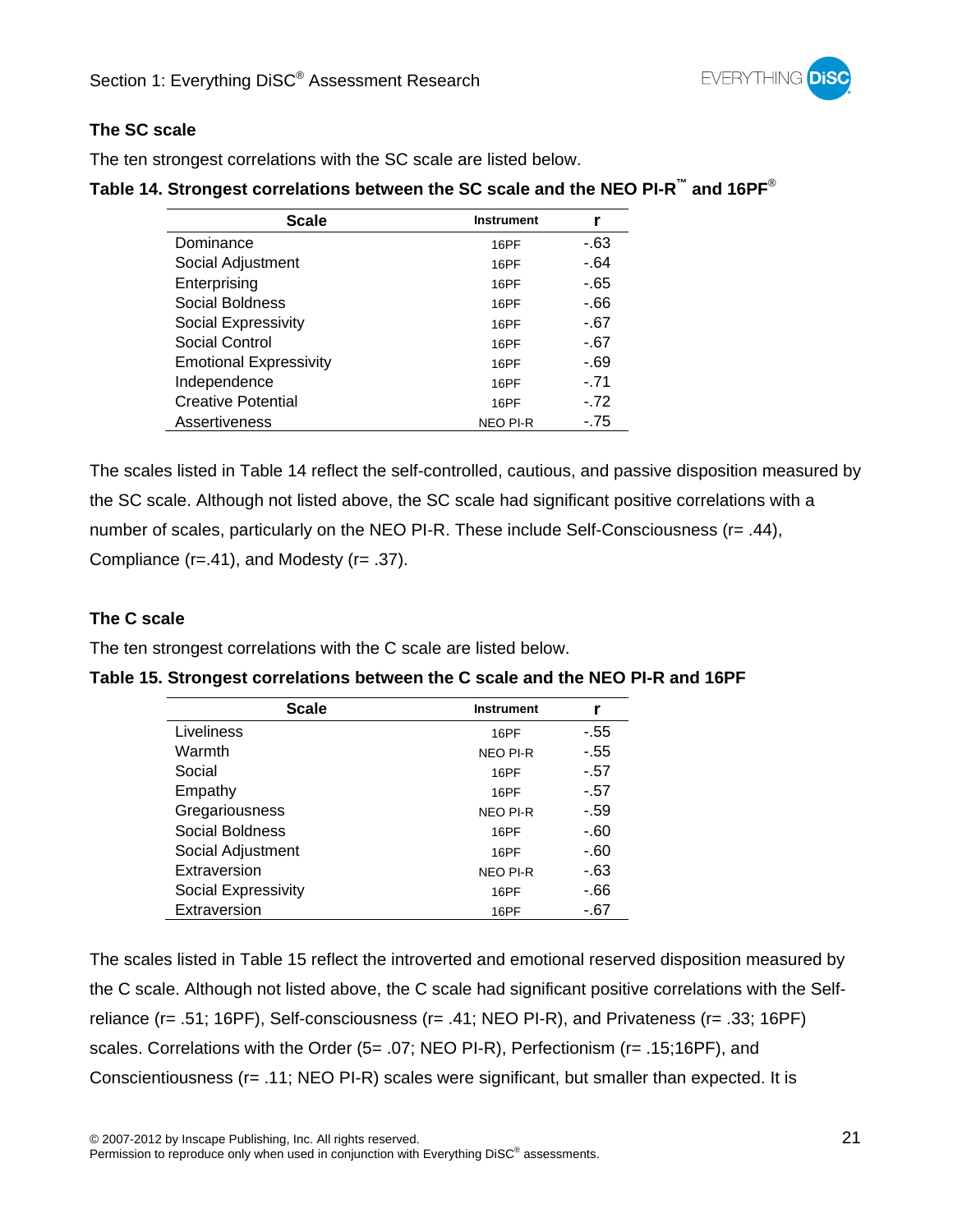

important to note that the C scale is designed to measure a reserved, methodical, analytical disposition rather than directly measuring a preference for order.

### **The CD scale**

The ten strongest correlations with the CD scale are listed below.

| <b>Scale</b>             | <b>Instrument</b> |        |
|--------------------------|-------------------|--------|
| Tension                  | 16PF              | .55    |
| <b>Angry Hostility</b>   | <b>NEO PI-R</b>   | .51    |
| Anxiety                  | 16PF              | .45    |
| <b>Positive Emotions</b> | <b>NEO PI-R</b>   | $-41$  |
| Altruism                 | <b>NEO PI-R</b>   | $-.42$ |
| Warmth                   | <b>NEO PI-R</b>   | $-.43$ |
| Empathy                  | 16PF              | $-.44$ |
| Trust                    | <b>NEO PI-R</b>   | $-.47$ |
| Agreeableness            | <b>NEO PI-R</b>   | -.48   |
| Compliance               | <b>NEO PI-R</b>   | -.55   |

| Table 16. Strongest correlations between the CD scale and the NEO PI-R™ and 16PF® |  |
|-----------------------------------------------------------------------------------|--|
|-----------------------------------------------------------------------------------|--|

The scales listed in Table 16 reflect the skeptical, challenging disposition measured by the CD scale. Although not listed above, the CD scale had significant positive correlations with the Vigilance (r= .31; which measures an expectation of being misunderstood or taken advantage of) and Self-reliance (r= .30; which is opposed with group-orientation) scales of the 16PF.

### **The D scale**

The ten strongest correlations with the D scale are listed below.

| Table 17. Strongest correlations between the D scale and the NEO PI-R and 16PF |  |  |
|--------------------------------------------------------------------------------|--|--|
|--------------------------------------------------------------------------------|--|--|

| <b>Scale</b>                  | <b>Instrument</b> |       |
|-------------------------------|-------------------|-------|
| Dominance                     | 16PF              | .63   |
| Independence                  | 16PF              | .60   |
| Assertiveness                 | <b>NEO PI-R</b>   | .55   |
| <b>Creative Potential</b>     | 16PF              | .51   |
| <b>Emotional Expressivity</b> | 16PF              | .50   |
| Enterprising                  | 16PF              | .44   |
| Social Control                | 16PF              | .35   |
| Straightforwardness           | <b>NEO PI-R</b>   | $-35$ |
| Agreeableness                 | <b>NEO PI-R</b>   | $-58$ |
| Compliance                    | NEO PI-R          | $-63$ |

The scales listed in Table 17 reflect the forceful, outspoken disposition that is measured by the D scale. Although not listed above, the D scale also had significant positive correlations with the Social Boldness (r= .32; 16PF) and Activity (r= .32; NEO PI-R) scales. As mentioned earlier, the

© 2007-2012 by Inscape Publishing, Inc. All rights reserved. 22

Permission to reproduce only when used in conjunction with Everything DiSC<sup>®</sup> assessments.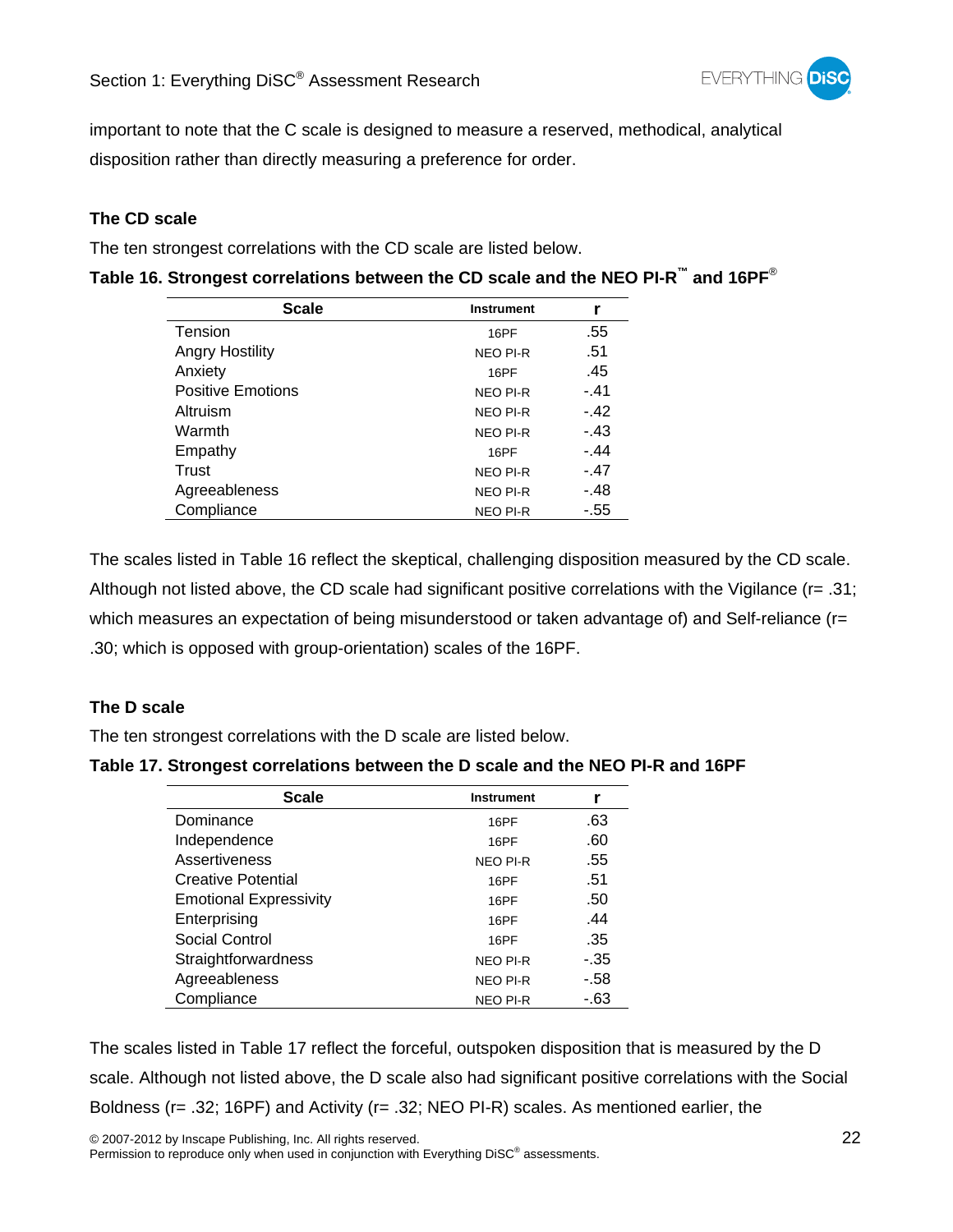

Straightforwardness scale of the NEO PI-R<sup>™</sup> is designed to measure sincerity rather than bluntness. Low scorers are described as more likely to manipulate others or to be cunning.

## Summary of the Validation Results

Evaluation of the Everything DiSC® assessment indicates that there is strong support for the reliability and validity of this tool. Analyses suggest that the scales' reliabilities are in the good-to-excellent range, with a median coefficient alpha of .87 and a median test-retest reliability of .86. Analyses examining the validity of the tool were also very favorable. The circumplex structure of the assessment conforms well to expectations, as assessed by multidimensional scaling, scale intercorrelations, and factor analysis. The relationships among the eight scales are highly supportive of the circumplex structure and strongly reflect the expected pattern of correlations hypothesized under the DiSC<sup>®</sup> model. Correlations between the Everything DiSC scales and the scales of the NEO PI-R and the 16PF<sup>®</sup> provide additional support for the validity of the assessment.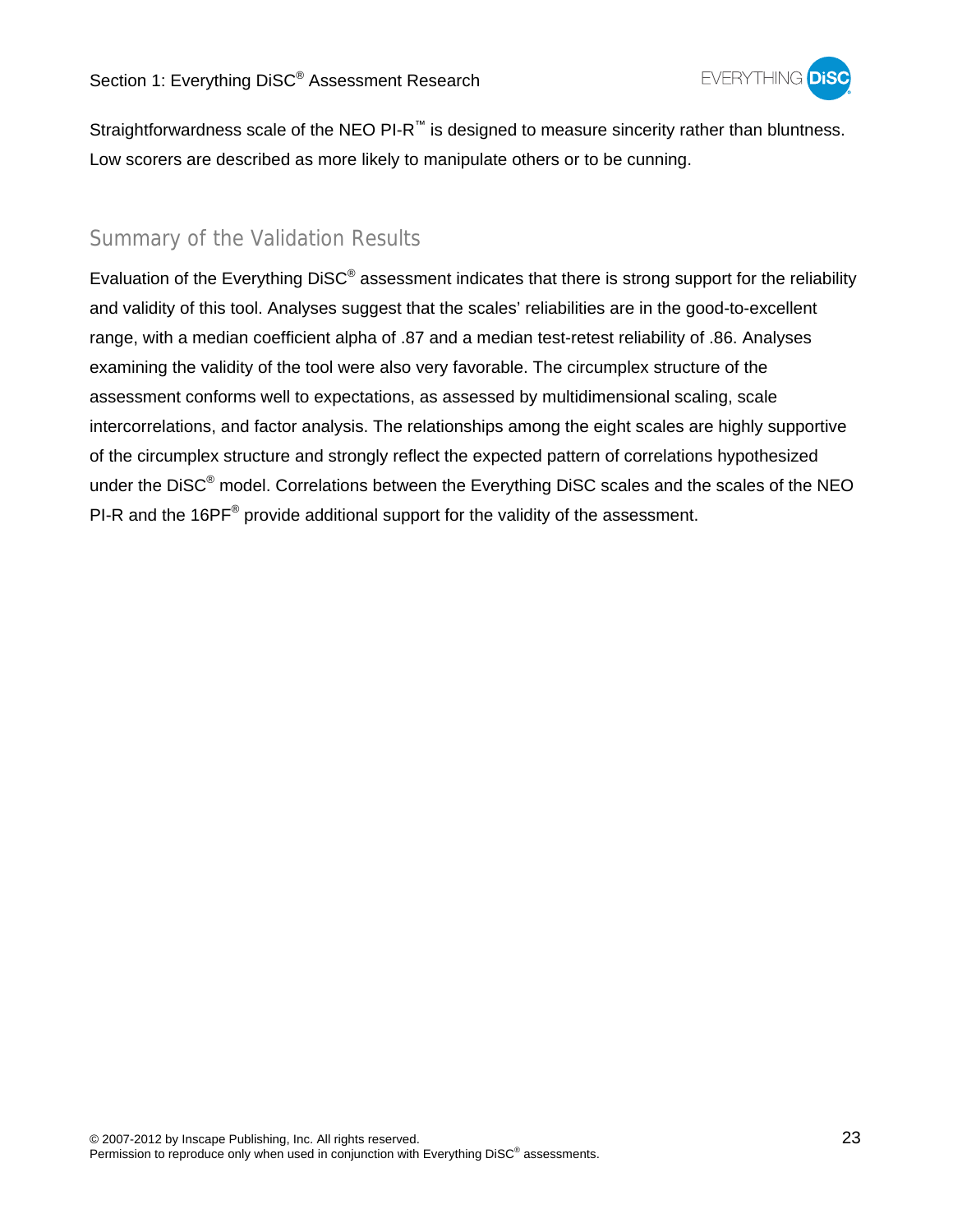

## Section 2: Everything DiSC<sup>®</sup> Management Research

## Background

Each Everything DiSC® instrument uses an application-specific model to give context to the report interpretation. The management model in the *Everything DiSC Management Profile*, shown in Figure 5, helps managers understand how they approach their work. The eight words around the map indicate the top priorities of managers with different DiSC® styles. For example, the priorities of "S" managers are Support, Reliability, and Collaboration. The development of this model was based on empirical data gathered from both managers and employees.



#### **Figure 5. Everything DiSC Management Model**

## The Research

First, participants with management experience  $(N=427)$  were presented with a series of statements describing management tasks and asked the importance of each when working as a manager. For instance, participants were asked to rate the importance of "Setting high expectations" on a five-point scale, ranging from "Not Important" (1) to "Crucially Important" (5). Statements were grouped into eight categories that represent the eight priorities on the circle above. Each category contained four to five statements. The 36 individual statements are shown in Table 18.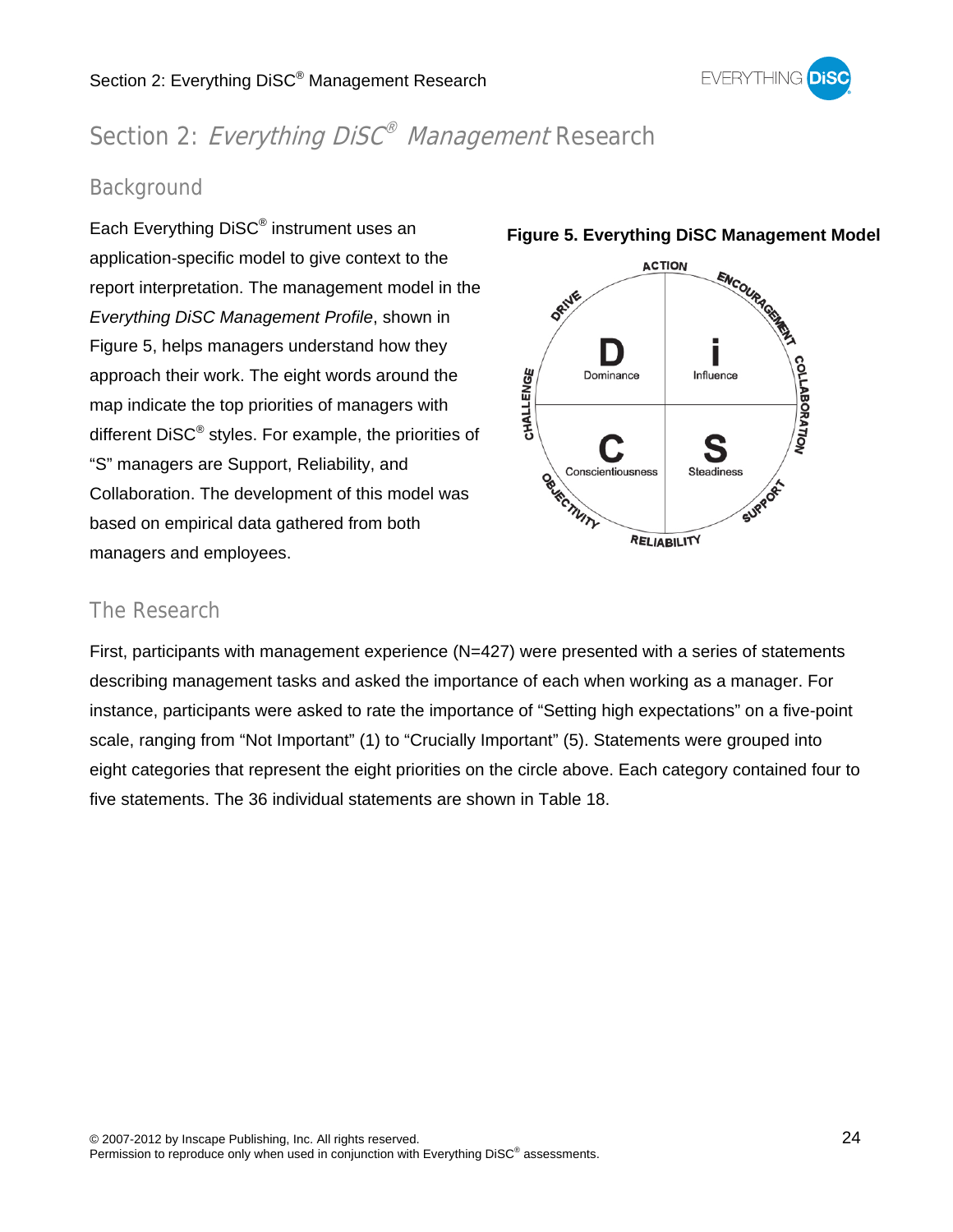

#### **Table 18. Statements Used to Measure the Priorities from the Manager's Perspective**

| <b>Priority</b>      | <b>Statement</b>                                                              |
|----------------------|-------------------------------------------------------------------------------|
| <b>ACTION</b>        | Maintaining forward momentum on your team                                     |
| <b>ACTION</b>        | Creating goals for the team that are inspiring                                |
| <b>ACTION</b>        | Getting new projects moving quickly                                           |
| <b>ACTION</b>        | Encouraging the team to maintain an energetic pace                            |
| <b>ACTION</b>        | Encouraging people to take risks                                              |
| <b>ENCOURAGEMENT</b> | Celebrating group victories                                                   |
| ENCOURAGEMENT        | Praising people for good work                                                 |
| ENCOURAGEMENT        | Letting people know that you're optimistic about their progress               |
| <b>ENCOURAGEMENT</b> | Creating enthusiasm in the team                                               |
| <b>COLLABORATION</b> | Building a sense of collaboration                                             |
| <b>COLLABORATION</b> | Encouraging teamwork                                                          |
| <b>COLLABORATION</b> | Providing feedback in a way that's warm and understanding                     |
| <b>COLLABORATION</b> | Making sure that everyone's getting along                                     |
| <b>SUPPORT</b>       | Letting people know that you are there to help them out whenever they need it |
| <b>SUPPORT</b>       | Checking in with people to make sure they are doing ok                        |
| <b>SUPPORT</b>       | Taking time to listen to people's concerns and fears                          |
| <b>SUPPORT</b>       | Letting people know that you're patient with their mistakes                   |
| <b>RELIABILITY</b>   | Creating a stable work environment                                            |
| <b>RELIABILITY</b>   | Being consistent in your management                                           |
| <b>RELIABILITY</b>   | Checking to make sure people have the resources they need                     |
| <b>RELIABILITY</b>   | Giving people time to adjust to changes                                       |
| <b>RELIABILITY</b>   | Providing people with clear guidelines for doing their work                   |
| <b>OBJECTIVITY</b>   | Maintaining objectivity in your management decisions                          |
| <b>OBJECTIVITY</b>   | Ensuring that decisions are based on logical analysis                         |
| <b>OBJECTIVITY</b>   | Emphasizing the need for quality work                                         |
| <b>OBJECTIVITY</b>   | Making accuracy a top priority                                                |
| <b>OBJECTIVITY</b>   | Separating out emotions from facts when making decisions                      |
| CHALLENGE            | Challenging ideas that don't make sense to you                                |
| CHALLENGE            | Questioning employee's actions when they don't seem logical to you            |
| CHALLENGE            | Letting people know when they aren't performing up to your standards          |
| CHALLENGE            | Questioning procedures or practices that aren't efficient                     |
| CHALLENGE            | Providing people with new challenges                                          |
| <b>DRIVE</b>         | Constantly pushing yourself and others toward results                         |
| <b>DRIVE</b>         | Creating a sense of urgency in the team                                       |
| <b>DRIVE</b>         | Getting results that are practical and concrete                               |
| <b>DRIVE</b>         | Setting high expectations                                                     |

After participants rated each statement, the average response for statements within a priority category was calculated. Consequently, all participants had a category score for all eight priorities. These category scores were then ipsatized by subtracting a mean score across all statements. Ipsatizing controls for response bias and ensures that the category scores reflect the relative importance of the eight priorities for a particular participant.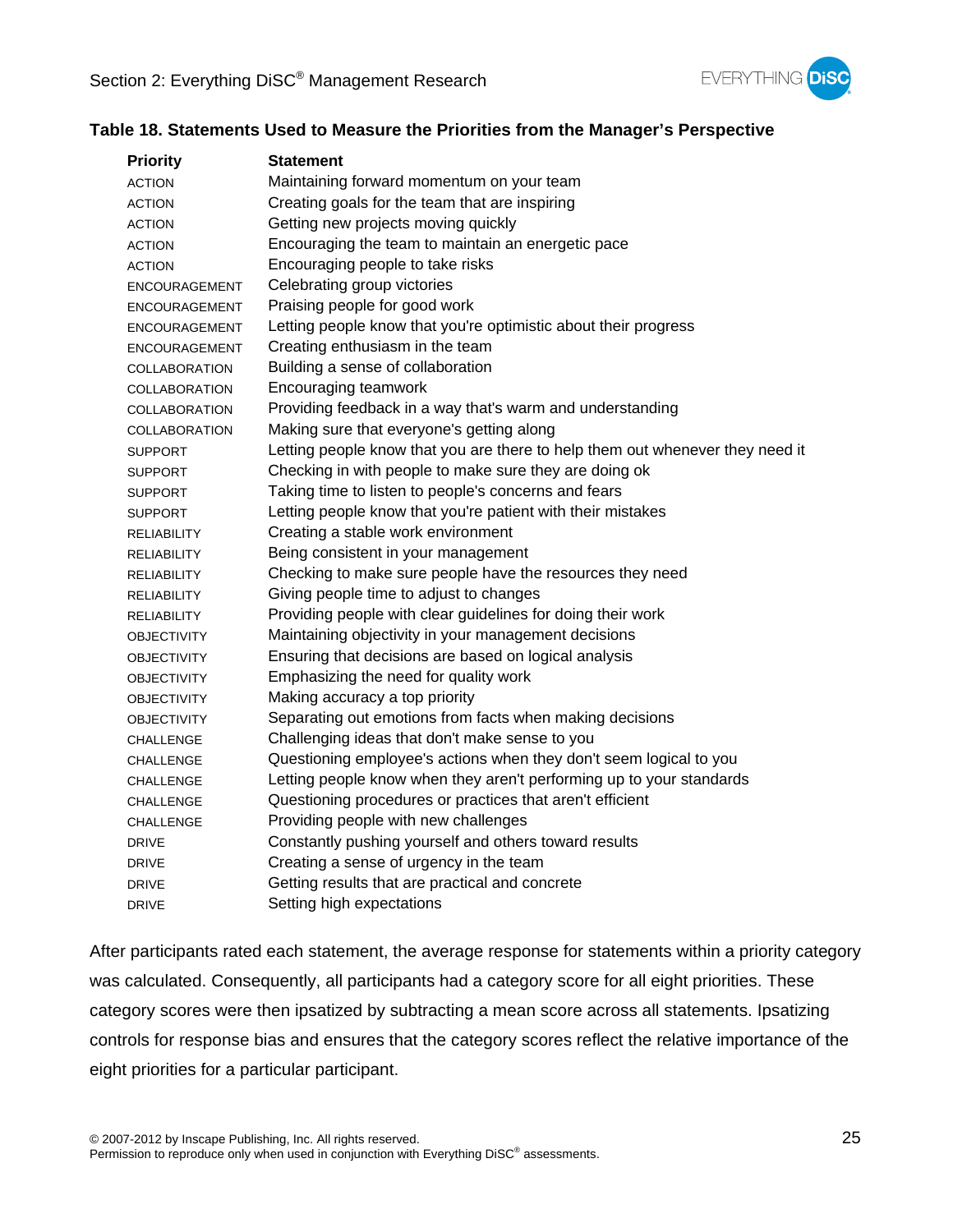

The category scores were then submitted to a multidimensional scaling analysis. This analysis allows researchers to look at the relationship among the eight categories and determine if the categories relate to each other in the manner predicted by the model. The results of the analysis are presented in Figure 6. Categories that are closer together share more in common and categories that are further apart are more dissimilar.



#### **Figure 6. Multidimensional Scaling Results for Managers**

As expected, the eight priorities form a circular shape, with the priorities arranged as predicted by the management model. That is, the sequence around the circle proceeds as follows: Action, Encouragement, Collaboration, Support, Reliability, Objectivity, Challenge, and Drive. Although the eight scales do not form a perfectly equidistant circle (as predicted by the model), this theoretical ideal is nearly impossible to obtain with actual data.

To capture management priorities from the perspective of employees, a second study was performed. In this study, 699 participants were asked to think of their previous experiences reporting to a manager. They were then presented with a series of management tasks and asked to rate how important each was for a manager to perform. For instance, participants rated how important "Taking time to listen to my concerns and fears" was on a 5-point scale ranging from "Not Important" (1) to "Crucially Important" (5).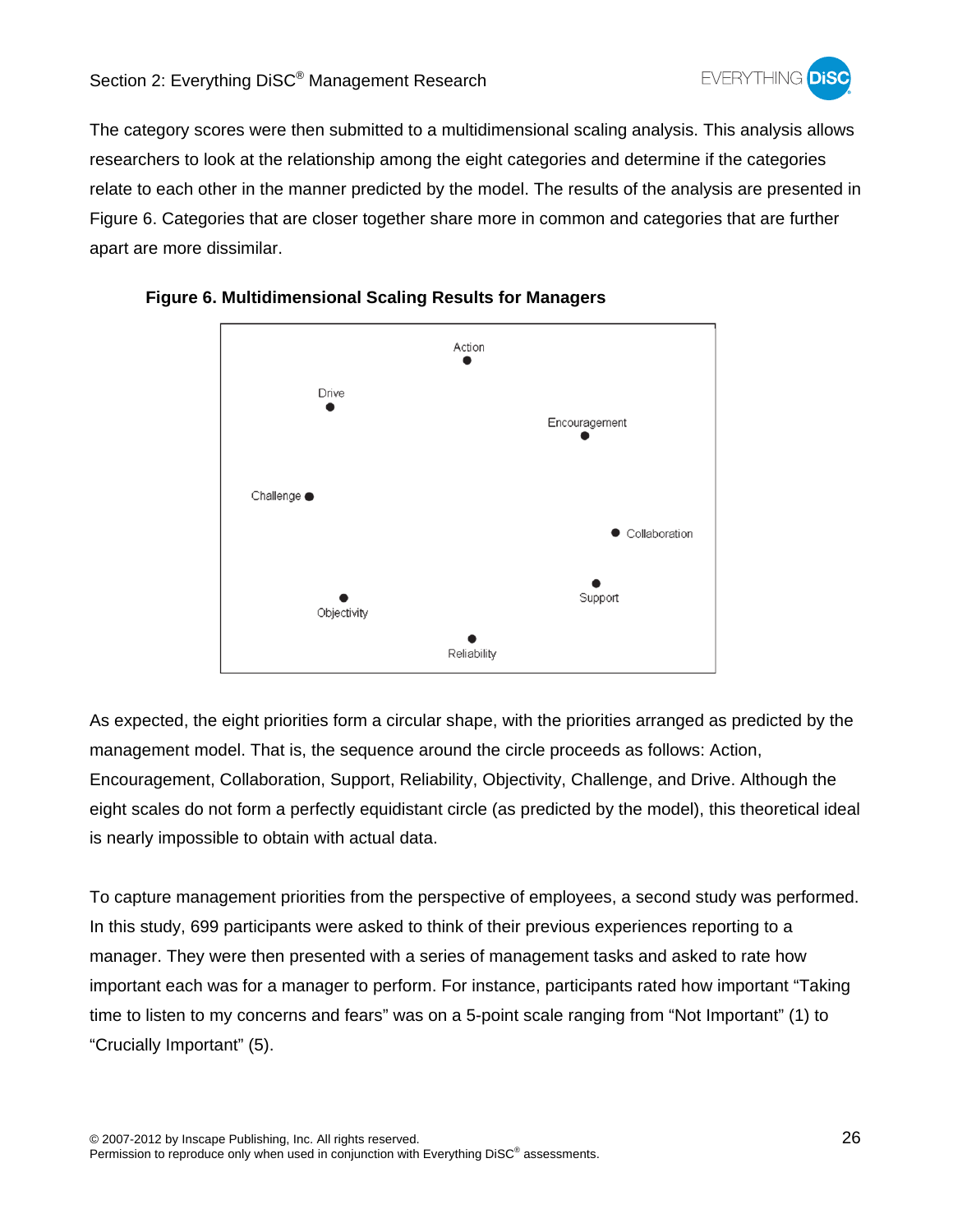

Again, statements were grouped into eight categories that represent the eight priorities in Figure 5. Each category contained three to five statements. As described in the previous study, statement ratings within a priority category were averaged and ipsatized to arrive at a category score. The individual statements used in this study are shown in Table 19.

#### **Table 19. Statements Used to Measure the Priorities from an Employee's Perspective**

| <b>Priority</b>      | <b>Statement</b>                                                       |
|----------------------|------------------------------------------------------------------------|
| <b>DRIVE</b>         | Setting high expectations                                              |
| <b>DRIVE</b>         | Creating a sense of urgency in the team                                |
| <b>DRIVE</b>         | Getting quick results                                                  |
| <b>DRIVE</b>         | Constantly pushing himself/herself and others toward results           |
| <b>ACTION</b>        | Maintaining forward momentum on our team                               |
| <b>ACTION</b>        | Creating goals for the team that are inspiring                         |
| <b>ACTION</b>        | Encouraging the team to maintain an energetic pace                     |
| <b>ACTION</b>        | Encouraging me to take risks                                           |
| <b>ENCOURAGEMENT</b> | Celebrating group victories                                            |
| <b>ENCOURAGEMENT</b> | Letting me know that he/she is optimistic about my progress            |
| <b>ENCOURAGEMENT</b> | Creating enthusiasm in the team                                        |
| <b>COLLABORATION</b> | Providing feedback in a way that's warm and understanding              |
| <b>COLLABORATION</b> | Building a sense of collaboration                                      |
| COLLABORATION        | Encouraging teamwork                                                   |
| <b>COLLABORATION</b> | Making sure that everyone's getting along                              |
| <b>SUPPORT</b>       | Letting me know that he/she is there to help me out whenever I need it |
| <b>SUPPORT</b>       | Checking in with me to make sure I'm doing ok                          |
| <b>SUPPORT</b>       | Taking time to listen to my concerns and fears                         |
| <b>SUPPORT</b>       | Letting me know that he/she is patient with my mistakes                |
| <b>RELIABILITY</b>   | Creating a stable work environment                                     |
| <b>RELIABILITY</b>   | Being consistent in his/her management                                 |
| <b>RELIABILITY</b>   | Checking to make sure I have the resources I need                      |
| <b>RELIABILITY</b>   | Giving me time to adjust to changes                                    |
| <b>RELIABILITY</b>   | Providing me with clear guidelines for doing my work                   |
| <b>OBJECTIVITY</b>   | Emphasizing the need for quality work                                  |
| <b>OBJECTIVITY</b>   | Ensuring that decisions are based on logical analysis                  |
| <b>OBJECTIVITY</b>   | Maintaining objectivity in his/her management decisions                |
| <b>OBJECTIVITY</b>   | Making accuracy a top priority                                         |
| <b>OBJECTIVITY</b>   | Separating out emotions from facts when making decisions               |
| <b>CHALLENGE</b>     | Challenging ideas that don't make sense to him/her                     |
| <b>CHALLENGE</b>     | Questioning employee's actions when they don't seem logical            |
| CHALLENGE            | Questioning procedures or practices that aren't efficient              |
| <b>CHALLENGE</b>     | Providing me with new challenges                                       |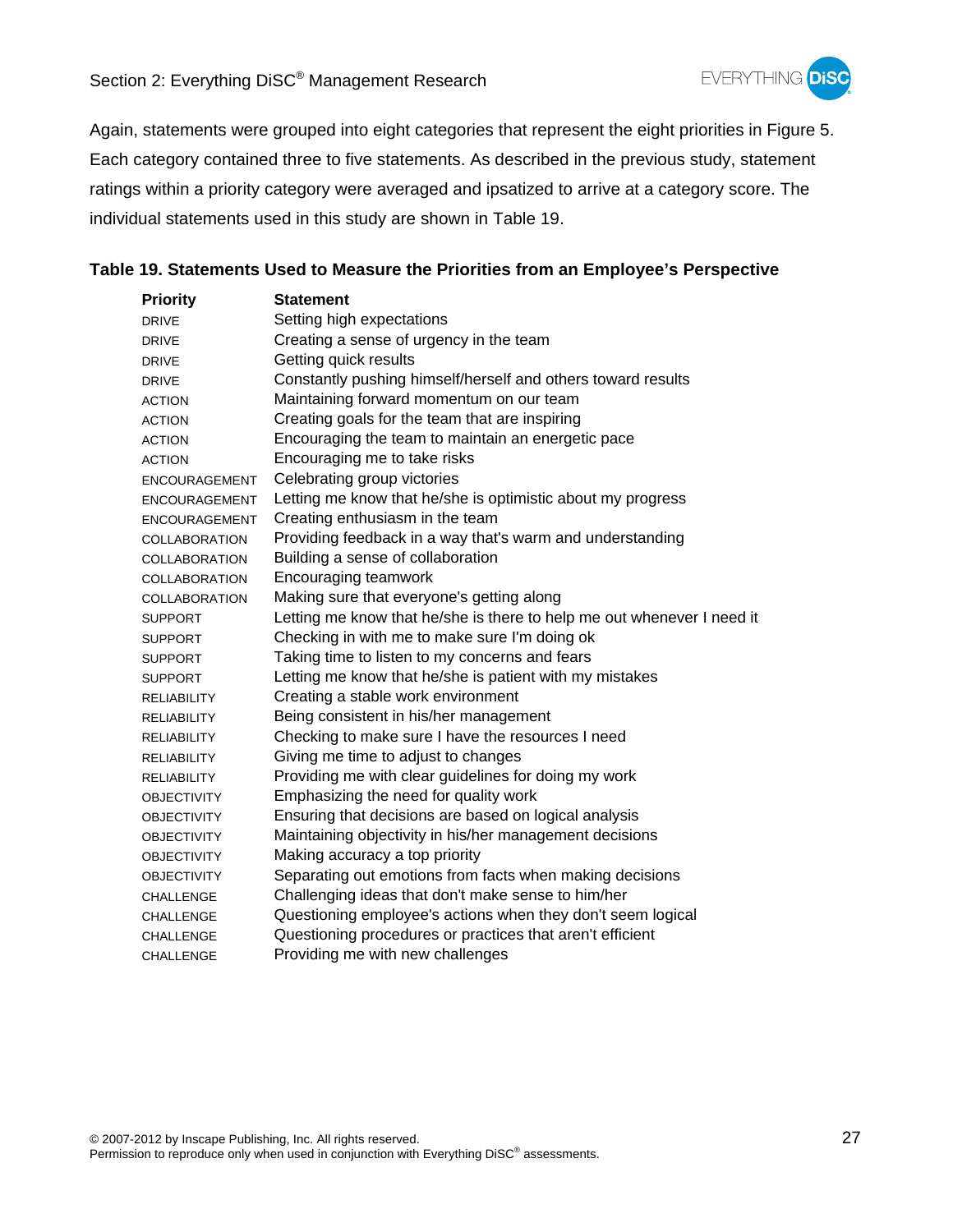The priority category scores were then submitted to a multidimensional scaling analysis. The results of this analysis are shown in Figure 7.



#### **Figure 7. Multidimensional Scaling Results for Employees**

As with the manager data, the priority categories are arranged in a circle. Further, the categories are plotted in the expected order: Action, Encouragement, Collaboration, Support, Reliability, Objectivity, Challenge, and Drive. The categories are not spaced in a perfectly even manner, but, again, this standard is almost impossible to meet with real data.

## Summary of the Validation Results

Overall, both of these studies provide strong support for the Everything DiSC® Management model. Two separate data sets addressing management priorities from the perspective of both managers and employees confirm that the eight priorities are arranged in a circular fashion in the predicted order. This type of empirical support should give managers confidence that the Everything DiSC Management model accurately reflects real-life management environments and is useful for understanding various approaches to management.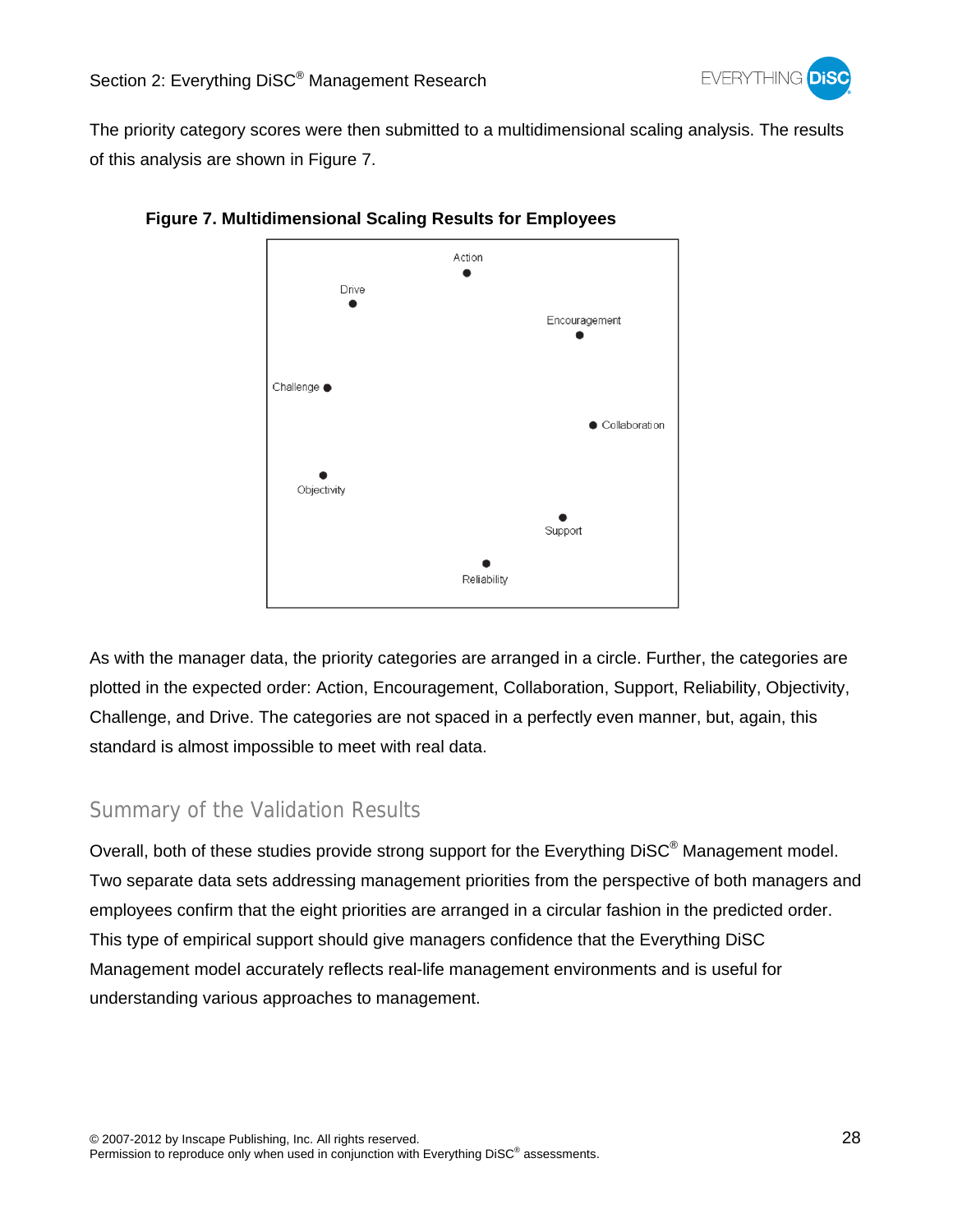

## Section 3: Everything DiSC<sup>®</sup> Sales Research

## Background

The application-specific model used in the *Everything DiSC*® *Sales Profile*, shown in Figure 8, helps salespeople better understand themselves and their customers. In this model, the eight words around the map indicate the priorities of both customers and salespeople of different DiSC<sup>®</sup> styles during sales interactions. For example, the priorities of "i" salespeople and customers are Enthusiasm, Action, and Relationships. The development of this model was based on empirical data gathered from both customers and salespeople.



#### **Figure 8. Everything DiSC Sales Model**

## The Research

First, participants (N=1,047) were presented with a series of statements and asked the importance of each when working with a salesperson. For instance, participants were asked to rate the importance of "Working with a salesperson who is friendly and personable" on a five-point scale, ranging from "Not Important" (1) to "Vitally Important" (5). Statements were grouped into eight categories that represent the eight priorities on the circle above. Each category contained two to four statements. The individual statements for each category are shown in Table 20.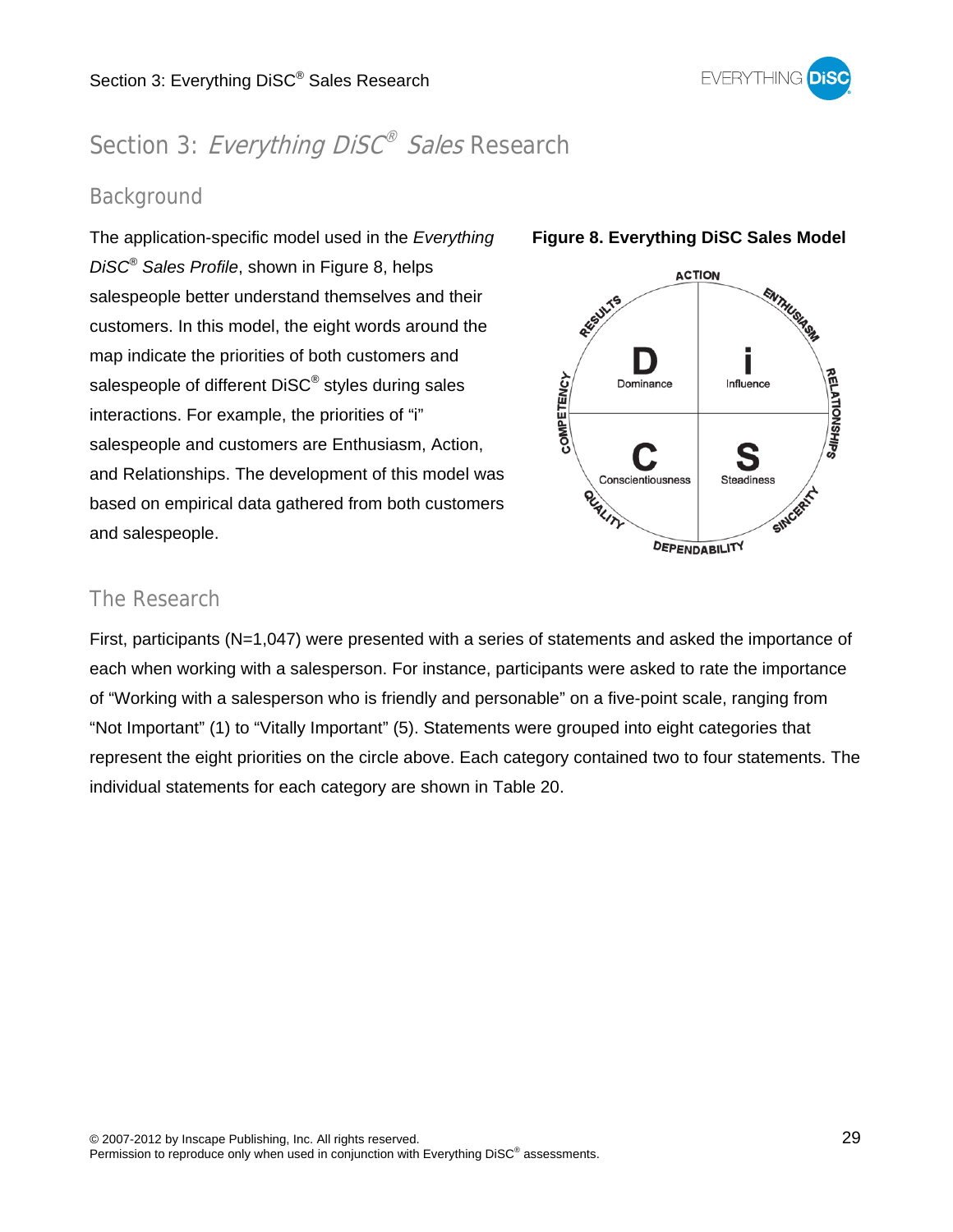

#### **Table 20. Statements Used to Measure the Priorities from the Customer's Perspective**

| <b>Priority</b>      | <b>Statement</b>                                                                       |
|----------------------|----------------------------------------------------------------------------------------|
| <b>ACTION</b>        | Being assured that things will happen quickly and easily once I make a decision        |
| <b>ACTION</b>        | Getting things moving as soon as possible after the sale                               |
| <b>ENTHUSIASM</b>    | Seeing a product/service that I'm excited about                                        |
| <b>ENTHUSIASM</b>    | Working with salespeople who are enthusiastic and passionate about the product/service |
| <b>RELATIONSHIPS</b> | Working with salespeople who are friendly and personable                               |
| <b>RELATIONSHIPS</b> | Working with salespeople that I connect with                                           |
| <b>RELATIONSHIPS</b> | Knowing that the salesperson doesn't see me as just another sales opportunity          |
| <b>RELATIONSHIPS</b> | Working with a sales person I enjoy talking to                                         |
| <b>SINCERITY</b>     | Working with salespeople who are sincere                                               |
| <b>SINCERITY</b>     | Working with salespeople who I sense are genuinely looking out for my best interest    |
| <b>SINCERITY</b>     | Working with a salesperson who genuinely seems to care about my needs and concerns     |
| <b>SINCERITY</b>     | Working with a salesperson who is a good listener                                      |
| <b>DEPENDABILITY</b> | Being sure that the salesperson is dependable                                          |
| <b>DEPENDABILITY</b> | Working with salespeople who are thorough, careful, and responsible                    |
| <b>QUALITY</b>       | Being sure that I'm getting the highest quality                                        |
| <b>QUALITY</b>       | Seeing demonstrations of the quality of the product/service                            |
| <b>COMPETENCY</b>    | Being sure that the salesperson is competent to handle my business                     |
| <b>COMPETENCY</b>    | Working with salespeople who are experts in their field                                |
| <b>RESULTS</b>       | Having salespeople show me how I can get immediate, practical results                  |
| <b>RESULTS</b>       | Seeing how the product/service can have a big impact on my success                     |
| <b>RESULTS</b>       | Seeing the immediate benefits of the product/service                                   |

After participants rated each statement, the average response for statements within a priority category was calculated. Consequently, all participants had a category score for all eight priorities. These category scores were then ipsatized by subtracting a mean score across all statements. Ipsatizing controls for response bias and ensures that the category scores reflect the relative importance of the eight priorities for a particular participant.

The category scores were then submitted to a multidimensional scaling analysis. This analysis allows researchers to look at the relationship among the eight categories and determine if the categories relate to each other in the manner that the model predicts. The results of the analysis are presented below. Categories that are closer together share more in common, and categories that are farther apart are more dissimilar.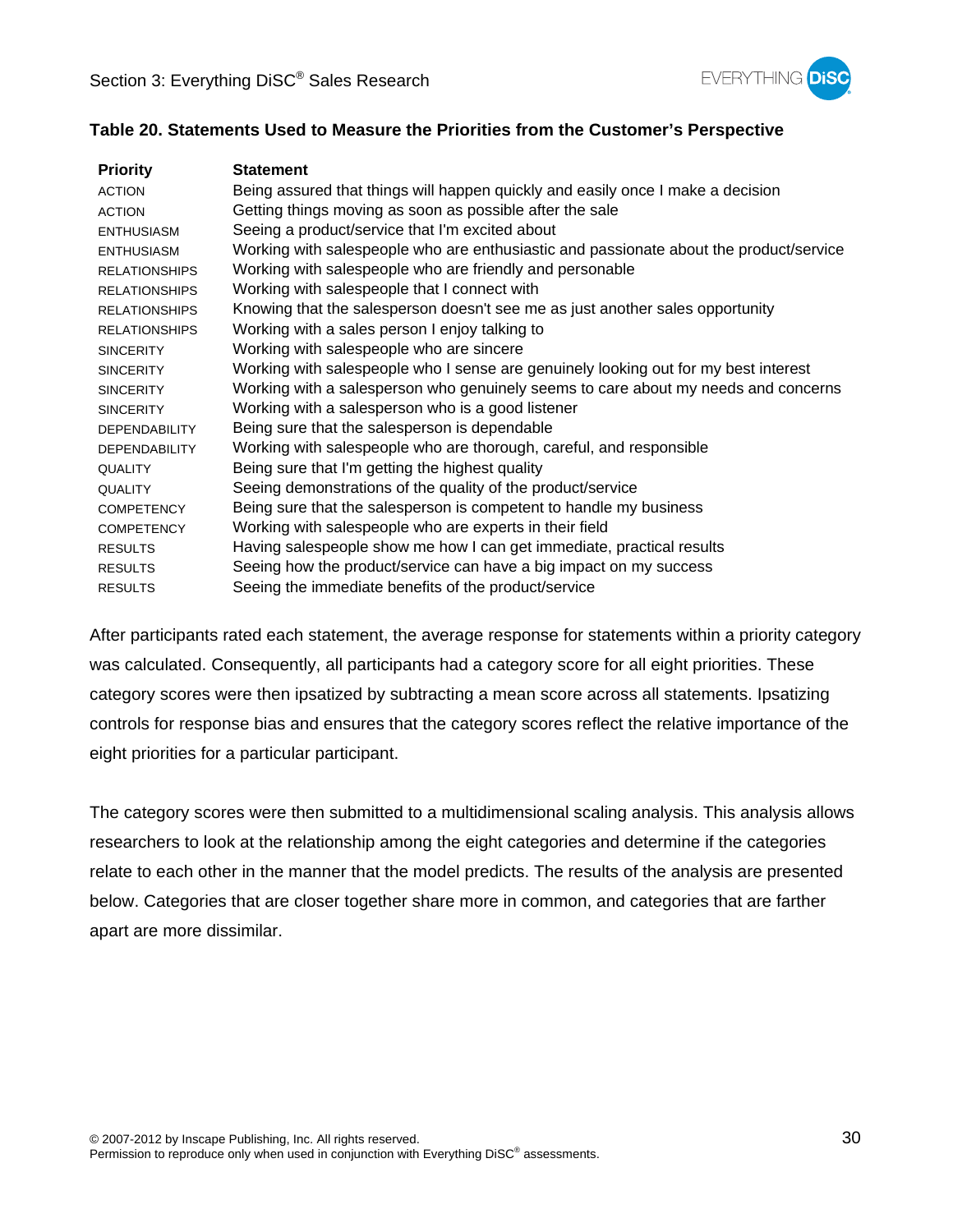



#### **Figure 9. Multidimensional Scaling Results for Customers**

As expected, the eight priorities are arranged in a circular shape, with the priorities arranged in the manner predicted by the sales model. That is, the sequence around the circle proceeds as follows: Action, Enthusiasm, Relationships, Sincerity, Dependability, Quality, Competency, and Results. Although the eight scales do not form a perfectly equidistant circle (as predicted by the model), this theoretical ideal is nearly impossible to obtain with actual data.

Because the Everything DiSC® Sales model speaks to the priorities of salespeople as well as customers, a second sample of data was collected on salespeople (N=1,800).

In this study, salespeople were presented with sales behaviors such as "Showing the customer that you're an expert in your field," and asked to rate the importance of each statement on a five-point scale, ranging from "Not Important" (1) to "Vitally Important" (5). Each category contained three to five statements. Sample statements for each category are shown in Table 21.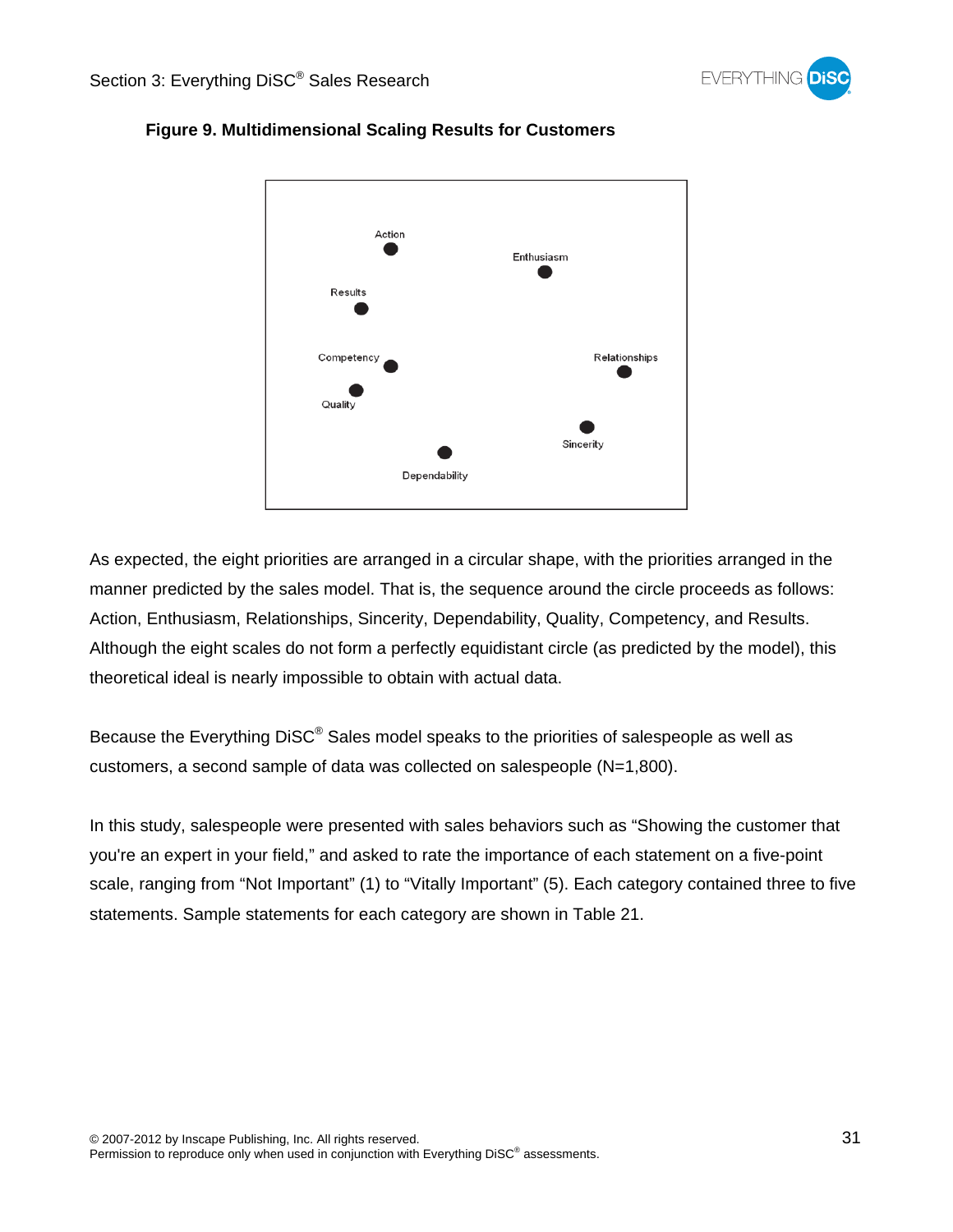

## **Table 21. Statements Used to Measure the Priorities from the Salesperson's Perspective**

| <b>Priority</b>      | <b>Statement</b>                                                                        |
|----------------------|-----------------------------------------------------------------------------------------|
| <b>ACTION</b>        | Showing the customer that you can make things happen quickly and easily                 |
| <b>ACTION</b>        | Helping the customer see how they can use your product/service immediately              |
| <b>ACTION</b>        | Inspiring the customer that your product/service can help them right away               |
| <b>ENTHUSIASM</b>    | Getting the customer excited about your product/service                                 |
| <b>ENTHUSIASM</b>    | Creating enthusiasm in the customer                                                     |
| <b>ENTHUSIASM</b>    | Having fun with the customer                                                            |
| <b>RELATIONSHIPS</b> | Developing a comfortable, friendly relationship with the customer                       |
| <b>RELATIONSHIPS</b> | Building a personal connection with the customer                                        |
| <b>RELATIONSHIPS</b> | Being friendly, warm, and personable                                                    |
| <b>RELATIONSHIPS</b> | Showing that you care about the customer as a person, not just as a customer            |
| <b>RELATIONSHIPS</b> | Showing the customer that you empathize with his/her needs and concerns                 |
| <b>SINCERITY</b>     | Showing that you're sincere                                                             |
| <b>SINCERITY</b>     | Showing that you're genuinely looking out for the customer's best interest              |
| <b>SINCERITY</b>     | Showing that you truly care about the customer's problems                               |
| <b>DEPENDABILITY</b> | Showing that you and your product/service are a dependable choice                       |
| <b>DEPENDABILITY</b> | Showing that you'll be available to provide support after the sale                      |
| <b>DEPENDABILITY</b> | Showing that you're thorough and careful                                                |
| <b>QUALITY</b>       | Explaining the quality of your product/service                                          |
| <b>QUALITY</b>       | Showing that you can back up your claims with evidence                                  |
| <b>QUALITY</b>       | Making sure customers get all of the information they need to make an informed decision |
| <b>COMPETENCY</b>    | Demonstrating your expertise on the product/service you're selling                      |
| <b>COMPETENCY</b>    | Showing the customer that you're an expert in your field                                |
| <b>COMPETENCY</b>    | Showing the customer that you can get things done without wasting a lot of their time   |
| <b>COMPETENCY</b>    | Backing up claims with specific information                                             |
| <b>RESULTS</b>       | Showing the customer how you can get them immediate, practical results                  |
| <b>RESULTS</b>       | Showing the customer that you can have an impact on their success                       |
| <b>RESULTS</b>       | Getting the customer to see the benefits of your product/service                        |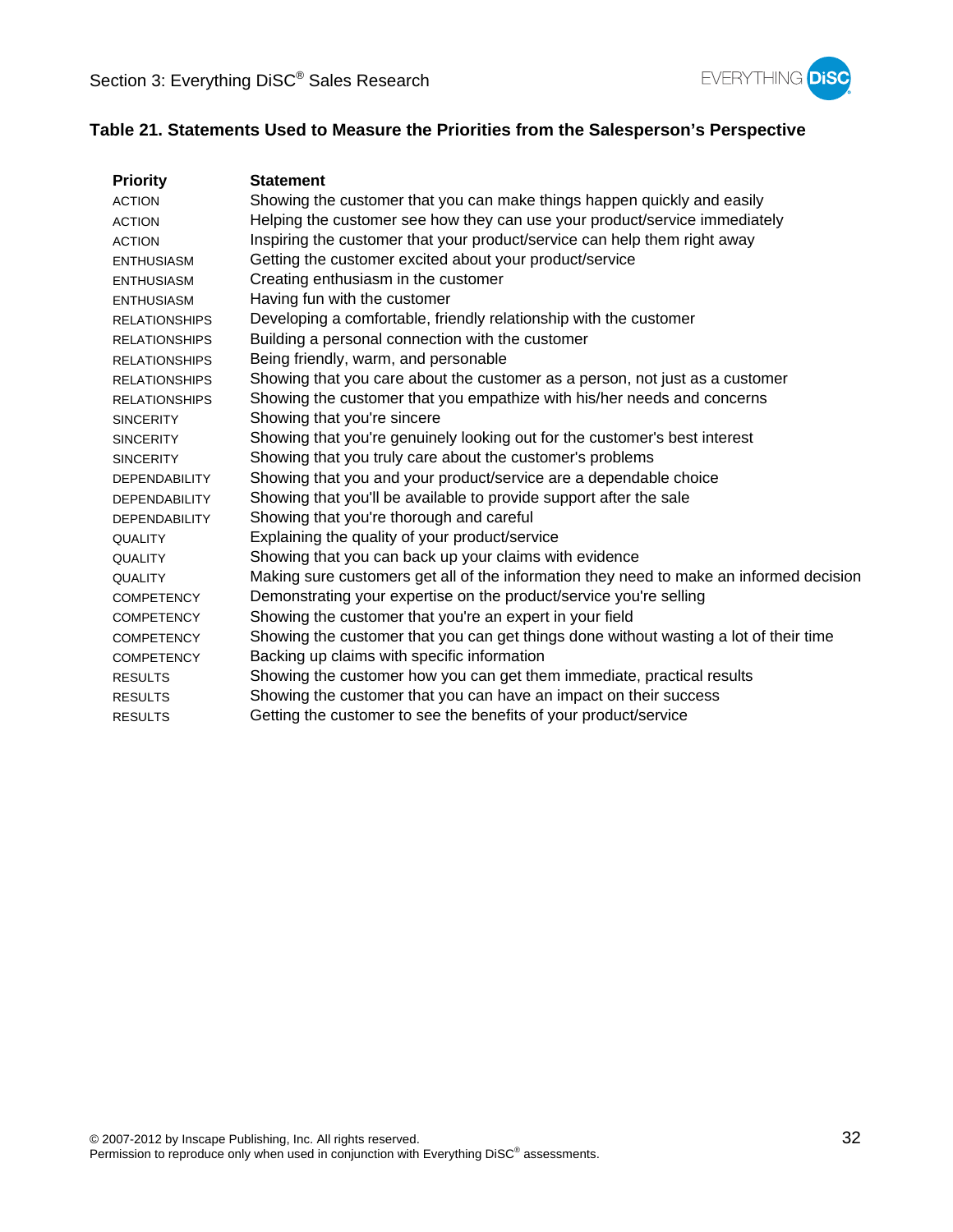

As described in the previous study, statement ratings within a priority category were averaged and ipsatized to arrive at a category score. The category scores were then submitted to a multidimensional scaling analysis. The results of this analysis are shown in Figure 10.



#### **Figure 10. Multidimensional Scaling Results for Salespeople**

As with the customer data, the priority categories are arranged in a circle. Further, the categories are plotted in the expected order: Action, Enthusiasm, Relationships, Sincerity, Dependability, Quality, Competency, and Results. The categories are not spaced in a perfectly even manner, but again, this standard is almost impossible to meet with real data.

## Summary of the Validation Results

Overall, both of these studies provide strong support for the Everything DiSC Sales<sup>®</sup> model. Two separate data sets addressing both customers' and salespeople's priorities confirm that the eight priorities are arranged in a circular fashion in the predicted order. This type of empirical support should give salespeople confidence that the Everything DiSC Sales model accurately reflects real-life sales environments and is useful for understanding themselves and their customers.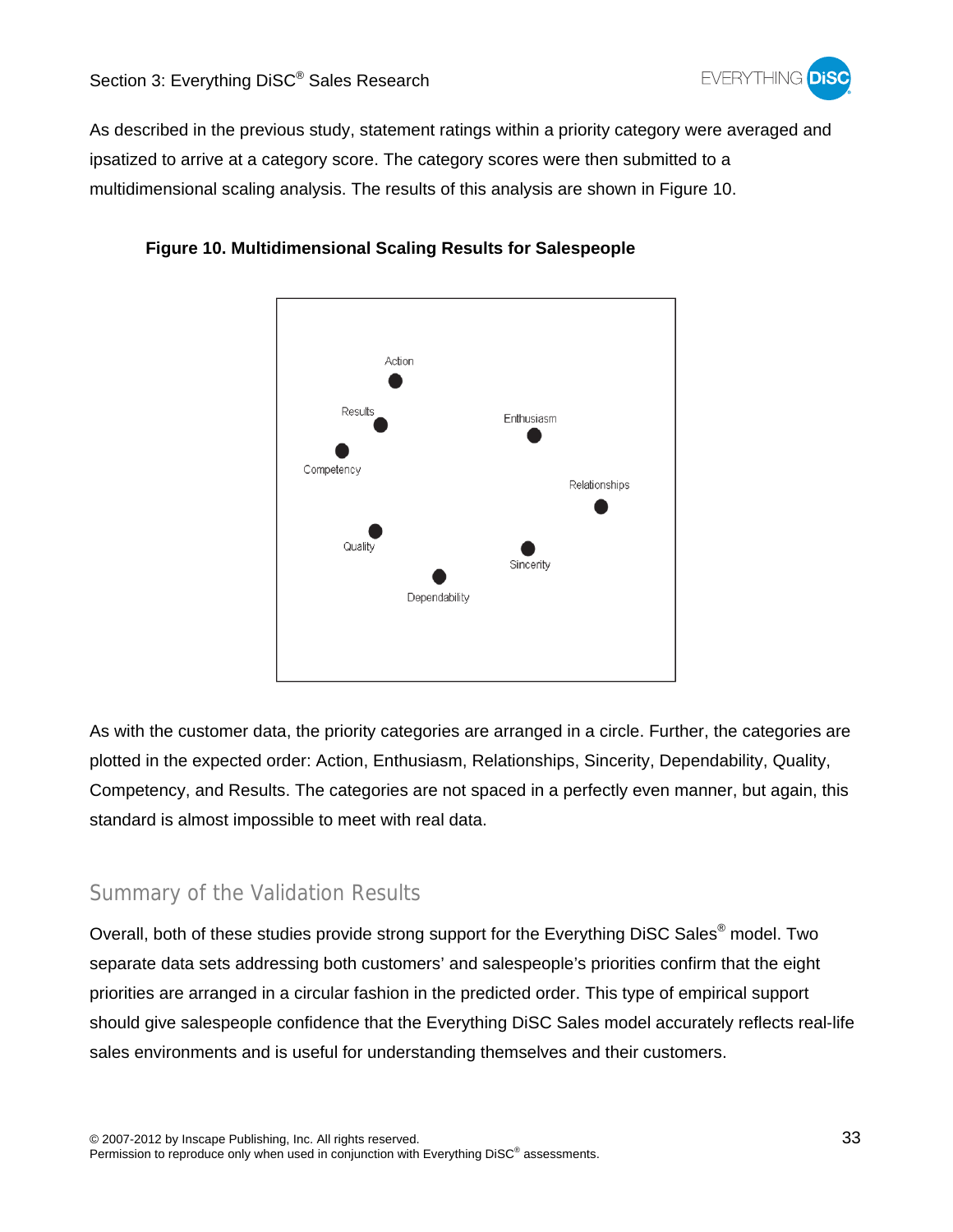

## Section 4: Everything DiSC Workplace® Research

## Background

The application-specific model used in the *Everything DiSC Workplace*® *Profile*, shown to the right, helps people better understand how they approach their work. In this model, the eight words around the map indicate the work priorities of people with different DiSC® styles. For example, the top priorities of people with the "C" style are Accuracy, Stability, and Challenge. The development of this model was based on empirical data gathered from working adults.



## The Research

First, participants (N=2,270) were presented with a series of statements describing work tasks and asked to rate the importance of each task to job effectiveness. For instance, participants were asked to rate the importance of "Speaking up about problems" on a five-point scale, ranging from "Not Important" (1) to "Crucially Important" (5). Statements were grouped into eight categories that represent the eight priorities on the circle in Figure 11. Each category contained three statements that were used to form a scale. The 24 individual statements are shown in Table 22.

After participants rated each statement, these statements were ipsatized by subtracting a mean score across all statements. Ipsatizing controls for response bias and ensures that the item ratings reflect the relative importance of the eight priorities for a particular participant. The average ipsatized response for statements within a priority category was then calculated. Consequently, all participants had a category score for all eight priorities.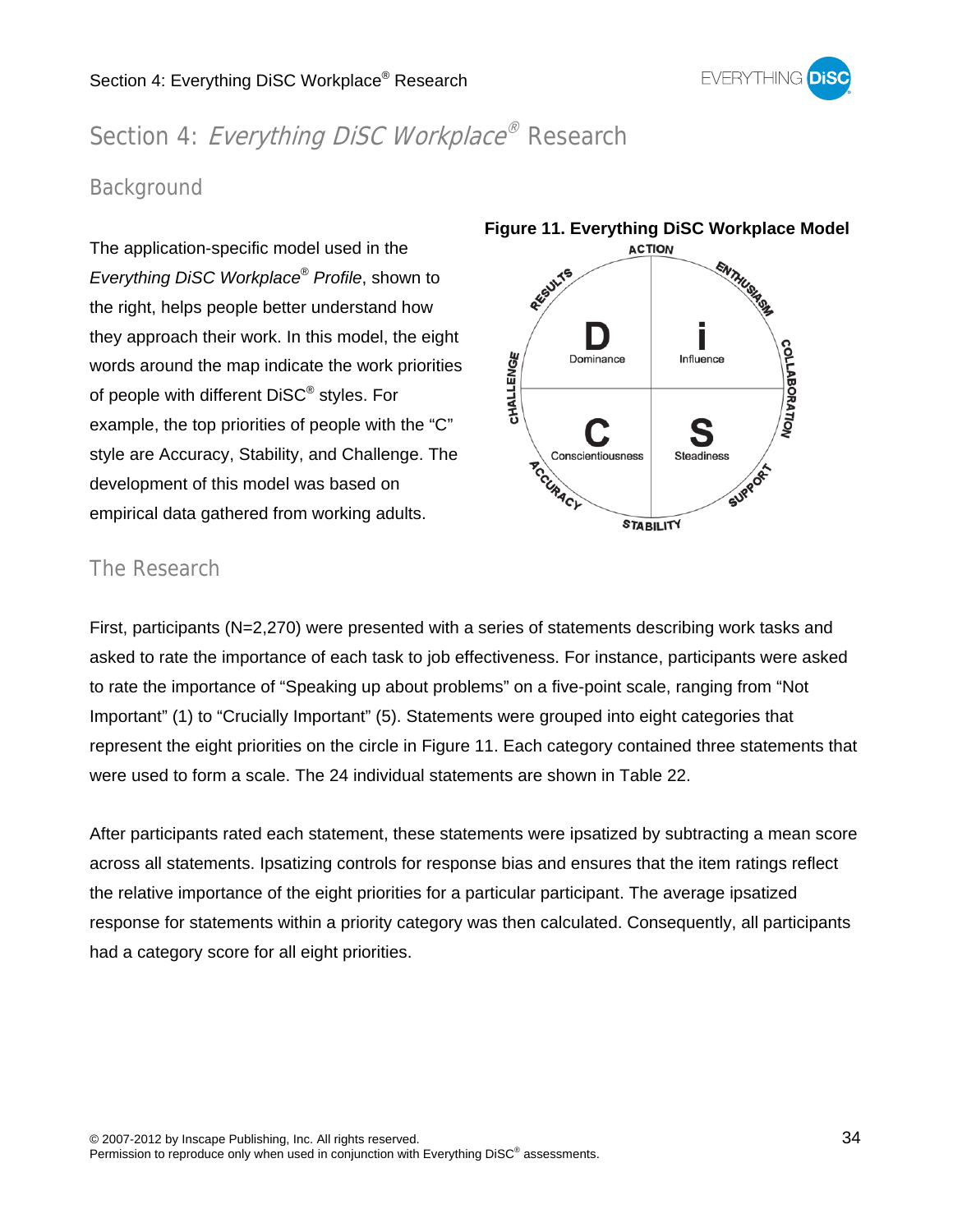

#### **Table 22. Statements Used to Measure Each of the Eight Workplace Priorities**

| <b>Priority</b>      | <b>Statement</b>                                                   |
|----------------------|--------------------------------------------------------------------|
| <b>ACTION</b>        | Remaining active                                                   |
| <b>ACTION</b>        | Being on the lookout for new opportunities                         |
| <b>ACTION</b>        | Being open to taking risks                                         |
| ENTHUSIASM           | Showing enthusiasm for the projects you are working on             |
| <b>ENTHUSIASM</b>    | Being optimistic about the work you are doing                      |
| <b>ENTHUSIASM</b>    | Encouraging people to have fun at work                             |
| <b>COLLABORATION</b> | Communicating frequently with the people you work with             |
| COLLABORATION        | Taking opportunities to collaborate with other people              |
| <b>COLLABORATION</b> | Encouraging teamwork                                               |
| <b>SUPPORT</b>       | Letting people know that you are there to help out if they need it |
| <b>SUPPORT</b>       | Being patient with other people's mistakes                         |
| <b>SUPPORT</b>       | Delivering feedback in a tactful manner                            |
| <b>STABILITY</b>     | Working at a consistent, steady pace                               |
| <b>STABILITY</b>     | Creating schedules for projects                                    |
| <b>STABILITY</b>     | Following established rules or procedures                          |
| <b>ACCURACY</b>      | Taking extra time to ensure quality                                |
| <b>ACCURACY</b>      | Making decisions that are based on logic, not emotion              |
| <b>ACCURACY</b>      | Taking time to analyze choices in-depth before making a decision   |
| <b>CHALLENGE</b>     | Speaking up about problems                                         |
| <b>CHALLENGE</b>     | Questioning ideas that don't seem logical                          |
| <b>CHALLENGE</b>     | Questioning procedures or practices that aren't efficient          |
| <b>RESULTS</b>       | Being direct with your opinions and ideas                          |
| <b>RESULTS</b>       | Constantly pushing yourself toward new goals                       |
| <b>RESULTS</b>       | Setting high expectations for yourself and others                  |

The category scores were then submitted to a multidimensional scaling analysis. This analysis allows researchers to look at the relationship among the eight categories and determine if the categories relate to each other in the manner predicted by the model. The results of the analysis are presented in Figure 12. Categories that are closer together share more in common and categories that are farther apart are more dissimilar.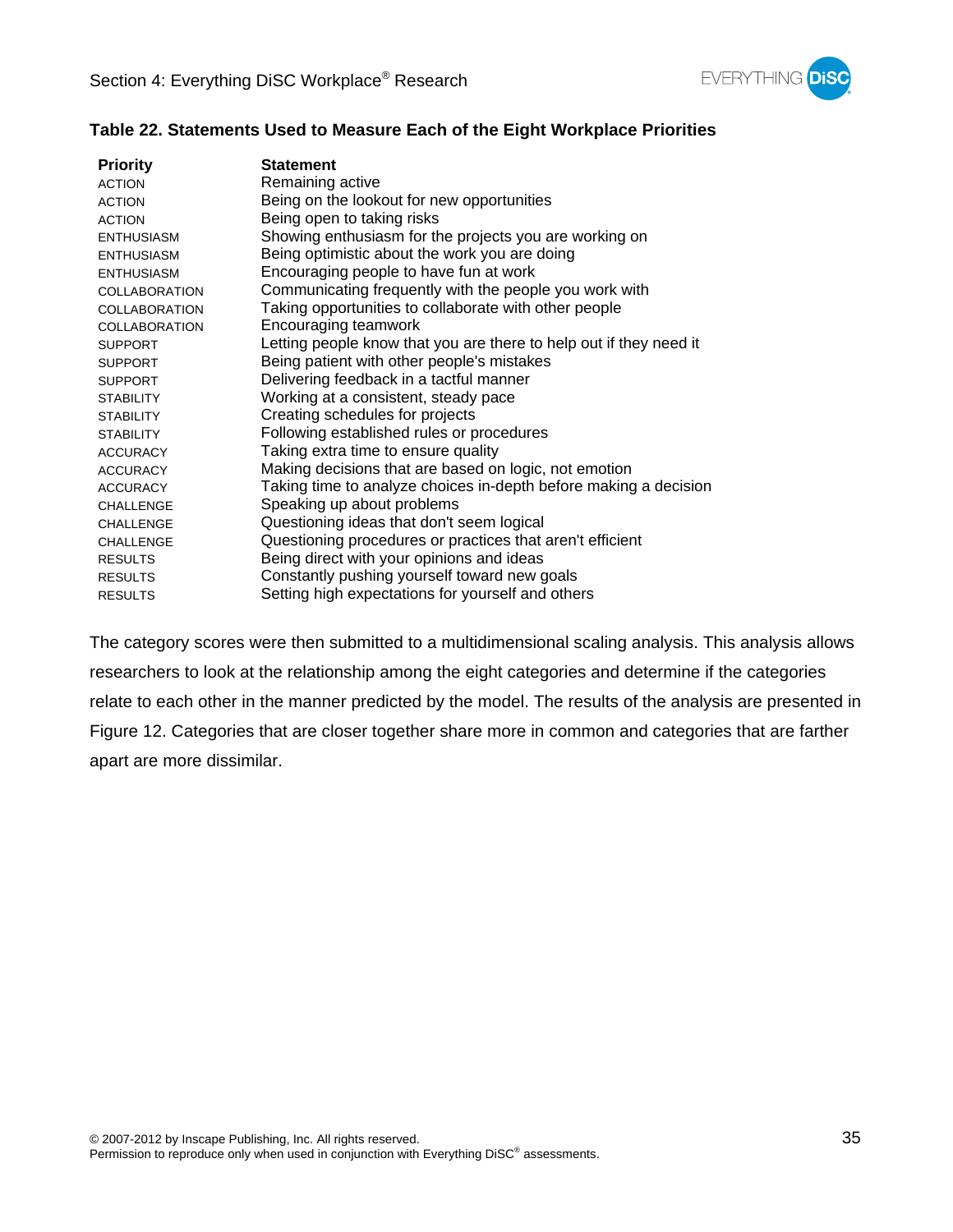



## **Figure 12. Multidimensional Scaling Results**

As expected, the eight priorities are arranged in a circular shape, with the priorities arranged in the manner predicted by the Everything DiSC Workplace*®* model. That is, the sequence around the circle proceeds: Action, Enthusiasm, Collaboration, Support, Stability, Accuracy, Challenge, and Results. Although the eight priority scales do not form a perfectly equidistant circle, this theoretical ideal is nearly impossible to obtain with actual data.

## Summary of the Validation Results

Overall, this study provides strong support for the Everything DiSC Workplace model. Data from a large sample of working adults suggest that the eight priorities are arranged in a circular fashion in the predicted order. This type of empirical support should give DiSC® participants confidence that the Everything DiSC Workplace model accurately reflects real-life workplace environments and is useful for understanding various approaches to work.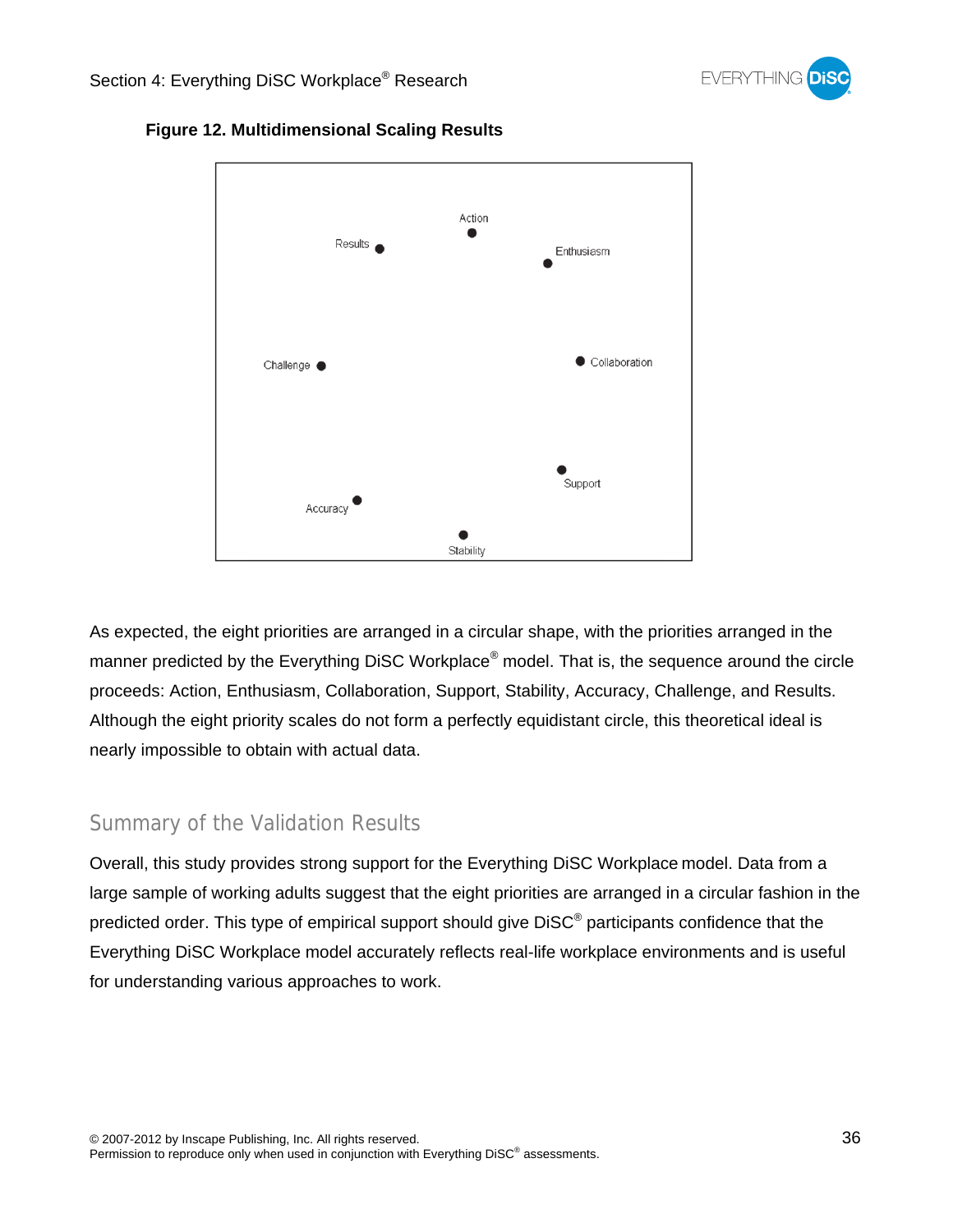

## Section 5: Everything DiSC Work of Leaders® Research

## Background

The Everything DiSC Work of Leaders*®* assessment includes 75 items in addition to the basic Everything DiSC assessment. These items are necessary to measure the 18 additional scales included on the *Everything DiSC Work of Leaders Profile*.

Each of these items is comprised of two statements placed at opposite ends of a four-point continuum. The rater is asked to choose the point on the continuum that best describes him or her. For instance, one continuum has the statement "I am an optimist" on one end and the statement "I am a realist" on the other. Each scale is standardized to have a mean of 0 and standard deviation of 1.

## The Validation Process

The analyses presented below are based on a sample of 349 participants. The sample is 52% female and 48% male. Within the sample, 90% of participants are between the ages of 25 and 60. The majority of participants (52%) have at least some college. Ethnic backgrounds are as follows: African American (6%), Asian American (5%), Caucasian (79%), Hispanic (6%), Native American (1%), and other (3%).

## Internal Reliability

The median internal reliability alpha coefficient for these 18 scales was .81, as shown in Table 23. The alphas range from .69 to .89. These results indicate that the Work of Leaders scales demonstrate good to excellent internal reliability. These findings also suggest that each of these scales measures a single, unified construct.

## Intercorrelations Among the Work of Leaders Scales

Intercorrelations among the 18 Work of Leaders scales are shown in Tables 24 and 25. Coefficients range from -.90 to .80, with a median of .04. Many of the stronger correlations are the result of overlapping items among the scales. For instance, the Praise scale, which measures a tendency to give praise to others at work, has many items in common with the Receptive scale, which measures a tendency to come across as warm and welcoming.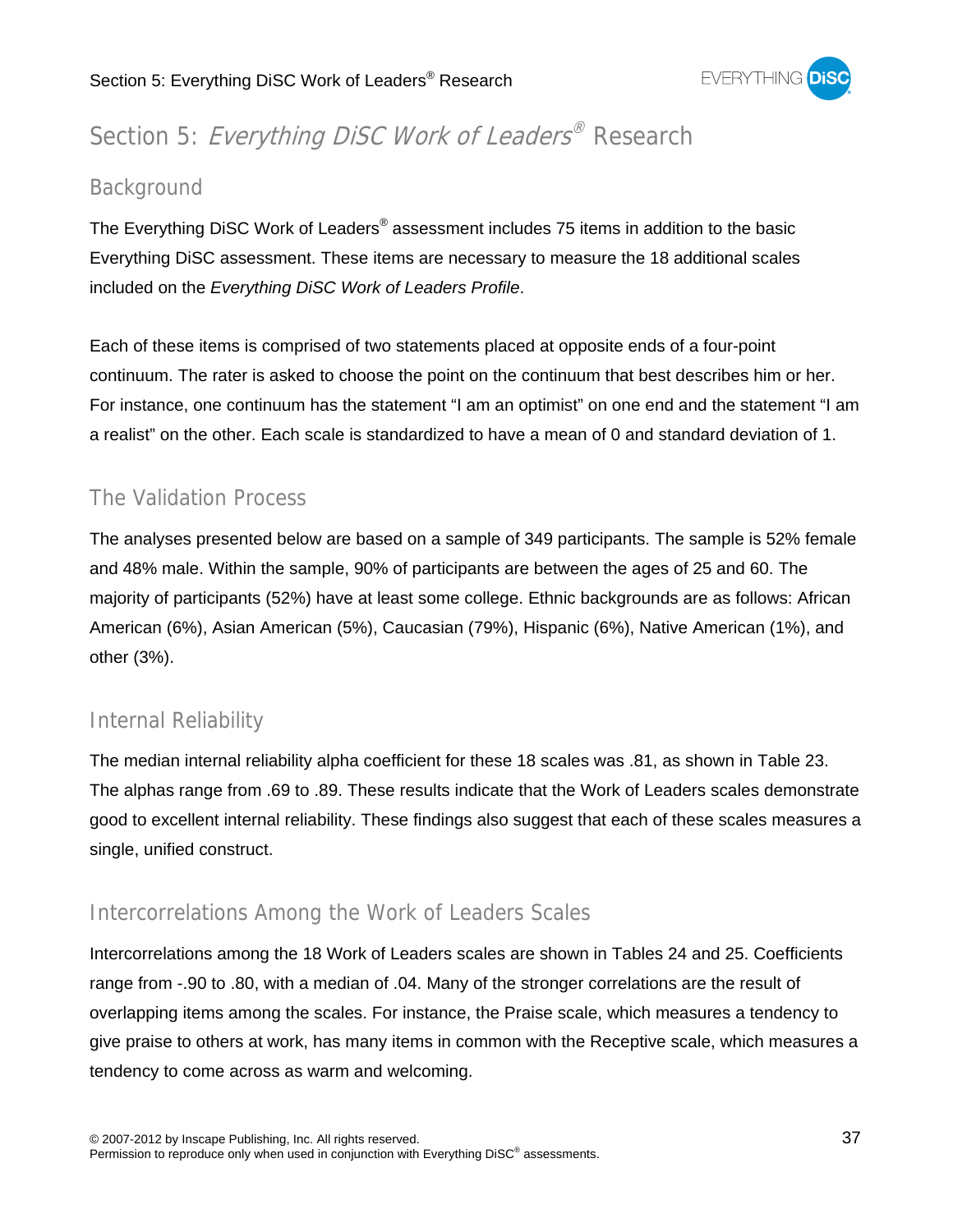

Overall, correlations are as expected and do not present many surprises. For instance, we would expect a high positive correlation between the Adventurous scale and the Speaking Out scale, whereas we would expect a high negative correlation between the Adventurous scale and the Planning scale.

| <b>WOL Scale</b>               | Alpha | # Items |
|--------------------------------|-------|---------|
| <b>Remaining Open</b>          | .71   | 8       |
| Prioritizing the Big Picture   | .69   | 8       |
| <b>Being Adventurous</b>       | .75   | 7       |
| Speaking Out                   | .85   | 13      |
| <b>Seeking Counsel</b>         | .74   | 4       |
| <b>Exploring Implications</b>  | .86   | 9       |
| <b>Explaining Rationale</b>    | .72   | 5       |
| <b>Structuring Messages</b>    | .80   | 5       |
| <b>Exchanging Perspectives</b> | .72   | 14      |
| <b>Being Receptive</b>         | .89   | 30      |
| <b>Being Expressive</b>        | .88   | 14      |
| <b>Being Encouraging</b>       | .86   | 12      |
| <b>Being Driven</b>            | .86   | 19      |
| <b>Initiating Acton</b>        | .87   | 13      |
| Providing a Plan               | .74   | 9       |
| Analyzing In-Depth             | .75   | 9       |
| <b>Addressing Problems</b>     | .85   | 22      |
| <b>Offering Praise</b>         | .82   | 11      |
| Median                         | .81   | 10      |

### **Table 23. Internal Reliability Coefficients for Work of Leaders Scales**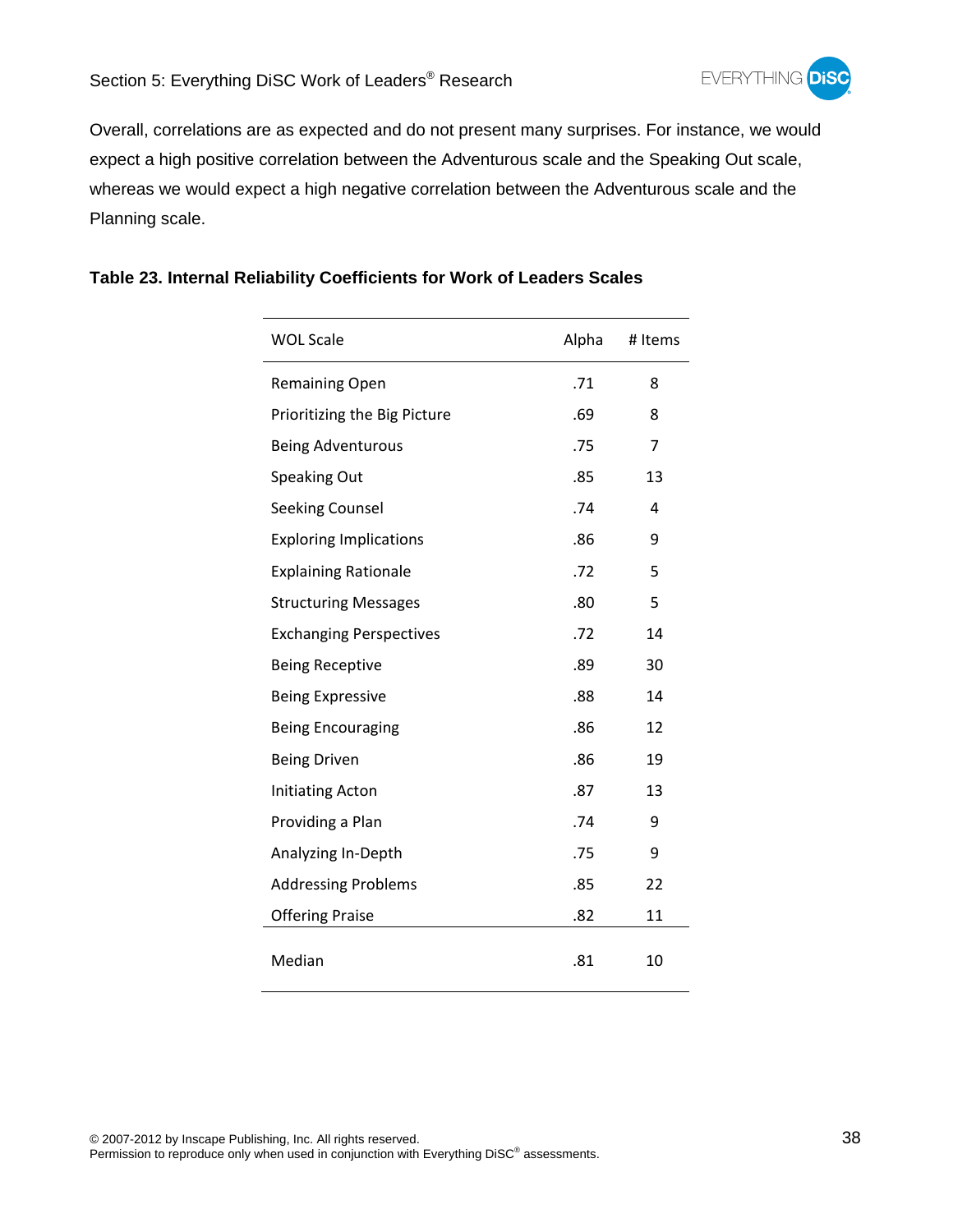

## **Table 24. Intercorrelations Among Work of Leaders Scales**

|                                | Remaining Open | Prioritizing Big Picture | Being Adventurous | Speaking Out | Seeking Counsel | Exploring Implications | Explaining Rationale | Structuring Messages | Exchanging Perspectives |
|--------------------------------|----------------|--------------------------|-------------------|--------------|-----------------|------------------------|----------------------|----------------------|-------------------------|
| Remaining Open                 |                | .73                      | .27               | .31          | .04             | $-42$                  | $-.33$               | $-.35$               | $-.05$                  |
| Prioritizing Big Picture       | .73            |                          | .32               | .33          | .14             | $-43$                  | $-0.37$              | $-.47$               | .03                     |
| <b>Being Adventurous</b>       | .27            | .32                      |                   | .66          | .02             | $-23$                  | .02                  | $-.19$               | $-.29$                  |
| Speaking Out                   | .31            | .33                      | .66               |              | .06             | $-.21$                 | $-.03$               | $-25$                | $-.38$                  |
| Seeking Counsel                | .04            | .14                      | .02               | .06          |                 | $-.02$                 | $-.10$               | $-.07$               | .70                     |
| <b>Exploring Implications</b>  | $-42$          | $-43$                    | $-23$             | $-.21$       | $-.02$          |                        | .53                  | .54                  | .06                     |
| <b>Explaining Rationale</b>    | $-.33$         | $-0.37$                  | .02               | $-.03$       | $-.10$          | .53                    |                      | .40                  | $-.19$                  |
| <b>Structuring Messages</b>    | $-0.35$        | $-.47$                   | $-.19$            | $-25$        | $-.07$          | .54                    | .40                  |                      | .05                     |
| <b>Exchanging Perspectives</b> | $-.05$         | .03                      | $-0.29$           | $-.38$       | .70             | .06                    | $-.19$               | .05                  |                         |
| <b>Being Receptive</b>         | $-14$          | $-.09$                   | $-.25$            | $-0.34$      | .35             | .06                    | $-.21$               | .08                  | .71                     |
| <b>Being Expressive</b>        | .18            | .23                      | .52               | .80          | .23             | $-15$                  | $-13$                | $-20$                | $-.14$                  |
| <b>Being Encouraging</b>       | .12            | .18                      | .10               | .19          | .44             | $-.04$                 | $-27$                | $-.04$               | .49                     |
| <b>Being Driven</b>            | .17            | .17                      | .62               | .72          | $-.10$          | $-.17$                 | .08                  | $-.11$               | $-0.56$                 |
| <b>Initiating Action</b>       | .31            | .37                      | .72               | .76          | .11             | $-.15$                 | .02                  | $-.19$               | $-23$                   |
| Providing a Plan               | $-.71$         | $-.90$                   | $-0.32$           | $-0.29$      | $-.13$          | .64                    | .42                  | .57                  | $-.01$                  |
| Analyzing In-Depth             | $-.01$         | $-.11$                   | .07               | .15          | $-.15$          | .56                    | .59                  | .43                  | $-23$                   |
| <b>Addressing Problems</b>     | .17            | .16                      | .40               | .56          | $-.20$          | $-.07$                 | .23                  | $-13$                | $-64$                   |
| <b>Offering Praise</b>         | $-.03$         | .04                      | .01               | .03          | .43             | .04                    | $-.17$               | .04                  | .59                     |
|                                |                |                          |                   |              |                 |                        |                      |                      |                         |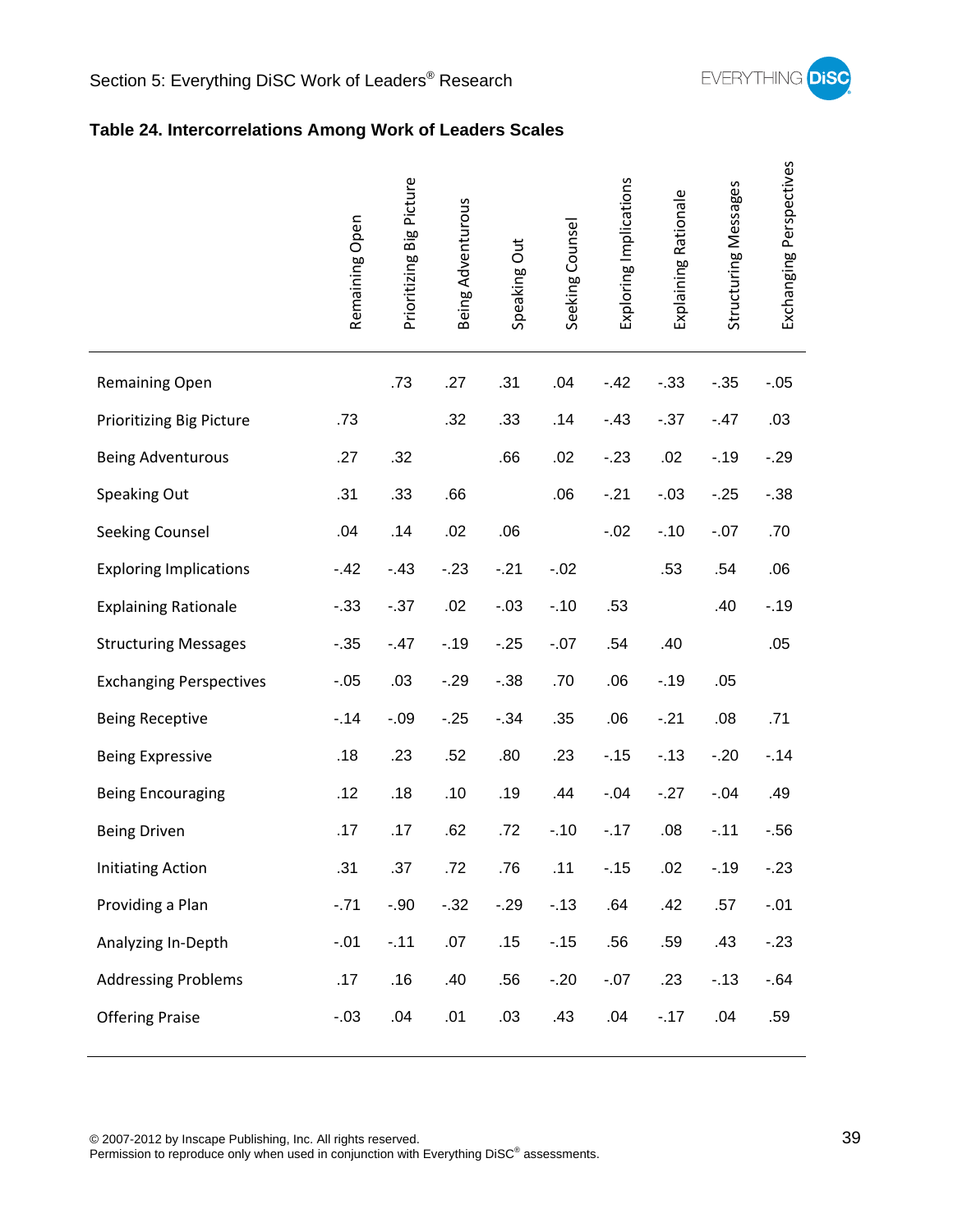

## **Table 25. Intercorrelations Among Work of Leaders Scales (continued)**

|                                 | Being Expressive | Encouraging<br>Being | Being Driven | Initiating Action | Plan<br>$\boldsymbol{\varpi}$<br>Providing | Analyzing In-Depth | Addressing Problems | Offering Praise |
|---------------------------------|------------------|----------------------|--------------|-------------------|--------------------------------------------|--------------------|---------------------|-----------------|
| <b>Remaining Open</b>           | .18              | .12                  | .17          | .31               | $-.71$                                     | $-.01$             | .17                 | $-.03$          |
| <b>Prioritizing Big Picture</b> | .23              | .18                  | .17          | .37               | $-.90$                                     | $-.11$             | .16                 | .04             |
| <b>Being Adventurous</b>        | .52              | .10                  | .62          | .72               | $-.32$                                     | .07                | .40                 | .01             |
| Speaking Out                    | .80              | .19                  | .72          | .76               | $-.29$                                     | .15                | .56                 | .03             |
| Seeking Counsel                 | .23              | .44                  | $-.10$       | .11               | $-13$                                      | $-15$              | $-.20$              | .43             |
| <b>Exploring Implications</b>   | $-.15$           | $-.04$               | $-17$        | $-15$             | .64                                        | .56                | $-.07$              | .04             |
| <b>Explaining Rationale</b>     | $-.13$           | $-.27$               | .08          | .02               | .42                                        | .59                | .23                 | $-17$           |
| <b>Structuring Messages</b>     | $-.20$           | $-.04$               | $-.11$       | $-.19$            | .57                                        | .43                | $-13$               | .04             |
| <b>Exchanging Perspectives</b>  | $-.14$           | .49                  | $-.56$       | $-23$             | $-.01$                                     | $-23$              | $-64$               | .59             |
| <b>Being Receptive</b>          | $-.09$           | .65                  | $-63$        | $-.20$            | .10                                        | $-24$              | $-0.86$             | .71             |
| <b>Being Expressive</b>         |                  | .40                  | .56          | .65               | $-.17$                                     | .04                | .34                 | .29             |
| <b>Being Encouraging</b>        | .40              |                      | $-15$        | .23               | $-12$                                      | $-14$              | $-.39$              | .80             |
| <b>Being Driven</b>             | .56              | $-.15$               |              | .64               | $-16$                                      | .19                | .71                 | $-.28$          |
| <b>Initiating Action</b>        | .65              | .23                  | .64          |                   | $-.31$                                     | .18                | .39                 | .12             |
| Providing a Plan                | $-.17$           | $-12$                | $-.16$       | $-.31$            |                                            | .30                | $-14$               | .01             |
| Analyzing In-Depth              | .04              | $-14$                | .19          | .18               | .30                                        |                    | .26                 | $-13$           |
| <b>Addressing Problems</b>      | .34              | $-.39$               | .71          | .39               | $-.14$                                     | .26                |                     | $-.50$          |
| <b>Offering Praise</b>          | .29              | .80                  | $-28$        | .12               | .01                                        | $-13$              | $-.50$              |                 |
|                                 |                  |                      |              |                   |                                            |                    |                     |                 |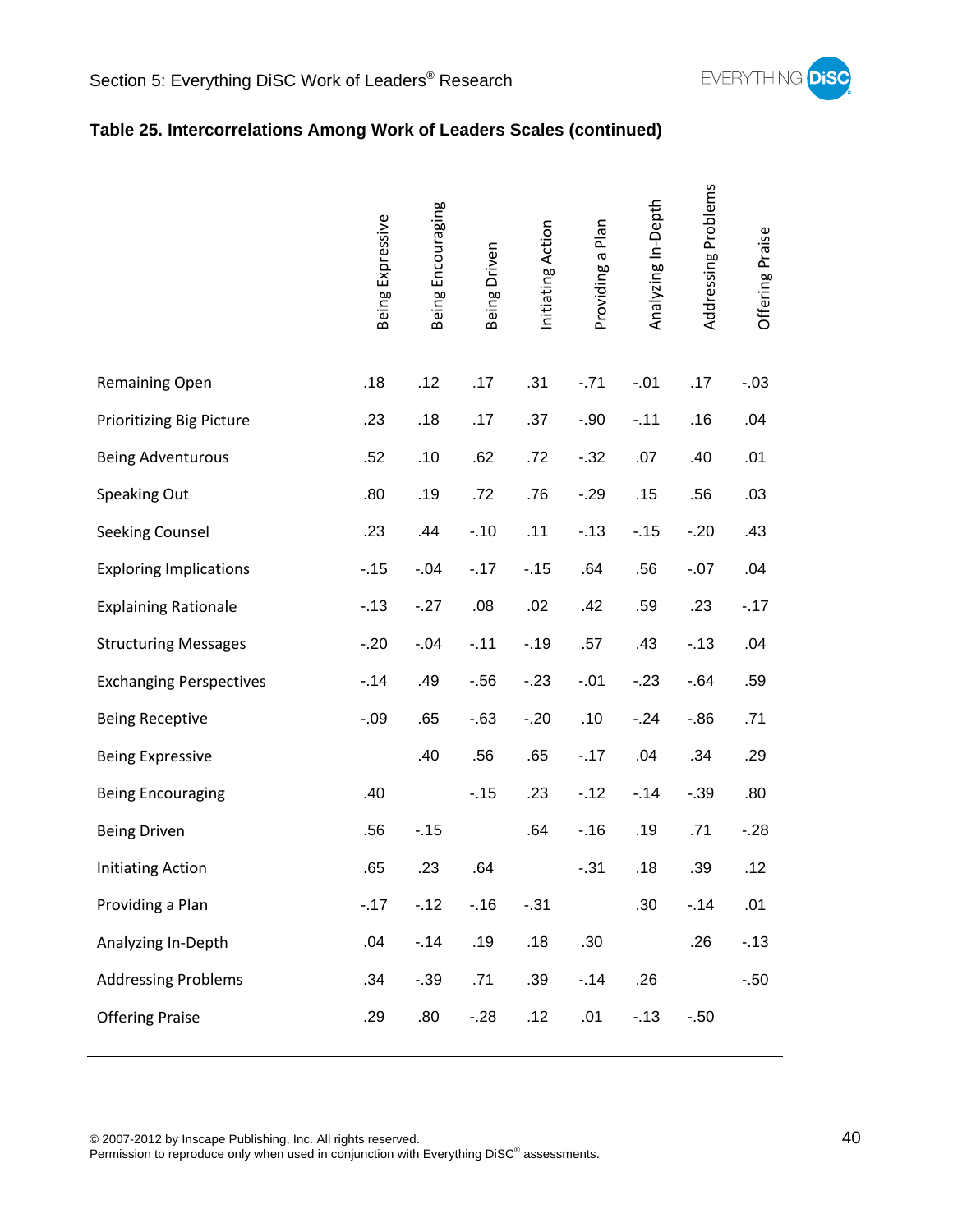

## Correlations Among Work of Leaders Scales and DiSC® Scales

Correlations among the Everything DiSC Work of Leaders® scales and the DiSC® scales are shown in Table 26. These correlations are largely as expected. The largest positive correlation for each of the DiSC scales is as follows: Di-Adventurous, i-Expressive, iS-Encouraging, S-Receptive, SC-Exchanging Perspectives, C-Providing a Plan, CD-Addressing Problems, D-Addressing Problems. Most Work of Leaders scales show a significant correlation with several of the DiSC scales. Further, the pattern of these correlations is consistent with the DiSC circumplex model. That is, if a given Work of Leaders scale has a high positive correlation with a particular DiSC scale, then the Work of Leaders scale has a high negative correlation with the DiSC scale on the opposite side of the DiSC circumplex. The correlations range from -.85 to .87, with a median of .01.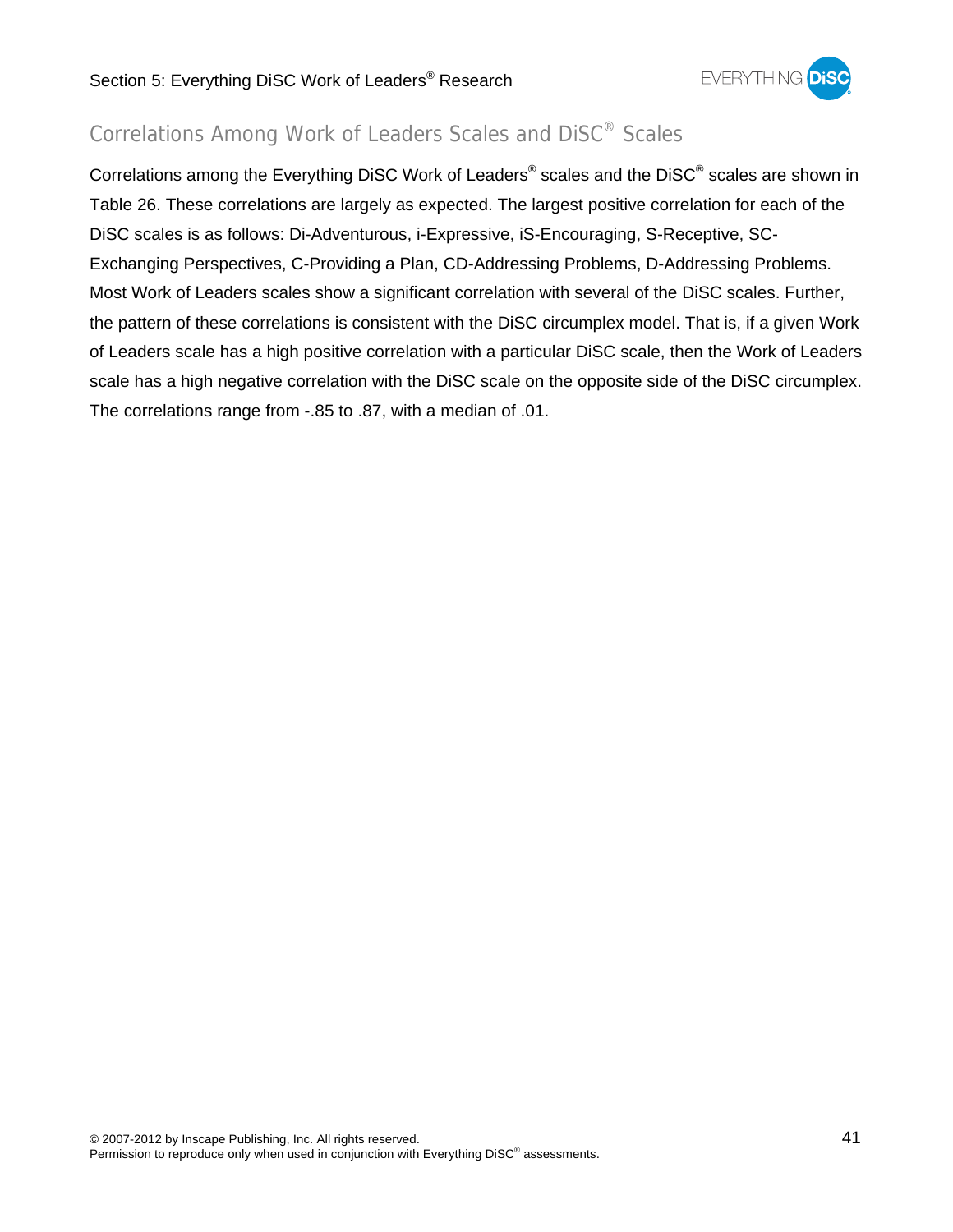

## **Table 26. Correlations Among Work of Leaders Scales and DiSC® Scales**

| <b>DiSC Scales</b> |              |         |           |           |         |         |         |
|--------------------|--------------|---------|-----------|-----------|---------|---------|---------|
| DI                 | $\mathbf{I}$ | IS      | ${\sf S}$ | <b>SC</b> | C       | CD      | D       |
| .22                | .11          | .02     | $-.14$    | $-16$     | $-24$   | .08     | .15     |
| .23                | .19          | .09     | $-12$     | $-22$     | $-0.34$ | .08     | .17     |
| .83                | .44          | .04     | $-27$     | $-73$     | $-44$   | $-.03$  | .46     |
| .71                | .51          | .05     | $-46$     | $-0.85$   | $-44$   | .16     | .70     |
| .09                | .38          | .43     | .22       | $-.10$    | $-46$   | $-0.32$ | $-12$   |
| $-13$              | $-.14$       | $-.07$  | .12       | .14       | .24     | $-.10$  | $-0.15$ |
| .05                | $-.17$       | $-28$   | $-.11$    | $-.02$    | .26     | .09     | .08     |
| $-.11$             | $-.17$       | $-.05$  | .13       | .16       | .23     | $-.10$  | $-.17$  |
| $-26$              | .18          | .57     | .67       | .31       | $-28$   | $-.54$  | $-65$   |
| $-.21$             | .25          | .75     | .78       | .23       | $-27$   | $-74$   | $-65$   |
| .61                | .74          | .28     | $-29$     | $-79$     | $-0.59$ | $-.02$  | .52     |
| .14                | .53          | .87     | .39       | $-.25$    | $-.52$  | $-0.60$ | $-23$   |
| .64                | .27          | $-29$   | $-72$     | $-71$     | $-.16$  | .44     | .74     |
| .83                | .50          | .09     | $-29$     | $-75$     | $-44$   | $-.04$  | .47     |
| $-.20$             | $-18$        | $-.07$  | .14       | .17       | .34     | $-.10$  | $-16$   |
| .13                | $-14$        | $-23$   | $-17$     | $-12$     | .23     | .11     | .12     |
| .36                | .01          | $-0.53$ | $-76$     | $-46$     | .01     | .61     | .75     |
| .04                | .47          | .79     | .54       | $-.11$    | $-43$   | $-68$   | $-0.33$ |
|                    |              |         |           |           |         |         |         |

.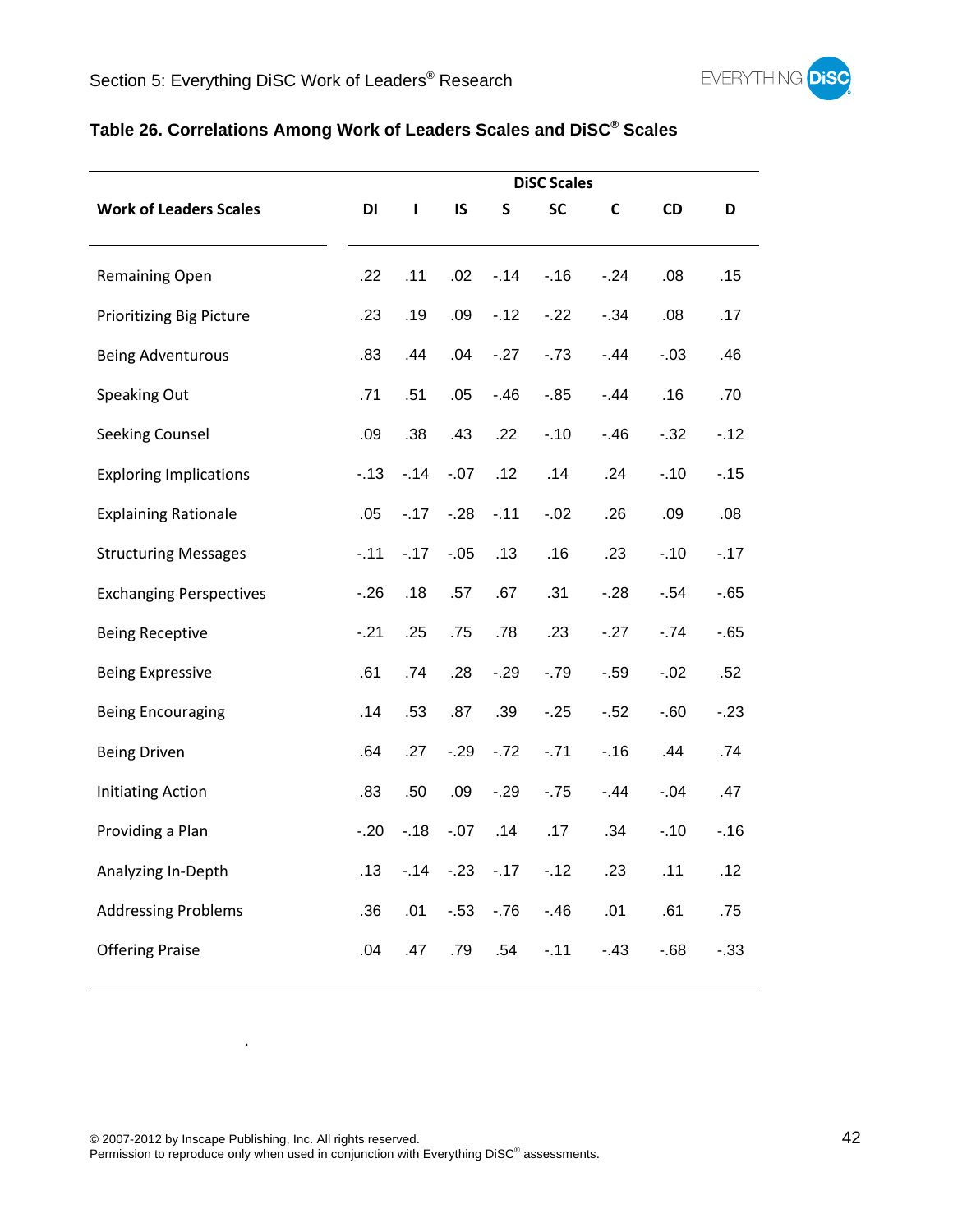

## Section 6: Everything DiSC<sup>®</sup> Comparison Report Research

## Background

The *Everything DiSC*® *Comparison Report* allows any two Everything DiSC participants to see their similarities and differences in six areas. The report includes a narrative that explains these similarities and differences and guides participants in a discussion around them. Overall, the purpose of this report is to improve communication and efficiency, while reducing tension and misunderstandings.

The *Everything DiSC Comparison Report* begins with a brief comparison of the two participants' DISC<sup>®</sup> styles. Each participant's style is calculated from the participant's responses to the Everything DiSC assessment (discussed in Section 1 of this report). The focus of this section of the research report is on the continua contained in the second section of the *Everything DiSC Comparison Report*. Figure 13 shows an example of one such continuum.

## **Figure 13. Continuum example**



## Selection of the Continua within Each Report

For each report, nine continua are calculated. The names of these continua are shown in Table 27. However, only the six continua that are expected to generate the most meaningful discussion for the participants are presented in the *Comparison Report*. This ensures that participants are not overwhelmed by the information and are better able to focus their discussions on meaningful topics.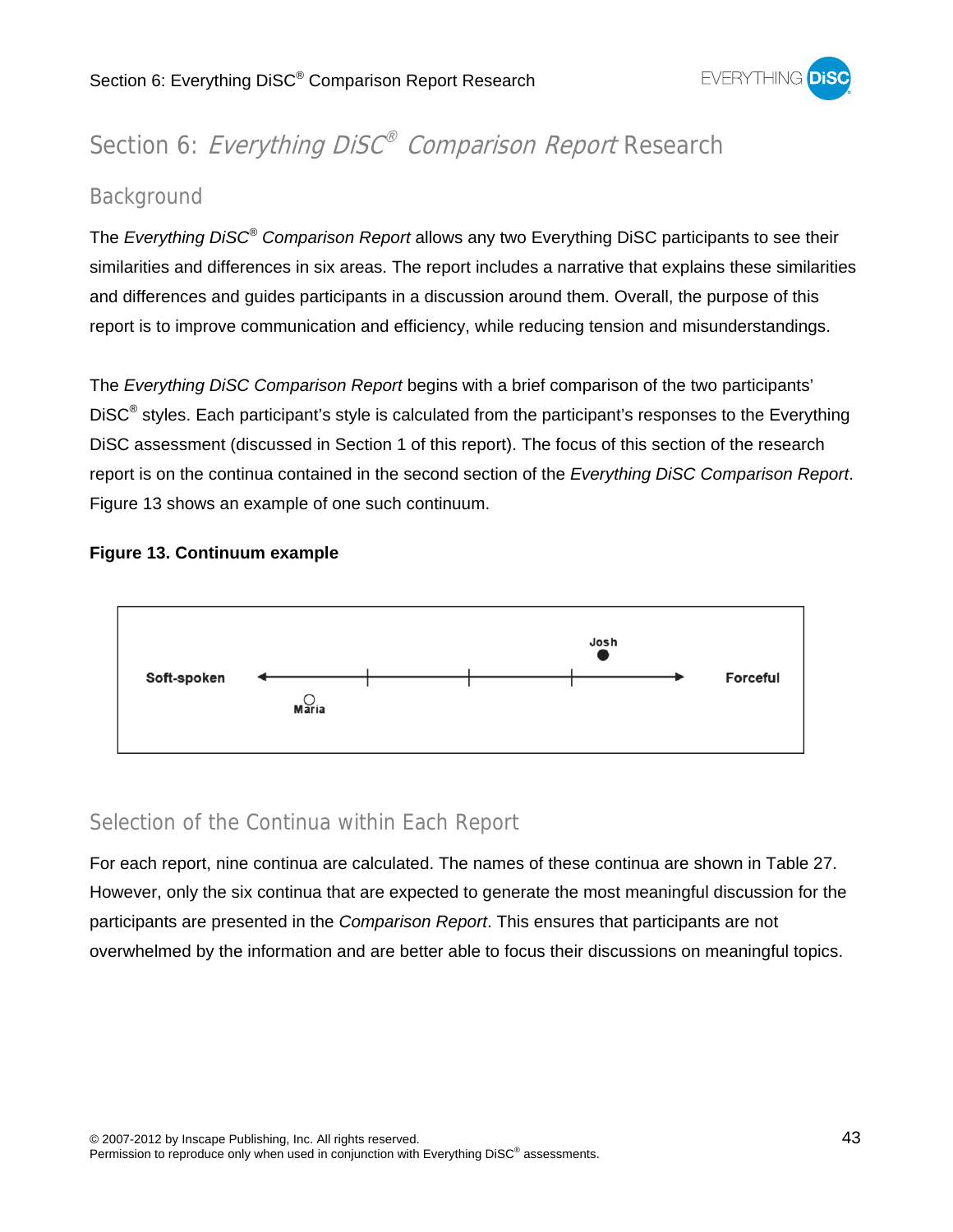

### **Table 27. Everything DiSC® Comparison Report Continua**

Soft-spoken — Forceful Daring — Careful Patient — Driven Skeptical — Accepting Outgoing — Private Tactful — Frank Accommodating — Strong-willed Lively — Reserved Calm — Energetic

A panel of  $Disc^{\circledast}$  subject matter experts reviewed each possible pairing on all nine continua and developed an algorithm to determine which six continua would be presented within a given *Everything DiSC*® *Comparison Report*. The decision rules used in creating this algorithm include:

- If possible, at least two continua showing similarities should be presented.
- If possible, at least two continua showing differences should be presented.
- Continua on which there are larger differences are more likely to be presented than continua on which there are smaller differences.
- Among continua that have very high statistical correlations or conceptual overlap, only the continuum judged to be most meaningful should be presented.

Although other decision rules were used to create this algorithm, those presented above represent the major criteria. Within the report, the largest differences are presented first and the smallest differences (or greatest similarities) are shown last.

## Scoring of the Continua

Each of the nine continua are calculated using the same item responses that are used to calculate a participant's DiSC style. Although there is substantial overlap in the items used to calculate DiSC style and continua scores, an individual's continua scores are calculated separately from his or her DiSC style. Therefore, it is possible to have a person who tends toward the S style, for example, who is more Daring than Careful on that particular continuum, even though this is quite atypical for people with the S style. The number of items on each continuum scale range from four to 11, with a median of eight.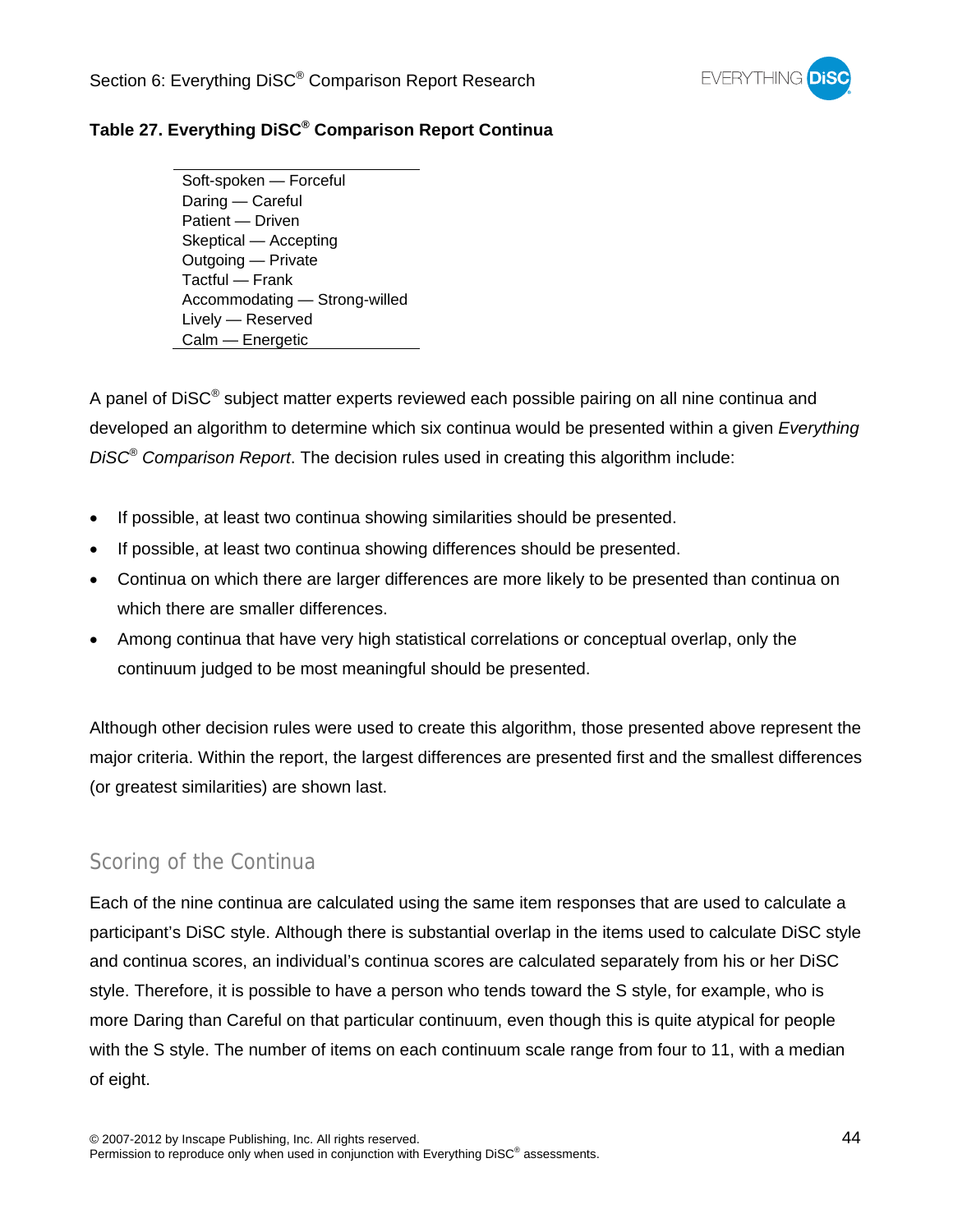

## Internal Reliability

Alpha internal reliability coefficients were calculated for each of the nine continua, as shown in Table 28, using a sample of 752 participants. These coefficients range from .74 to .88, with a median reliability of .78. Therefore, these scales demonstrate adequate to excellent internal consistency. This finding suggests that each of these continua scales is measuring a single, unified construct.

| Continua<br><b>Scale</b>       | <b>Number of</b><br><b>Items</b> | Alpha |
|--------------------------------|----------------------------------|-------|
| Soft-spoken<br>Forceful        | 13                               | .85   |
| Daring<br>Careful              | $\overline{7}$                   | .75   |
| Patient<br>Driven              | 10                               | .74   |
| Skeptical<br>Accepting         | 12                               | .82   |
| Outgoing<br>Private            | 8                                | .88   |
| <b>Tactful</b><br>Frank        | 8                                | .75   |
| Accommodating<br>Strong-willed | 11                               | .75   |
| Lively<br>Reserved             | 12                               | .85   |
| Calm<br>Energetic              | 11                               | .78   |

### **Table 28. Alpha Coefficients of the Continua Scales**

## Intercorrelations Among the Continua Scales

Intercorrelations among the continua scales were calculated using a sample of 752 participants. As shown in Table 29, many of the scale correlations are quite high, likely because these scales contain overlapping items. Although these scales may appear repetitive, they are included because each is used to help facilitate a different discussion between participants. For instance, the Calm-Energetic scale correlates at -.83 with the Outgoing-Private scale. The Calm-Energetic scale, however, is used to facilitate a discussion about the pace at which participants choose to complete tasks. On the other hand, the Outgoing-Private scale is used to facilitate a discussion about such topics such as the need for personal space versus the need for interaction.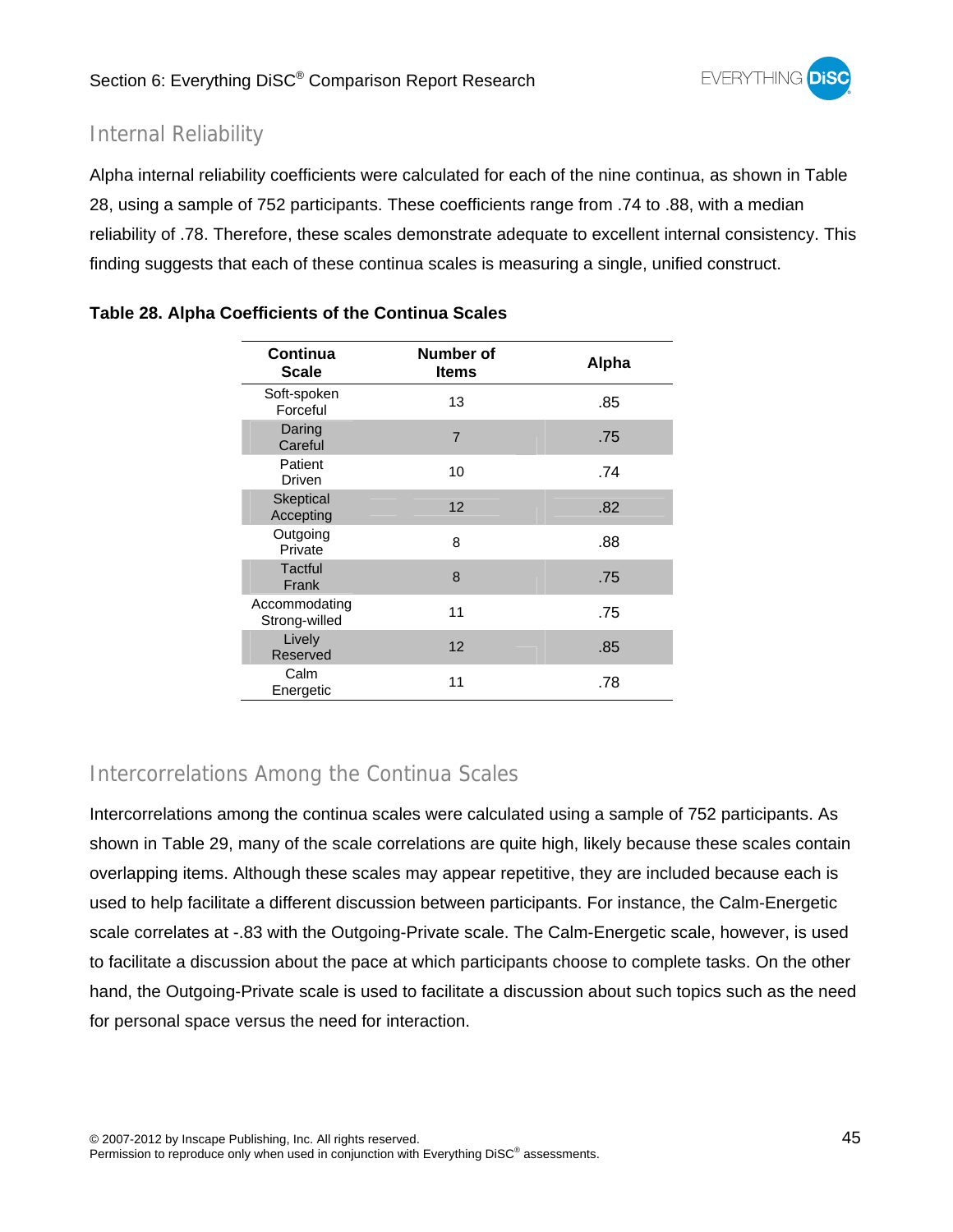

#### **Table 29. Continua Scale Intercorrelations**

| <b>Continua Scales</b>        | Soft-spoken<br>Forceful | Careful<br>Daring | Patient<br>Driven | Accepting<br>Skeptical | Outgoing<br>Private      | Tactful<br>Frank | Accommodating<br>Strong-willed | Reserved<br>Lively | Calm<br>Energetic |
|-------------------------------|-------------------------|-------------------|-------------------|------------------------|--------------------------|------------------|--------------------------------|--------------------|-------------------|
| Soft-spoken - Forceful        |                         | $-0.59$           | .62               | $-21$                  | $-62$                    | .66              | .50                            | $-75$              | .64               |
| Daring - Careful              | $-0.59$                 | ٠                 | $-.74$            | .01                    | .50                      | $-33$            | $-24$                          | .59                | $-69$             |
| Patient - Driven              | .62                     | $-74$             | -                 | $-07$                  | $-.48$                   | .35              | .26                            | $-63$              | .82               |
| Skeptical - Accepting         | $-.21$                  | .01               | $-.07$            | $\blacksquare$         | $-.31$                   | $-58$            | $-66$                          | $-15$              | .06               |
| Outgoing - Private            | $-62$                   | .50               | $-48$             | $-31$                  | $\overline{\phantom{m}}$ | $-13$            | .01                            | .89                | $-63$             |
| Tactful — Frank               | .66                     | $-0.33$           | .35               | $-58$                  | $-13$                    | ٠                | .78                            | $-29$              | .31               |
| Accommodating - Strong-willed | .50                     | $-24$             | .26               | $-66$                  | .01                      | .78              | $\overline{\phantom{a}}$       | $-14$              | .19               |
| Lively - Reserved             | $-75$                   | .59               | $-63$             | $-15$                  | .89                      | $-29$            | $-14$                          | ۰                  | $-0.83$           |
| Calm - Energetic              | .64                     | $-69$             | .82               | .06                    | $-63$                    | .31              | .19                            | $-0.83$            |                   |

## Summary of the Validation Results

Overall, this research provides strong support for the *Everything DiSC® Comparison Report* continua scales. Data from a large sample of working adults suggest these scales have good internal reliability and accurately reflect participants' self-perceptions. This type of empirical support should give DiSC<sup>®</sup> participants confidence that the *Everything DiSC Comparison Report* provides a solid foundation for participants to discuss their similarities and differences as a basis for relationships that are more productive and enjoyable.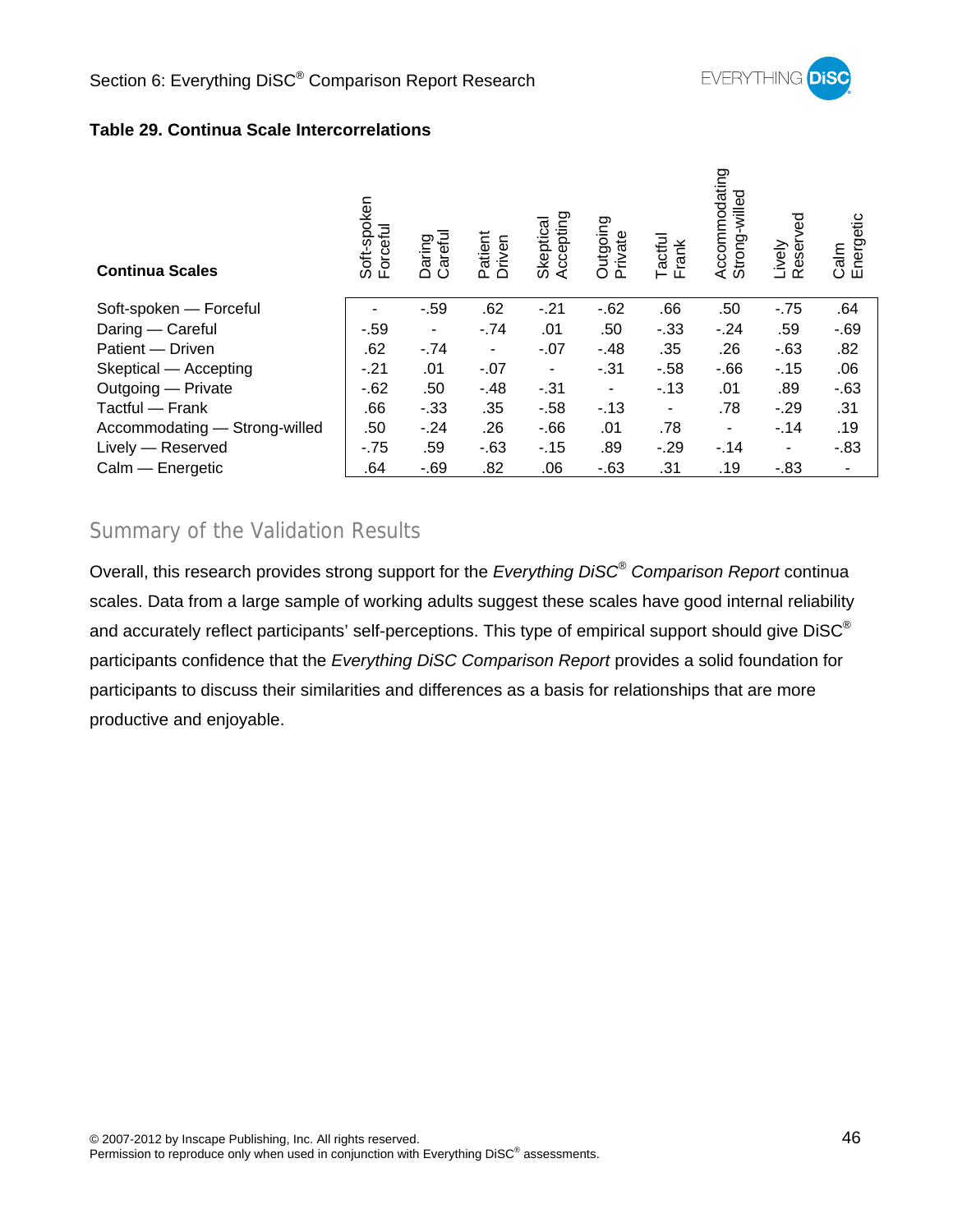

## Section 7: Appendices

| Appendix 1. Everything DiSC <sup>®</sup> Assessment Development Sample Demographics |  |  |  |  |  |
|-------------------------------------------------------------------------------------|--|--|--|--|--|
|-------------------------------------------------------------------------------------|--|--|--|--|--|

| Gender     | Male                         |      |  |  |  |
|------------|------------------------------|------|--|--|--|
|            | Female                       | 48 % |  |  |  |
| Age        | 18-25                        | 9%   |  |  |  |
|            | 26-35                        | 24%  |  |  |  |
|            | 36-45                        | 21 % |  |  |  |
|            | 46-55                        | 30 % |  |  |  |
|            | 56 or older                  | 16 % |  |  |  |
| Education  | Some high school             | 1%   |  |  |  |
|            | High school graduate         | 16 % |  |  |  |
|            | Technical/Trade school       | 9%   |  |  |  |
|            | Some college                 | 28 % |  |  |  |
|            | College graduate             | 32%  |  |  |  |
|            | Graduate/Professional degree | 14 % |  |  |  |
| Heritage   | African American             | 5%   |  |  |  |
|            | Native American              | 1%   |  |  |  |
|            | Asian American               | 5%   |  |  |  |
|            | Caucasian                    | 80%  |  |  |  |
|            | Hispanic                     | 6%   |  |  |  |
|            | Other                        | 3%   |  |  |  |
| Employment | Secretary/Clerical           | 7%   |  |  |  |
|            | Executive                    | 3%   |  |  |  |
|            | Mid-Level Management         | 6 %  |  |  |  |
|            | Supervisory                  | 2%   |  |  |  |
|            | Professional                 | 10%  |  |  |  |
|            | Mechanical-Technical         | 2%   |  |  |  |
|            | <b>Customer Service</b>      | 3%   |  |  |  |
|            | Sales                        | 4 %  |  |  |  |
|            | <b>Healthcare Worker</b>     | 3 %  |  |  |  |
|            | Teacher/Educator             | 6 %  |  |  |  |
|            | <b>Skilled Trades</b>        | 4 %  |  |  |  |
|            | <b>Student</b>               | 2%   |  |  |  |
|            | Other                        | 48 % |  |  |  |

$$
(N=752)
$$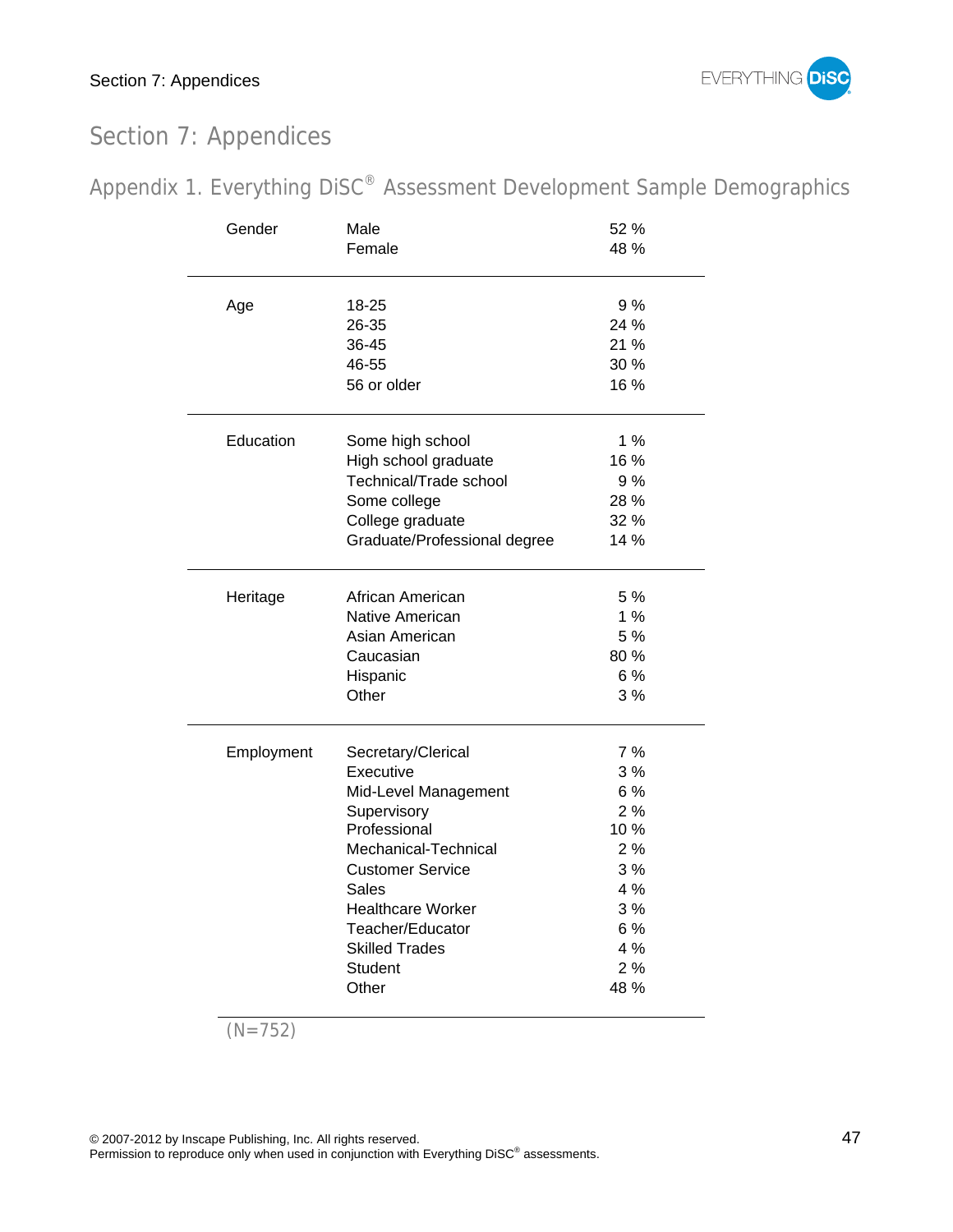

## Appendix 2. Everything DiSC® Assessment Gender Differences

It is important to understand the relationship between gender and profile score. An analysis of variance (ANOVA) was performed on the eight scale means across gender groups to determine any differences. These differences are generally small. The largest differences are seen on the S scale, in which gender accounted for 6.2% of scale variance. Women tended to score higher on the I, IS, S and SC scales, and men tended to score higher on the D, DI, C, and DC scales. Although statistically significant differences were found on five of the eight scales, in practical terms these differences are not large.

| <b>Percent of Variance</b><br><b>Accounted for by</b><br>Gender |     |  |  |  |  |
|-----------------------------------------------------------------|-----|--|--|--|--|
| Scale                                                           | %   |  |  |  |  |
| D                                                               | 5.1 |  |  |  |  |
| Di                                                              | 2.3 |  |  |  |  |
| i                                                               | 0.1 |  |  |  |  |
| iS                                                              | 5.2 |  |  |  |  |
| S                                                               | 6.2 |  |  |  |  |
| SC                                                              | 0.2 |  |  |  |  |
| C                                                               | 2.4 |  |  |  |  |
| CD                                                              | 4.2 |  |  |  |  |
| $\lambda = 1$                                                   |     |  |  |  |  |

 $(N=752)$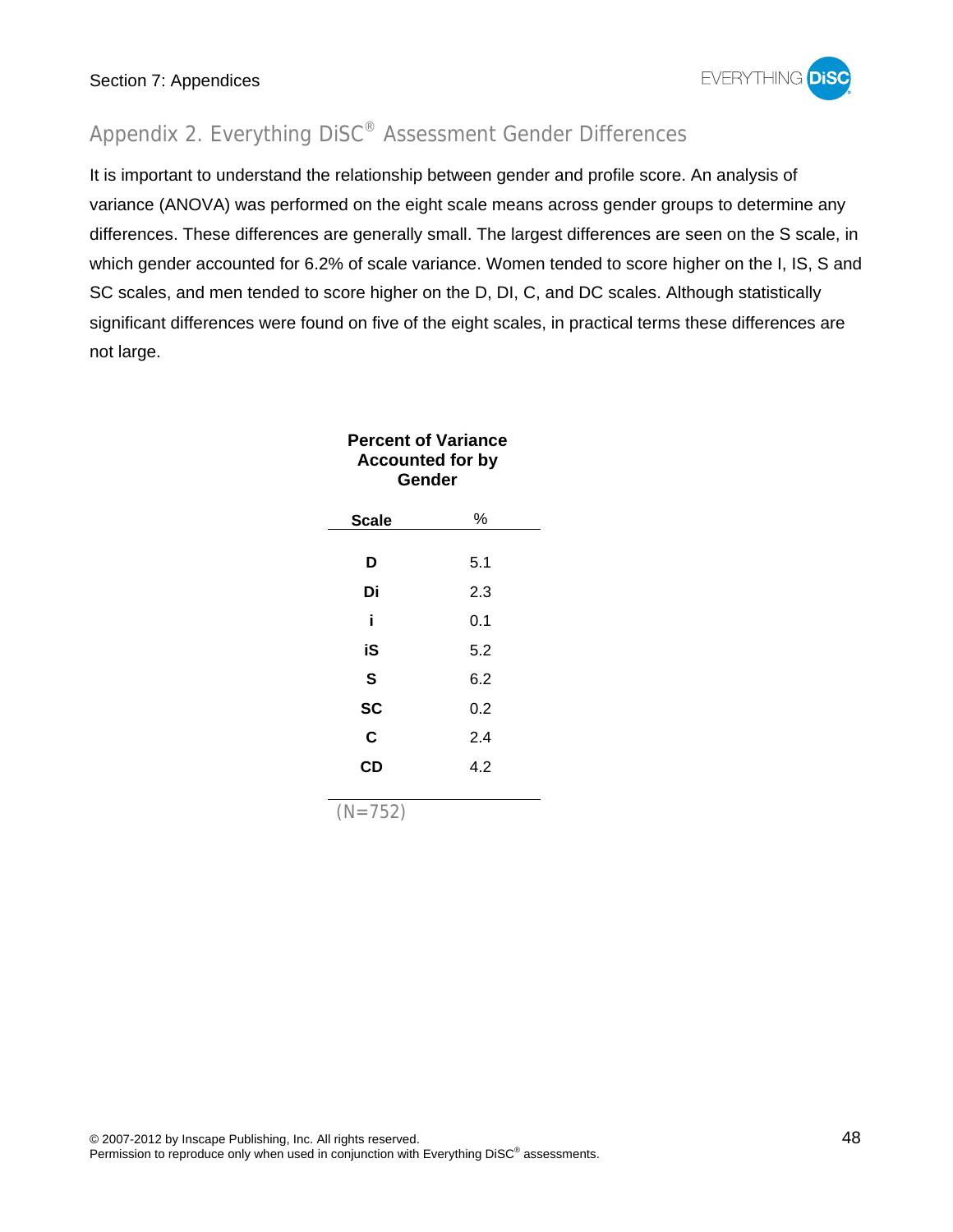

Appendix 3. Correlation between the Everything DiSC Assessment and the 16PF

| 16PF <sup>®</sup> Scale       | DiSC <sup>®</sup> Scale |         |           |             |           |             |         |        |
|-------------------------------|-------------------------|---------|-----------|-------------|-----------|-------------|---------|--------|
|                               | DI                      | I       | <b>IS</b> | $\mathbf S$ | <b>SC</b> | $\mathbf c$ | CD      | D      |
| Warmth                        | .15                     | .45     | .49       | .25         | $-.30$    | $-0.51$     | $-31$   | $-.01$ |
| Reasoning                     | $-.16$                  | $-24$   | $-18$     | $-.11$      | .08       | .23         | .23     | .01    |
| <b>Emotional Stability</b>    | .21                     | .31     | .38       | .17         | $-22$     | $-.31$      | $-0.33$ | $-.01$ |
| Dominance                     | .54                     | .28     | $-14$     | $-45$       | $-63$     | $-24$       | .19     | .63    |
| Liveliness                    | .42                     | .62     | .37       | .06         | $-45$     | $-0.55$     | $-27$   | .09    |
| <b>Rule Consciousness</b>     | $-21$                   | $-.03$  | .18       | .23         | .11       | .07         | $-23$   | $-.20$ |
| Social Boldness               | .52                     | .70     | .35       | $-.10$      | $-66$     | $-0.60$     | $-.19$  | .33    |
| Sensitivity                   | $-.17$                  | .01     | .15       | .18         | .10       | $-.05$      | $-.05$  | $-.19$ |
| Vigilance                     | .07                     | $-.15$  | $-.33$    | $-27$       | $-.04$    | .10         | .31     | .23    |
| Abstractedness                | .09                     | $-.07$  | $-21$     | $-23$       | $-.02$    | .01         | .24     | .15    |
| Privateness                   | $-.21$                  | $-0.39$ | $-.31$    | $-0.04$     | .31       | .33         | .17     | $-.10$ |
| Apprehension                  | $-0.29$                 | $-26$   | $-.11$    | .06         | .22       | .22         | .18     | $-.21$ |
| Openness to Change            | .36                     | .19     | .00       | $-.16$      | $-0.38$   | $-23$       | .08     | .24    |
| Self Reliance                 | $-0.25$                 | $-47$   | $-0.39$   | $-.17$      | .28       | .51         | .30     | .01    |
| Perfectionism                 | .10                     | .05     | .00       | .00         | $-.11$    | .15         | $-.12$  | $-.01$ |
| Tension                       | $-.05$                  | $-.18$  | $-43$     | $-45$       | $-.03$    | .24         | .55     | .20    |
|                               |                         |         |           |             |           |             |         |        |
| Extraversion                  | .41                     | .70     | .51       | .12         | $-52$     | $-0.67$     | $-34$   | .12    |
| Anxiety                       | $-18$                   | $-.31$  | $-.41$    | $-26$       | .15       | .30         | .45     | .06    |
| <b>Tough Mindedness</b>       | $-.16$                  | $-.18$  | $-12$     | .02         | .23       | .26         | $-.04$  | $-.08$ |
| Independence                  | .60                     | .42     | $-.04$    | $-.40$      | $-71$     | $-.38$      | .14     | .60    |
| Self Control                  | $-.18$                  | $-.12$  | .07       | .18         | .11       | .23         | $-.18$  | $-.17$ |
|                               |                         |         |           |             |           |             |         |        |
| Realistic                     | .22                     | $-.05$  | $-19$     | $-.19$      | $-.08$    | .09         | .03     | .20    |
| Investigative                 | .06                     | $-23$   | $-.31$    | $-22$       | .05       | .26         | .17     | .13    |
| Artistic                      | .36                     | .40     | .16       | $-.11$      | $-45$     | $-.41$      | .00     | .23    |
| Social                        | .30                     | .56     | .45       | .12         | $-49$     | $-0.57$     | $-26$   | .14    |
| Enterprising                  | .53                     | .53     | .21       | $-.17$      | $-65$     | $-.50$      | $-.10$  | .44    |
| Conventional                  | .06                     | .06     | .07       | .06         | $-.08$    | .08         | $-.18$  | $-.02$ |
| Self Esteem                   | .39                     | .52     | .40       | .07         | $-46$     | $-.48$      | $-32$   | .17    |
| <b>Emotional Adjustment</b>   | .24                     | .32     | .33       | .15         | $-.21$    | $-.30$      | $-0.36$ | .04    |
| Social Adjustment             | .51                     | .68     | .38       | $-0.06$     | $-64$     | $-0.60$     | $-24$   | .32    |
| <b>Emotional Expressivity</b> | .56                     | .56     | .12       | $-0.32$     | $-0.69$   | $-48$       | .07     | .50    |
| <b>Emotional Sensitivity</b>  | .27                     | .45     | .42       | .14         | $-42$     | $-.52$      | $-23$   | .10    |
| <b>Emotional Control</b>      | .01                     | $-.16$  | $-.18$    | $-.10$      | .07       | .13         | .07     | .09    |
| Social Expressivity           | .55                     | .74     | .41       | $-0.04$     | $-0.67$   | $-66$       | $-24$   | .27    |
| <b>Social Sensitivity</b>     | $-0.37$                 | $-26$   | $-.09$    | .10         | .30       | .21         | .15     | $-.22$ |
| Social Control                | .53                     | .62     | .30       | $-13$       | $-0.67$   | $-.52$      | $-.16$  | .35    |
| Empathy                       | .37                     | .60     | .56       | .22         | $-.44$    | $-0.57$     | $-.44$  | .05    |
| Leadership Potential          | .47                     | .60     | .40       | .04         | $-.55$    | $-.49$      | $-.33$  | .20    |
| <b>Creative Potential</b>     | .62                     | .51     | .07       | $-0.32$     | $-72$     | $-.41$      | .02     | .51    |
| <b>Creative Achievement</b>   | .37                     | .19     | $-.09$    | $-27$       | $-.35$    | $-.11$      | .12     | .26    |

 $N = 552$ 

© 2007-2012 by Inscape Publishing, Inc. All rights reserved. 49

Permission to reproduce only when used in conjunction with Everything DiSC<sup>®</sup> assessments.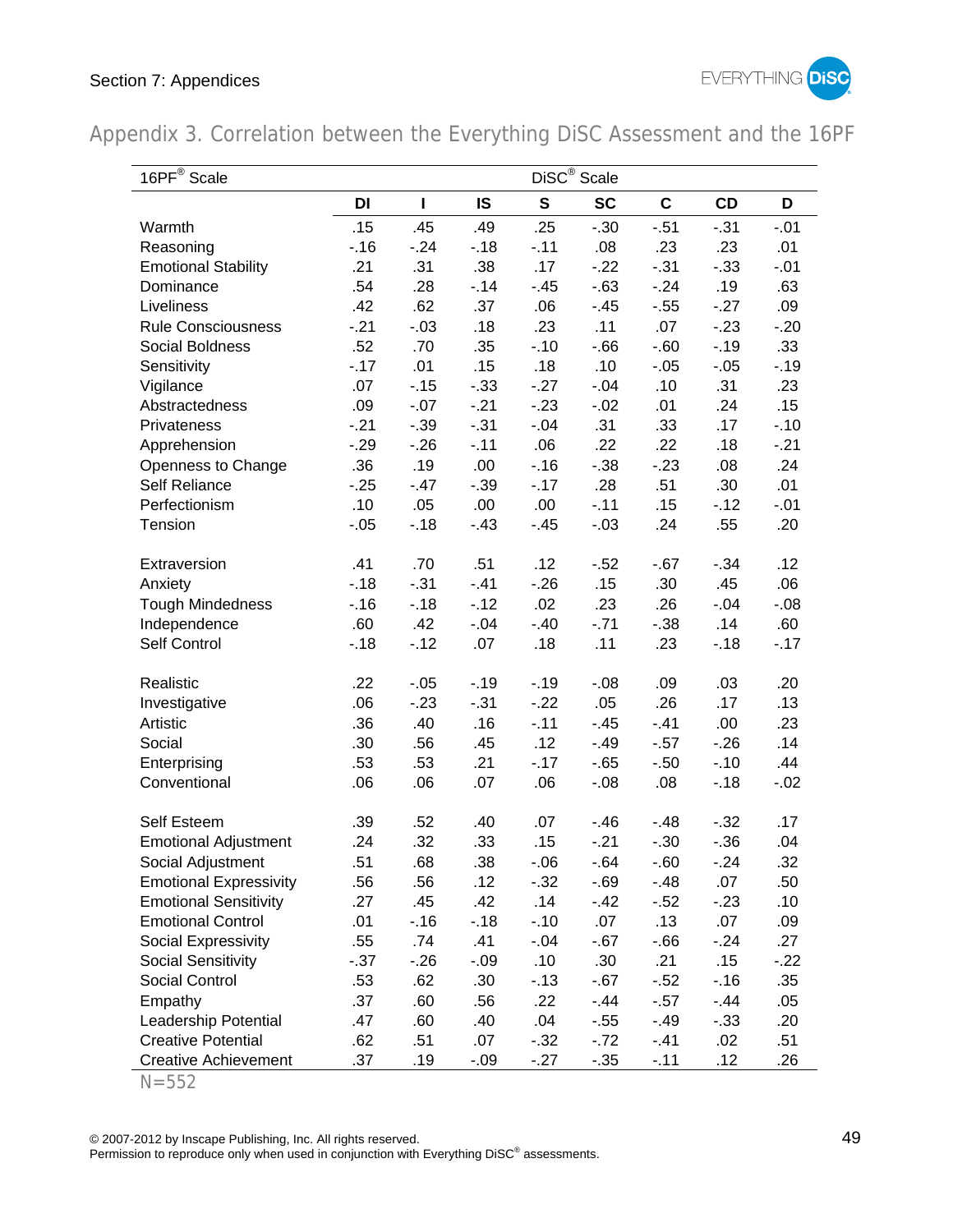

Appendix 4. Correlation between the Everything DiSC Assessment and the NEO-PI-R

| NEO-PI-R <sup>™</sup> Scale |         | DiSC <sup>®</sup> Scale |           |              |           |             |           |         |
|-----------------------------|---------|-------------------------|-----------|--------------|-----------|-------------|-----------|---------|
|                             | DI      | I                       | <b>IS</b> | $\mathbf{s}$ | <b>SC</b> | $\mathbf c$ | <b>CD</b> | D       |
| Neuroticism                 | $-0.31$ | $-0.29$                 | $-26$     | $-.12$       | .26       | .31         | .28       | $-.10$  |
| Extraversion                | .45     | .69                     | .52       | .10          | $-0.57$   | $-0.63$     | $-.34$    | .15     |
| Openness to                 |         |                         |           |              |           |             |           |         |
| Experience                  | .27     | .10                     | .06       | $-.05$       | $-27$     | $-.10$      | $-03$     | .10     |
| Agreeableness               | $-.40$  | $-0.01$                 | .52       | .67          | .35       | $-.05$      | $-48$     | $-0.58$ |
| Conscientiousness           | .26     | .09                     | .00       | $-.07$       | $-27$     | .11         | $-.11$    | .10     |
| Anxiety                     | $-29$   | $-22$                   | $-.18$    | $-0.06$      | .23       | .23         | .23       | $-.10$  |
| <b>Angry Hostility</b>      | .01     | $-0.13$                 | $-46$     | $-0.53$      | $-.04$    | .17         | .51       | .30     |
| Depression                  | $-.30$  | $-.34$                  | $-.30$    | $-0.08$      | .32       | .30         | .27       | $-.10$  |
| <b>Self Consciousness</b>   | $-.40$  | $-48$                   | $-27$     | .00          | .44       | .41         | .23       | $-23$   |
| Impulsiveness               | $-0.08$ | $-0.08$                 | $-21$     | $-27$        | $-0.01$   | .05         | .35       | .14     |
| Vulnerability               | $-0.35$ | $-.21$                  | $-.19$    | $-.04$       | .34       | .18         | .21       | $-.14$  |
| Warmth                      | .25     | .60                     | .61       | .29          | $-.41$    | $-0.55$     | $-43$     | $-.03$  |
| Gregariousness              | .40     | .65                     | .41       | .16          | $-.42$    | $-.59$      | $-0.36$   | .06     |
| Assertiveness               | .68     | .49                     | .11       | $-.30$       | $-0.75$   | $-.41$      | $-.04$    | .55     |
| Activity                    | .57     | .47                     | .12       | $-23$        | $-0.57$   | $-.33$      | $-.11$    | .32     |
| <b>Excitement Seeking</b>   | .51     | .37                     | .11       | $-.09$       | $-42$     | $-0.32$     | $-13$     | .19     |
| <b>Positive Emotions</b>    | .25     | .50                     | .57       | .21          | $-0.35$   | $-44$       | $-41$     | $-0.06$ |
| Fantasy                     | .15     | .05                     | .04       | $-.04$       | $-.15$    | $-.11$      | .05       | .06     |
| Aesthetics                  | .20     | .16                     | .14       | .06          | $-.17$    | $-.15$      | $-.15$    | $-.02$  |
| Feelings                    | .14     | .23                     | .22       | .02          | $-0.29$   | $-.20$      | $-.07$    | .09     |
| Actions                     | .43     | .34                     | .16       | .01          | $-.34$    | $-0.34$     | $-.16$    | .09     |
| Ideas                       | .33     | .10                     | $-.01$    | $-0.15$      | $-0.35$   | $-.04$      | $-.01$    | .23     |
| Values                      | .08     | .01                     | .02       | .00          | $-14$     | $-.04$      | .06       | .02     |
|                             |         |                         |           |              |           |             |           |         |
| <b>Trust</b>                | .03     | .26                     | .55       | .39          | $-0.08$   | $-27$       | $-47$     | $-21$   |
| Straightforwardness         | $-28$   | $-.03$                  | .27       | .39          | .24       | .05         | $-27$     | $-0.35$ |
| Altruism                    | .02     | .28                     | .53       | .47          | $-13$     | $-27$       | $-.42$    | $-27$   |
| Compliance                  | $-27$   | $-.01$                  | .47       | .65          | .41       | .00         | $-.55$    | $-0.63$ |
| Modesty                     | $-0.39$ | $-21$                   | .09       | .31          | .37       | .16         | $-0.08$   | $-0.35$ |
| <b>Tender Mindedness</b>    | .00     | .16                     | .37       | .27          | $-.12$    | $-.18$      | $-28$     | $-.12$  |
| Competence                  | .33     | .19                     | .16       | .05          | $-0.35$   | $-.07$      | $-21$     | .08     |
| Order                       | .18     | .12                     | .07       | .06          | $-.16$    | .07         | $-.17$    | $-.04$  |
| <b>Dutifulness</b>          | .11     | .11                     | .19       | .16          | $-17$     | .00.        | $-22$     | $-.06$  |
| <b>Achievement Striving</b> | .48     | .31                     | .11       | $-.11$       | $-44$     | $-0.15$     | $-.19$    | .20     |
| Self Discipline             | .30     | .23                     | .18       | .05          | $-29$     | $-.11$      | $-26$     | .08     |
| Deliberation                | $-.12$  | $-11$                   | .09       | .26          | .15       | .18         | $-.22$    | $-26$   |

N=694